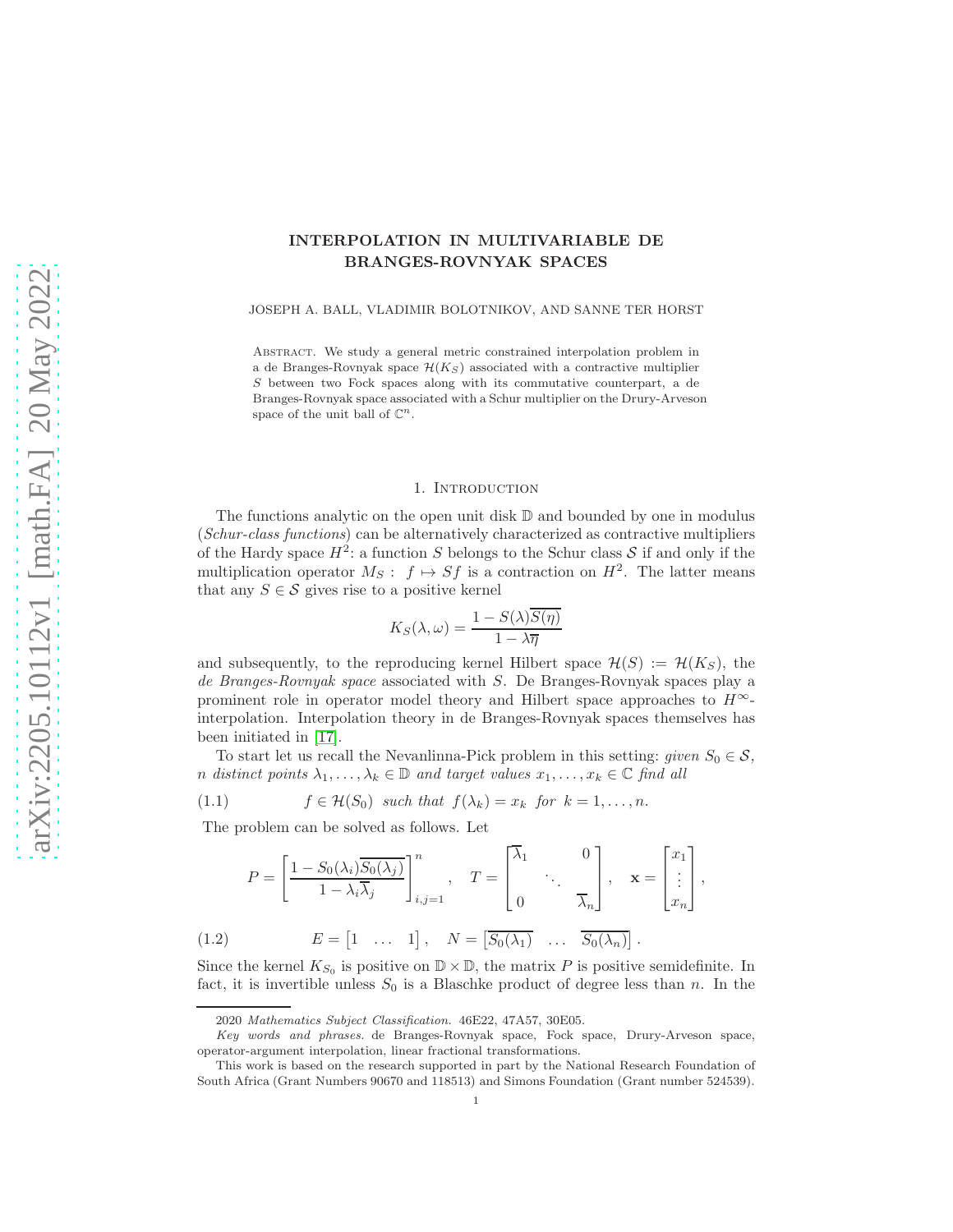latter case, the problem [\(1.1\)](#page-0-0) has a solution (which necessarily is unique) if and only if  $x$  is in the range of  $P$ .

If P is invertible, we can define the  $2 \times 2$  matrix-function  $\Theta = \begin{bmatrix} \theta_{11} & \theta_{12} \\ \theta_{21} & \theta_{22} \end{bmatrix}$  by the formula

<span id="page-1-1"></span>(1.3) 
$$
\Theta(\lambda) = I_2 + (\lambda - 1) \begin{bmatrix} E \\ N \end{bmatrix} (I_n - \lambda T)^{-1} P^{-1} (I_n - T^*)^{-1} \begin{bmatrix} E^* & -N^* \end{bmatrix},
$$

which is  $\begin{bmatrix} 1 & 0 \\ 0 & -1 \end{bmatrix}$ -inner in  $\mathbb{D}$ . Furthermore, since  $S_0 \in \mathcal{S}$ , the function

<span id="page-1-0"></span>
$$
\mathcal{E}_0 = \frac{\theta_{22} S_0 - \theta_{12}}{\theta_{11} - \theta_{21} S_0}
$$

belongs to the Schur class. Then all solutions  $f$  to the problem  $(1.1)$  are parametrized by the formula

(1.4)  $f = f_0 + (\theta_{11} - \theta_{21}S_0)h, \quad h \in \mathcal{H}(\mathcal{E}_0)$ 

where

(1.5) 
$$
f_0(\lambda) = (E - S_0(\lambda)N)(I_n - \lambda T)^{-1}P^{-1}\mathbf{x}
$$

and h is a free parameter from the de Branges-Rovnyak space associated with  $\mathcal{E}_0 \in \mathcal{S}$ . Moreover, the representation [\(1.4\)](#page-1-0) turns out to be orthogonal in the metric of  $\mathcal{H}(S_0)$  and in addition,

$$
||f_0||^2_{\mathcal{H}(S_0)} = \mathbf{x}^* P^{-1} \mathbf{x}
$$
 and  $||(\theta_{11} - \theta_{21} S_0) h||_{\mathcal{H}(S_0)} = ||h||_{\mathcal{H}(\mathcal{E}_0)}$ 

for all  $h \in \mathcal{H}(\mathcal{E}_0)$ . Therefore, for f of the form [\(1.4\)](#page-1-0), we have

$$
||f||_{\mathcal{H}(S_0)}^2 = \mathbf{x}^* P^{-1} \mathbf{x} + ||h||_{\mathcal{H}(\mathcal{E}_0)}^2
$$

which allows to solve the norm-constrained version of the problem  $(1.1)$  with no extra effort. We refer to [\[17\]](#page-44-0) for the proof given there in the context of a more general Operator Argument interpolation Problem OAP with the interpolation condition given in terms of left-tangential evaluation calculus or equivalently, in terms of an observability operator associated with an output stable pair. In [\[18\]](#page-44-1), similar results were shown to be true in the context of a vector-valued de Branges-Rovnyak space associated with an operator-valued Schur-class function; this case is briefly recalled in Section [2](#page-2-0) below.

The main goal of the present paper is to extend some results from [\[18\]](#page-44-1) to two multivariable settings: a free non-commutative setting, where we consider the de Branges-Rovnyak space associated with a contractive multiplier between two Fock spaces, discussed in Section [3,](#page-7-0) and the standard commutative multivariable setting dealing with the de Branges-Rovnyak space associated with a contractive multiplier between two Drury-Arveson spaces, discussed in Section [4.](#page-26-0) In each setting we consider the **OAP** with the interpolation condition given in terms of an appropriately defined left-tangential evaluation calculus, and get a parametrization of all solutions by formulas similar to [\(1.4\)](#page-1-0). Along the way we make use of and clarify some results from [\[12\]](#page-44-2) concerning the bi-contractivity of certain indefinitemetric Schur-class multipliers used to generate the linear-fractional maps used for the afore-mentioned parametrizations. This latter result appears to be new even for the definite case (thereby correcting a misconception that has appeared in the literature), as explained in Appendix B: the Schur-multiplier class is invariant under the conjugation map  $S(z) \mapsto S^{\sharp}(z) := S(\overline{z})^*$  (Fock-space noncommutative setting) and  $S(\lambda) \mapsto S^{\sharp}(\lambda) := S(\overline{\lambda})^*$  (Drury-Arveson-space commutative setting).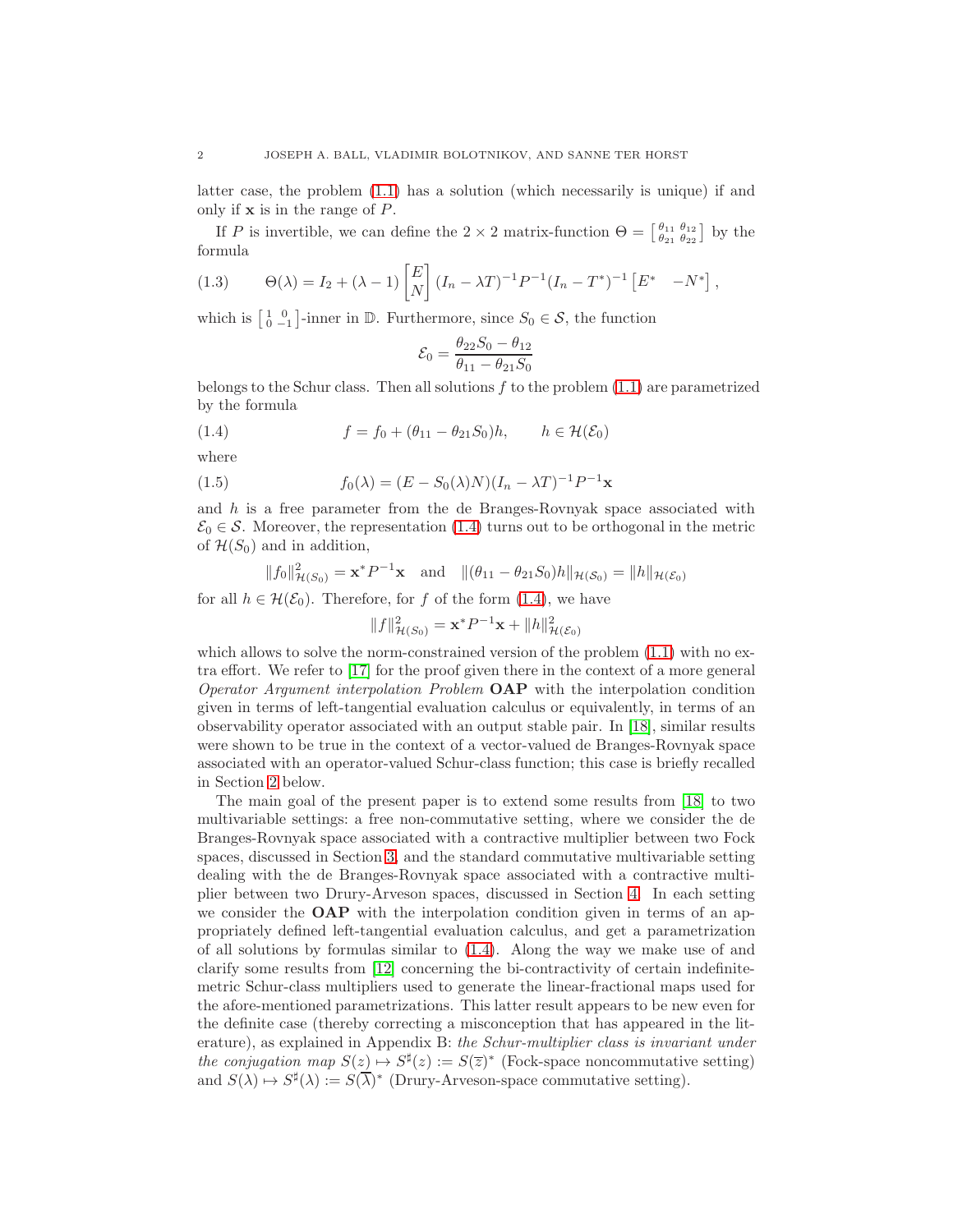In the final section, Section [5,](#page-33-0) we consider the generalized de Branges-Rovnyak space  $\mathcal{H}(T)$  associated with an arbitrary contraction operator T (rather than a contractive multiplication operator) between two Hilbert spaces along with an interpolation problem [\(5.15\)](#page-37-0) analogous to the OAP. At this level of generality, the general solution is still represented as the orthogonal sum of a particular minimalnorm solution and a general solution of the homogeneous problem. All solutions of the homogeneous problem, in turn, form a subspace of  $\mathcal{H}(T)$ , which in the context of the problem [\(1.1\)](#page-0-0) and in the multivariable problems considered in Sections [3](#page-7-0) and [4,](#page-26-0) admit more detailed Beurling-type representations.

We conclude this section with some words on notations and terminology that are used at various places in the paper. All Hilbert spaces appearing in this paper are assumed to be separable. By  $\mathcal{L}(\mathcal{U}, \mathcal{Y})$  we denote the space of bounded linear operators between Hilbert spaces U and Y, abbreviated to  $\mathcal{L}(\mathcal{Y})$  in case  $\mathcal{U} = \mathcal{Y}$ . If X is a Hilbert space and G is a selfadjoint operator on  $\mathcal{X}$ , we use the notation  $(\mathcal{X}, G)$  to denote the indefinite inner product space, or Kre $\check{n}$  space,  $\mathcal{X}_G$  with the indefinite inner product induced by G:

<span id="page-2-1"></span>
$$
[x,y]_G := \langle Gx,y \rangle_{\mathcal{X}}.
$$

In this paper we will be primarily interested in the case that the indefinite inner product is induced by a *signature operator*, which is an invertible operator  $J \in \mathcal{L}(\mathcal{X})$ with the property that  $J = J^{-1} = J^*$ .

Given two signature operators  $J_1 \in \mathcal{L}(\mathcal{X}_1)$  and  $J_2 \in \mathcal{L}(\mathcal{X}_2)$ , an operator  $W \in$  $\mathcal{L}(\mathcal{X}_1, \mathcal{X}_2)$  is called a  $(J_1, J_2)$ -bi-contraction in case

$$
(1.6) \t W^*J_2W \preceq J_1 \quad \text{and} \quad WJ_1W^* \preceq J_2.
$$

In case only the first (second) inequality holds we say that  $W$  is a  $(J_1, J_2)$ -contraction  $((J_1, J_2)*\text{-}contraction)$ . Moreover, if the first (second) relation in [\(1.6\)](#page-2-1) holds with equality then we say that W is a  $(J_1, J_2)$ -isometry  $((J_1, J_2)$ -coisometry) and if both relations hold with equality then W is called  $(J_1, J_2)$ -unitary. Whenever  $J_1 = J_2$  we will simply write  $J_1$ -bi-contraction,  $J_1$ -isometry, etc. More details on Kreĭn spaces and a useful Kreĭn space lemma will be given in Appendix [A.](#page-38-0)

#### 2. The classical vector-valued case

<span id="page-2-0"></span>In this section we recall basic results concerning the **OAP** in vector-valued de Branges-Rovnyak spaces that we wish to extend to the multivariable setting. To fix notation, we denote by  $H^2_{\mathcal{Y}}$  the Hardy space of analytic  $\mathcal{Y}$ -valued functions on D with square-summable sequences of Taylor coefficients

$$
H_{\mathcal{Y}}^2 = \left\{ f(\lambda) = \sum_{k=0}^{\infty} f_k \lambda^k : ||f||_{H_{\mathcal{Y}}^2}^2 := \sum_{k=0}^{\infty} ||f_k||_{\mathcal{Y}}^2 < \infty \right\}
$$

which turns out to be the reproducing kernel Hilbert space  $\mathcal{H}_{\mathcal{V}}(k)$  with reproducing Szegő kernel

$$
k_{\rm Sz}(\lambda, \eta) = (1 - \lambda \bar{\eta})^{-1},
$$

where we follow the convention that for any scalar positive kernel  $k$  and Hilbert space Y we set  $\mathcal{H}_{\mathcal{Y}}(k) := \mathcal{H}(kI_{\mathcal{Y}}).$ 

We next denote by  $\mathcal{S}(\mathcal{U}, \mathcal{Y})$  the *Schur class* of analytic functions on  $\mathbb D$  whose values are contractive operators in  $\mathcal{L}(\mathcal{U}, \mathcal{Y})$  and which are characterized, in particular,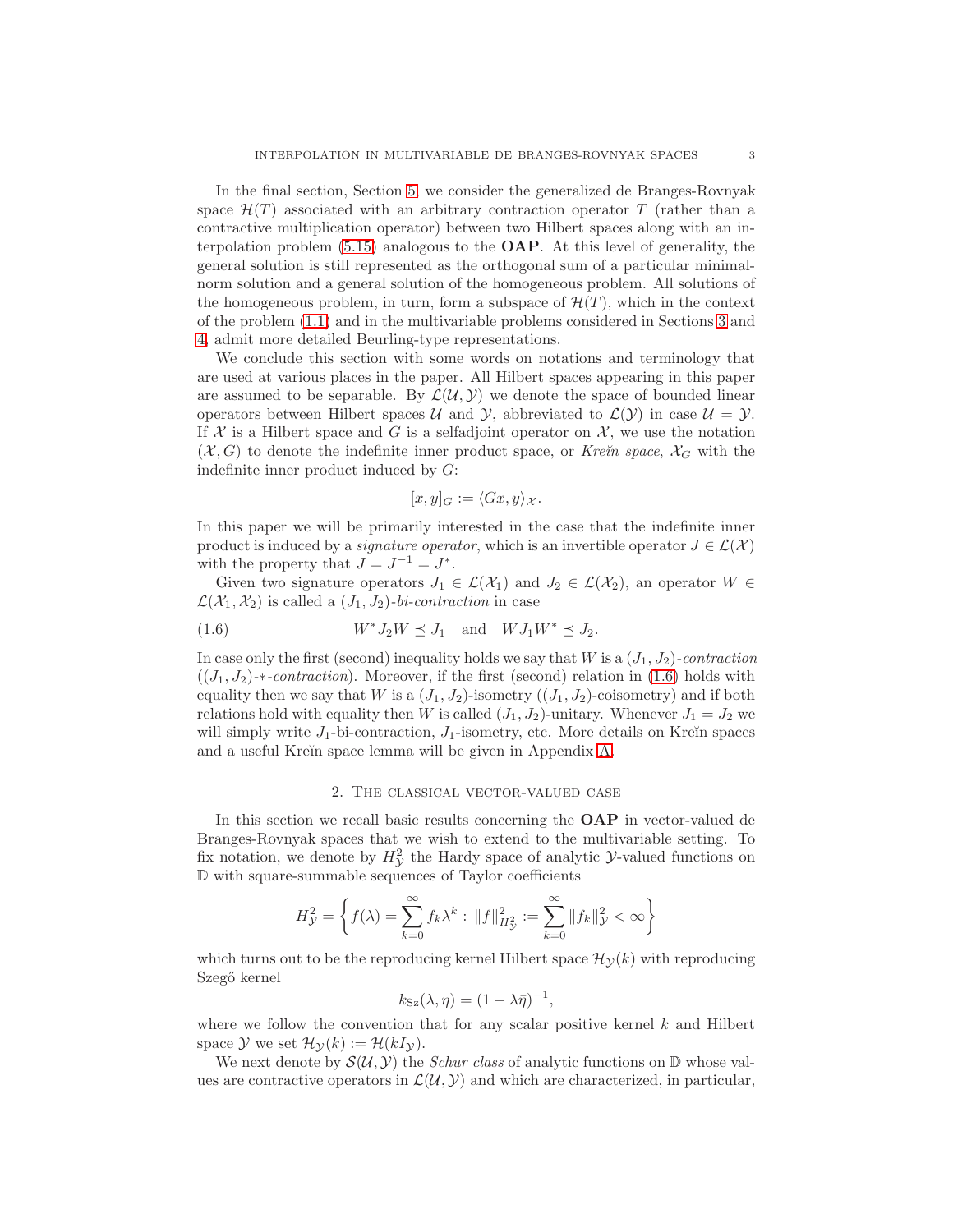as contractive multipliers from  $H^2_{\mathcal{U}}$  to  $H^2_{\mathcal{Y}}$ : a function  $S: \mathbb{D} \to \mathcal{L}(\mathcal{U}, \mathcal{Y})$  belongs to  $\mathcal{S}(\mathcal{U}, \mathcal{Y})$  if and only if the associated multiplication operator

$$
M_S: f \to Sf
$$

is a contraction from  $H^2_{\mathcal{U}}$  to  $H^2_{\mathcal{Y}}$ . The latter property translates to the *de Branges*-Rovnyak kernel

$$
K_S(\lambda, \eta) = \frac{I_{\mathcal{Y}} - S(\lambda)S(\eta)^*}{1 - \lambda \bar{\eta}}
$$

being a *positive kernel* on  $\mathbb{D}$ , i.e.,  $K_S$  has the property that

$$
\sum_{i,j=1}^N \langle K_S(\lambda_i, \lambda_j) y_j, y_i \rangle_{\mathcal{Y}} \ge 0
$$

for all  $\lambda_1, \ldots, \lambda_N \in \mathbb{D}, y_1, \ldots, y_N \in \mathcal{Y}$  and  $N \geq 1$ . This positive kernel in turn gives rise to a reproducing kernel Hilbert space  $\mathcal{H}(S) := \mathcal{H}(K_S)$ , the de Branges-Rovnyak space associated with S. Alternatively,  $\mathcal{H}(S)$  can be defined as the range space  $\text{Ran}(I - M_S M_S^*)^{\frac{1}{2}}$  with the lifted norm

$$
\|(I - M_S M_S^*)^{\frac{1}{2}} f\|_{\mathcal{H}(S)} = \|(I - \pi)f\|_{H^2_{\mathcal{Y}}},
$$

where  $\pi$  is the orthogonal projection onto  $\text{Ker}(I - M_S M_S^*)^{\frac{1}{2}}$ .

Let us say that a pair  $(E, T)$  with  $E \in \mathcal{L}(\mathcal{Y}, \mathcal{X})$  and  $T \in \mathcal{L}(\mathcal{X})$  is *output stable* if the observability operator

$$
\mathcal{O}_{E,T}: x \mapsto E(I - \lambda T)^{-1}x = \sum_{k=0}^{\infty} \lambda^k E T^k x
$$

maps  $\mathcal X$  into  $H^2_{\mathcal Y}$  and is bounded. Then a standard inner-product computation gives the formula for the adjoint operator

$$
\mathcal{O}_{E,T}^* f = \sum_{k=0}^{\infty} T^{*k} E^* f_k \quad \text{if} \quad f(\lambda) = \sum_{k=0}^{\infty} f_k \lambda^k \in H^2_{\mathcal{Y}}
$$

where the weak convergence of the operator series is guaranteed by the outputstability of the pair  $(E, T)$ . Thereby, any output stable pair  $(E, T)$  gives rise to the left-tangential evaluation

<span id="page-3-0"></span>(2.1) 
$$
(E^* f)^{\wedge L}(T^*) := \mathcal{O}_{E,T}^* f = \sum_{k=0}^{\infty} T^{*k} E^* f_k \text{ if } f(\lambda) = \sum_{k=0}^{\infty} f_k \lambda^k \in H_{\mathcal{Y}}^2,
$$

which clearly makes sense for functions from the de Branges-Rovnyak space  $\mathcal{H}(S) \subset$  $H^2_{\mathcal{Y}}$  and extends to operator valued Schur-class functions  $S \in \mathcal{S}(\mathcal{U}, \mathcal{Y})$  via

$$
(E^*S)^{\wedge L}(T^*) := \mathcal{O}_{E,T}^* M_S |_{\mathcal{U}} = \sum_{k=0}^{\infty} T^{*k} E^* S_k \quad \text{if} \quad S(\lambda) = \sum_{k=0}^{\infty} S_k \lambda^k.
$$

The restriction to  $U$  in the above formula is to be understood as the restriction to the constant  $U$ -valued functions in  $H_U^2$ .

Given a Schur-class function  $S_0$ , the *Operator Argument interpolation Problem* in  $\mathcal{H}(S_0)$  considered in [\[17,](#page-44-0) [18\]](#page-44-1) is formulated as follows.

 $\mathbf{OAP}_{\mathcal{H}(S_0)}$ : Given  $S_0 \in \mathcal{S}(\mathcal{U}, \mathcal{Y})$ , an output stable pair  $(E, T) \in \mathcal{L}(\mathcal{X}, \mathcal{Y}) \times \mathcal{L}(\mathcal{X})$ , and a vector  $\mathbf{x} \in \mathcal{X}$ , the problem is:

<span id="page-3-1"></span>(2.2) find all 
$$
f \in \mathcal{H}(S_0)
$$
 such that  $(E^*f)^{\wedge L}(T^*) = \mathbf{x}$ .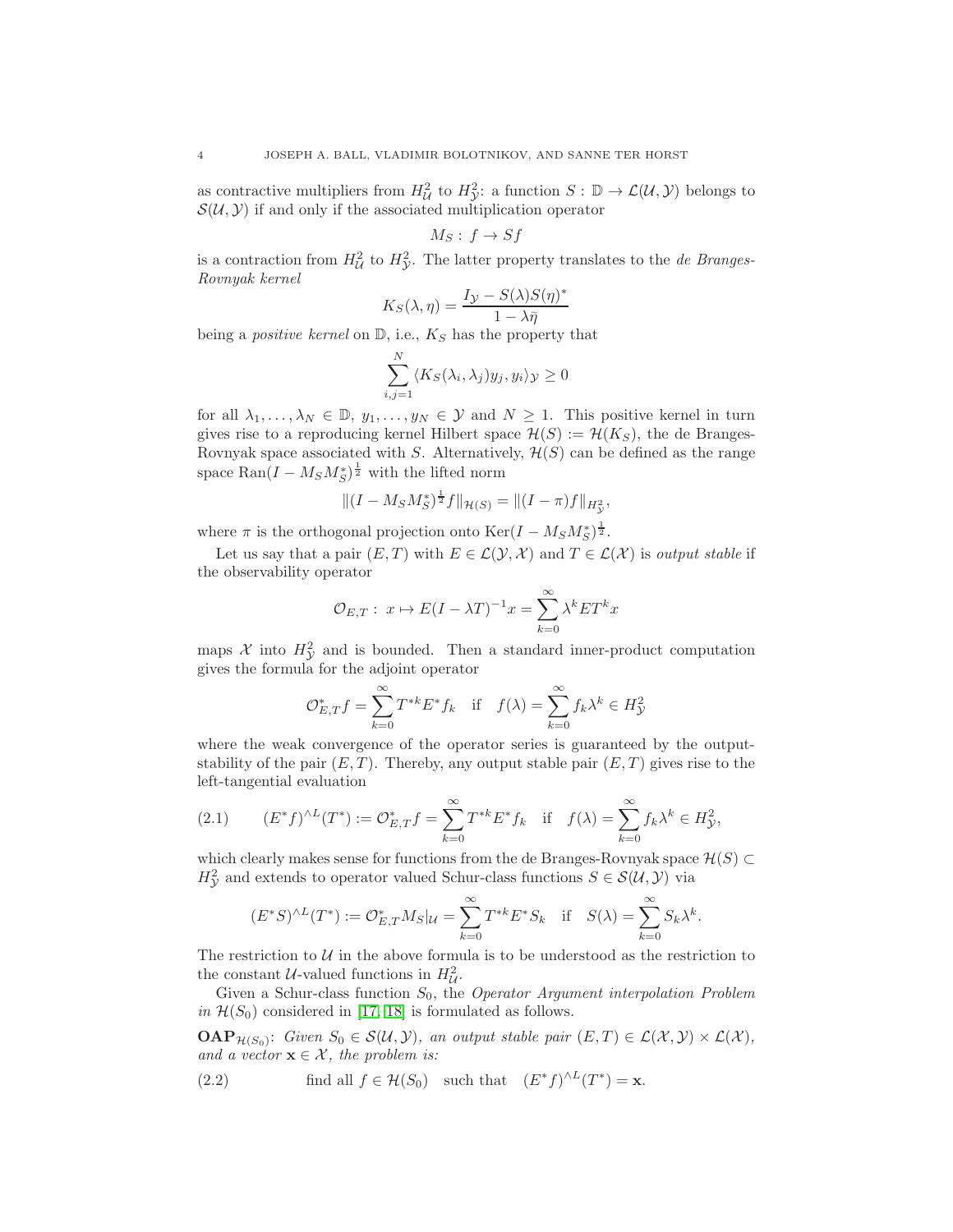If dim  $\mathcal{X} = n$ , dim  $\mathcal{U} = \dim \mathcal{Y} = 1$  and T, E and **x** are chosen as in [\(1.2\)](#page-0-1), then we have from  $(2.1)$ 

$$
(E^*f)^{\wedge L}(T^*) = \sum_{k=0}^{\infty} \begin{bmatrix} \lambda_1^k \\ \vdots \\ \lambda_n^k \end{bmatrix} f_k = \begin{bmatrix} f(\lambda_1) \\ \vdots \\ f(\lambda_n) \end{bmatrix}
$$

from which we see that condition  $(2.2)$  collapses to the *n* conditions in  $(1.1)$ .

The general case is handled as follows. We introduce  $N \in \mathcal{L}(\mathcal{X}, \mathcal{U})$  and  $P \in \mathcal{L}(\mathcal{X})$ by

<span id="page-4-0"></span>(2.3) 
$$
N^* := (E^* S_0)^{\wedge L} (T^*), \quad P := \mathcal{O}_{E,T}^* \mathcal{O}_{E,T} - \mathcal{O}_{N,T}^* \mathcal{O}_{N,T}.
$$

It is not hard to show that since  $S_0$  is a Schur-class function, the pair  $(N, T)$  is output stable and the associated observability operator  $\mathcal{O}_{N,T}: \mathcal{X} \to H^2_{\mathcal{U}}$  satisfies

$$
\mathcal{O}_{E,T}^* M_{S_0} = \mathcal{O}_{N,T}^*.
$$

Therefore, the operator  $P$  in  $(2.3)$  is bounded and positive semidefinite:

$$
P = \mathcal{O}_{E,T}^* \mathcal{O}_{E,T} - \mathcal{O}_{N,T}^* \mathcal{O}_{N,T} = \mathcal{O}_{E,T}^* (I - M_{S_0} M_{S_0}^*) \mathcal{O}_{E,T} \succeq 0.
$$

It was shown in [\[18\]](#page-44-1) that the problem [\(2.2\)](#page-3-1) has a solution if and only if  $\mathbf{x} \in \text{Ran } P^{\frac{1}{2}}$ . If  $P \succ 0$  is strictly positive definite (i.e., positive semidefinite and boundedly invertible), one can construct an operator-valued function

$$
\Theta(\lambda) = \begin{bmatrix} \Theta_{11}(\lambda) & \Theta_{12}(\lambda) \\ \Theta_{21}(\lambda) & \Theta_{22}(\lambda) \end{bmatrix} : \begin{bmatrix} \mathcal{Y} \\ \mathcal{U} \end{bmatrix} \to \begin{bmatrix} \mathcal{Y} \\ \mathcal{U} \end{bmatrix} \quad (\lambda \in \mathbb{D})
$$

satisfying the identity

<span id="page-4-1"></span>(2.4) 
$$
\frac{J_{\mathcal{Y},\mathcal{U}} - \Theta(\lambda)J_{\mathcal{Y},\mathcal{U}}\Theta(\eta)^*}{1 - \lambda \overline{\eta}} = \begin{bmatrix} E \\ N \end{bmatrix} (I - \lambda T)^{-1} P^{-1} (I - \overline{\eta}T^*)^{-1} \begin{bmatrix} E^* & N^* \end{bmatrix}
$$

for all  $\lambda, \eta \in \mathbb{D}$ , where  $J_{\mathcal{Y},\mathcal{U}}$  denotes the signature operator

(2.5) 
$$
J_{\mathcal{Y},\mathcal{U}} := \begin{bmatrix} I_{\mathcal{Y}} & 0 \\ 0 & -I_{\mathcal{U}} \end{bmatrix}.
$$

The function  $\Theta$  is uniquely determined by [\(2.4\)](#page-4-1) up to multiplication by a constant  $J_{\mathcal{Y},\mathcal{U}}$ -unitary factor on the right. If  $1 \notin \sigma(T^*)$ , we can use formula [\(1.3\)](#page-1-1) (with  $I_{\mathcal{X}}$ instead of  $I_n$ ). Otherwise,  $\Theta$  can be constructed via solving a certain Cholesky factorization problem as will be explained in the multivariable settings to come. It follows from [\(2.4\)](#page-4-1) that

<span id="page-4-2"></span>
$$
J_{\mathcal{Y},\mathcal{U}} - \Theta(\lambda) J_{\mathcal{Y},\mathcal{U}} \Theta(\lambda)^* \succeq 0, \quad \lambda \in \mathbb{D}
$$

while a similar factorization as in [\(2.4\)](#page-4-1) for  $\frac{J_{\mathcal{Y},\mathcal{U}} - \Theta(\lambda)^* J_{\mathcal{Y},\mathcal{U}} \Theta(\eta)}{1 - \lambda \overline{n}}$  $\frac{\sqrt{N}}{1-\lambda\overline{\eta}}$  implies that

$$
J_{y,u} - \Theta(\lambda)^* J_{y,u} \Theta(\lambda) \succeq 0, \quad \lambda \in \mathbb{D}.
$$

Hence, we can conclude that  $\Theta$  is  $(J_{y,u}, J_{y,u})$ -bi-contractive in  $\mathbb{D}$ . Therefore, the formula

$$
\mathcal{E}\mapsto \mathfrak{T}_\Theta[\mathcal{E}]:=(\Theta_{11}\mathcal{E}+\Theta_{12})(\Theta_{21}\mathcal{E}+\Theta_{22})^{-1}
$$

makes sense for all  $\mathcal{E} \in \mathcal{S}(\mathcal{U}, \mathcal{Y})$  and defines a linear fractional map of  $\mathcal{S}(\mathcal{U}, \mathcal{Y})$  into itself. Its range coincides with the solution set of a certain Schur class OAP.

The following result has been established via various methods, cf., [\[34,](#page-45-0) [11,](#page-44-3) [35\]](#page-45-1), including several where the de Branges-Rovnyak spaces played a prominent role. Let us mention that [\[11\]](#page-44-3) as well as [\[20\]](#page-44-4) consider the more general Bitangential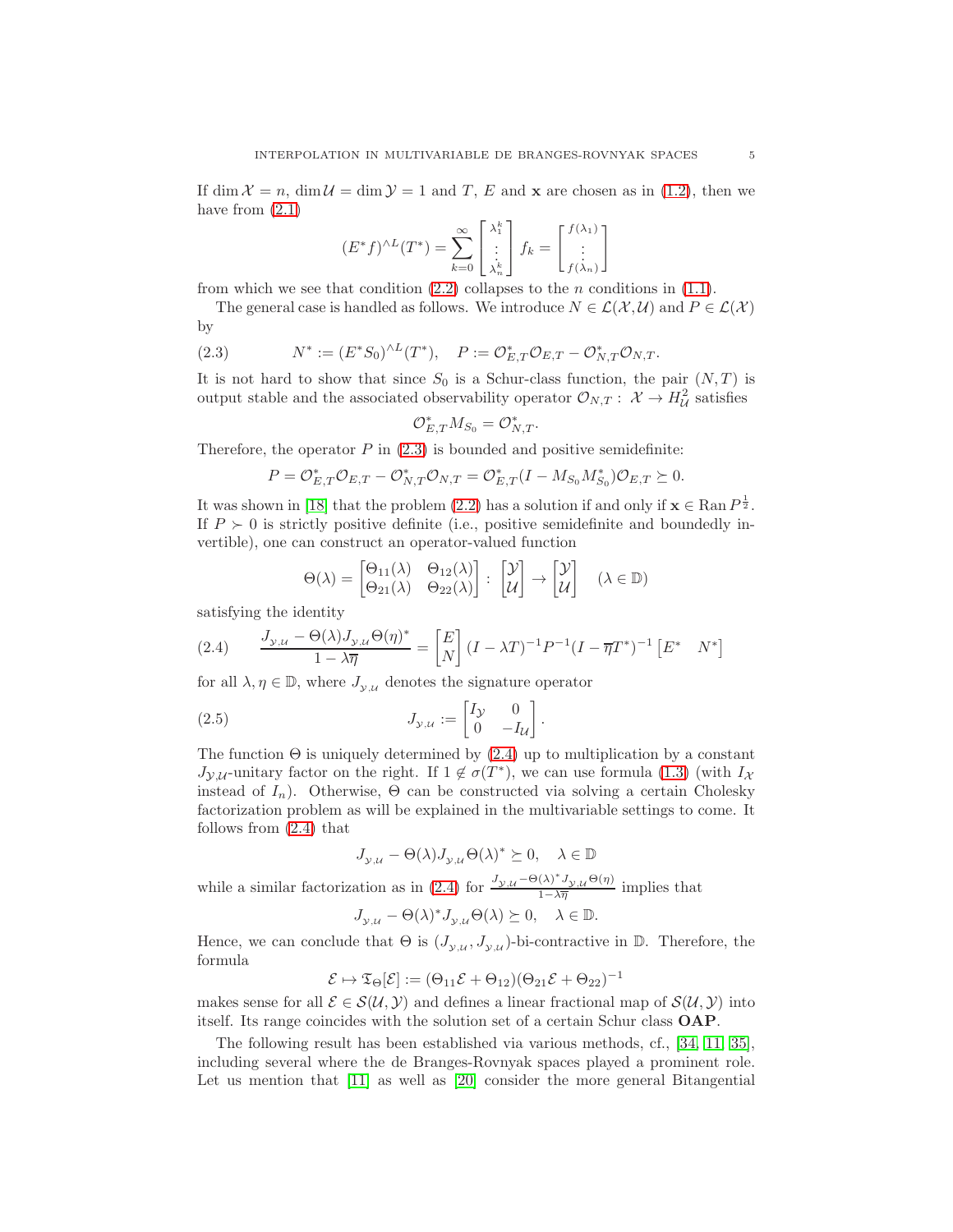Operator-Argument interpolation Problem (with norm constraint), where a tangential operator-argument interpolation condition is considered both from the left and the right simultaneously.

**Theorem 2.1.** Given output stable pairs  $(E, T)$  and  $(N, T)$  with  $E \in \mathcal{L}(\mathcal{X}, \mathcal{Y})$  and  $N \in \mathcal{L}(\mathcal{X}, \mathcal{U})$ , there exists a function

<span id="page-5-0"></span>(2.6) 
$$
S \in \mathcal{S}(\mathcal{U}, \mathcal{Y}) \quad such \, that \quad (E^*S)^{\wedge L}(T^*) = N^*
$$

if and only if  $P := \mathcal{O}_{E,T}^* \mathcal{O}_{E,T} - \mathcal{O}_{N,T}^* \mathcal{O}_{N,T} \succeq 0$ . Furthermore, if  $P \succ 0$ , then the solution set of the problem [\(2.6\)](#page-5-0) is parametrized by the formula

<span id="page-5-4"></span>(2.7) 
$$
S = \mathfrak{T}_{\Theta}[\mathcal{E}] := (\Theta_{11}\mathcal{E} + \Theta_{12})(\Theta_{21}\mathcal{E} + \Theta_{22})^{-1}
$$

with free parameter  $\mathcal{E} \in \mathcal{S}(\mathcal{U}, \mathcal{Y})$ , where  $\Theta$  is a  $(J_{\mathcal{Y},\mathcal{U}}, J_{\mathcal{Y},\mathcal{U}})$ -contractive function subject to the identity [\(2.4\)](#page-4-1).

Returning to  $\mathbf{OAP}_{\mathcal{H}(S_0)}$ , in which  $S_0$  is now a given element of the Schur class  $\mathcal{S}(\mathcal{U}, \mathcal{Y})$  and N is defined by [\(2.3\)](#page-4-0), it follows from the first formula in (2.3) that [\(2.6\)](#page-5-0) holds with  $S = S_0$ , so that  $S_0 = \mathfrak{T}_{\Theta}[\mathcal{E}_0]$  for some  $\mathcal{E}_0$  in  $\mathcal{S}(\mathcal{U}, \mathcal{Y})$ .

We now present the solution to  $\mathbf{OAP}_{\mathcal{H}(S_0)}$  for the case where  $P \succ 0$ .

<span id="page-5-3"></span>**Theorem 2.2.** The  $\text{OAP}_{\mathcal{H}(S_0)}$  has a solution if and only if  $\mathbf{x} \in \text{Ran } P^{\frac{1}{2}}$ . Assume that  $P \succ 0$ . Let  $\Theta$  is a function satisfying [\(2.4\)](#page-4-1) and let  $\mathcal{E}_0$  be a Schur-class function such that  $S_0 = \mathfrak{T}_{\Theta}[\mathcal{E}_0]$ . Then

(1) All solutions f of the  $\text{OAP}_{\mathcal{H}(S_0)}$  are parametrized by the formula

(2.8) 
$$
f(\lambda) = f_0(\lambda) + (\Theta_{11}(\lambda) - S_0(\lambda)\Theta_{21}(\lambda))h(\lambda)
$$

where

<span id="page-5-2"></span><span id="page-5-1"></span>
$$
f_0(\lambda) = (E - S_0(\lambda)N)(I - \lambda T)^{-1}P^{-1}\mathbf{x}
$$

and where h is a free parameter from the space  $\mathcal{H}(\mathcal{E}_0)$ .

- (2) The representation [\(2.8\)](#page-5-1) is orthogonal in the metric of  $\mathcal{H}(S_0)$ ; hence  $f_0$  is the minimal-norm solution to the  $\text{OAP}_{\mathcal{H}(S_0)}$ .
- (3) The multiplication operator

$$
(2.9) \t\t\t M_{\Theta_{11}-S_0\Theta_{21}} : \mathcal{H}(\mathcal{E}_0) \to \mathcal{H}(S_0)
$$

<span id="page-5-5"></span>is a partial isometry.

If in addition the operator  $T$  satisfies the condition

(2.10) 
$$
\left(\bigcap_{k\geq 1} \text{Ran}(T^*)^k\right) \bigcap \text{Ker}(T^*) = \{0\},\
$$

then

- (a) The transformation  $\mathfrak{T}_{\Theta} : \mathcal{S}(\mathcal{U}, \mathcal{Y}) \to \mathcal{S}(\mathcal{U}, \mathcal{Y})$  is injective and hence,  $S_0 =$  $\mathfrak{T}_{\Theta}[\mathcal{E}_0]$  for a unique function  $\mathcal{E}_0 \in \mathcal{S}(\mathcal{U}, \mathcal{Y})$ .
- (b) The multiplication operator [\(2.9\)](#page-5-2) is an isometry and hence, for every f of the form  $(2.8)$ ,

$$
||f||_{\mathcal{H}(S_0)}^2 = ||f_0||_{\mathcal{H}(S_0)}^2 + ||(\Theta_{11} - S_0 \Theta_{21})h||_{\mathcal{H}(S_0)}^2 = ||P^{-\frac{1}{2}} \mathbf{x}||_{\mathcal{X}}^2 + ||h||_{\mathcal{H}(\mathcal{E}_0)}^2.
$$

The first part in Theorem [2.2](#page-5-3) can be considered as a special case of Theorem 4.1 and Proposition 4.2 in [\[18\]](#page-44-1), where the more general Abstract Interpolation Problem  $\text{AIP}_{\mathcal{H}(S_0)}$  was considered. The results in [\[18\]](#page-44-1) cover the general case when  $P \succeq 0$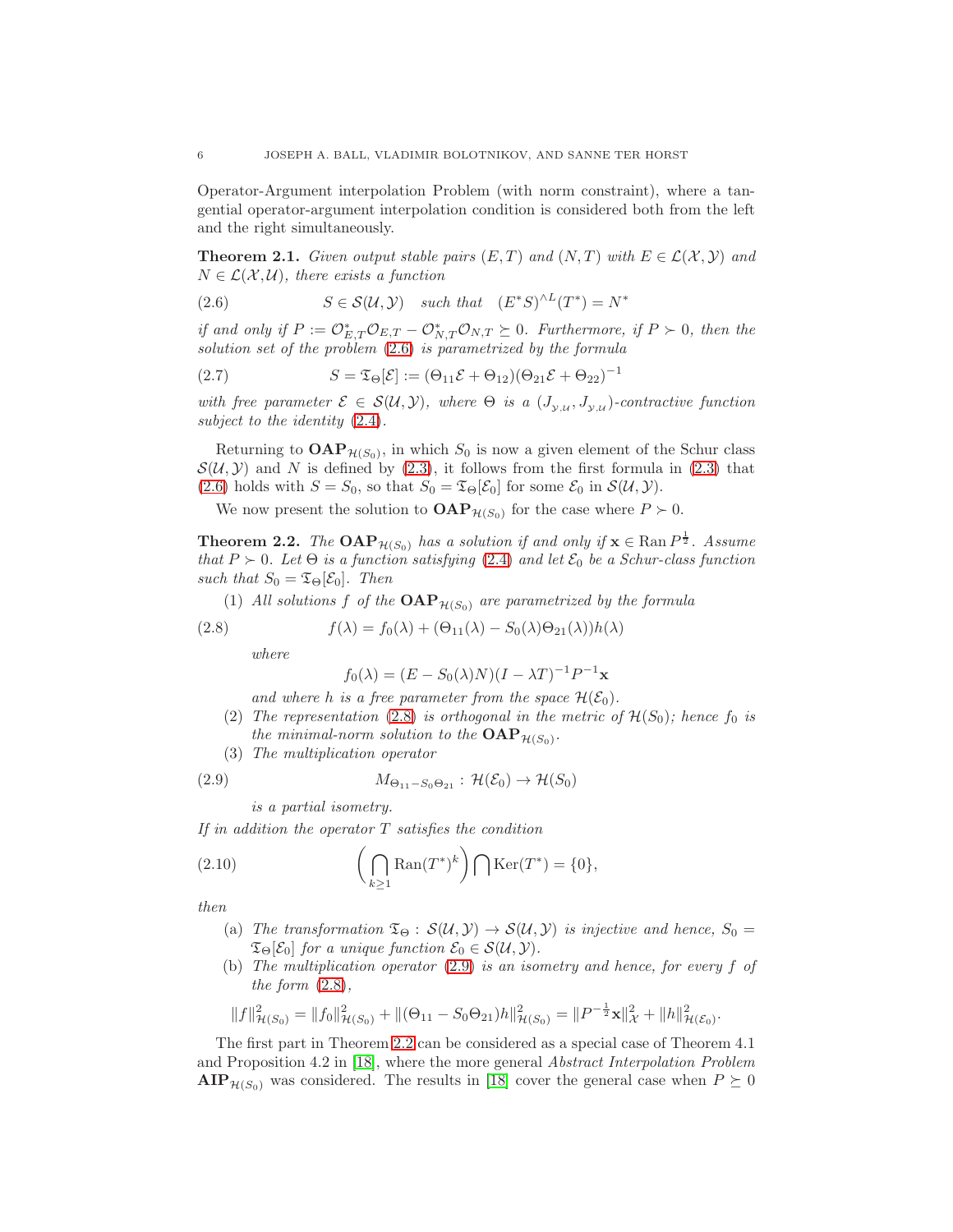is not necessarily strictly positive definite and rely on a Redheffer linear-fractional representation

$$
S_0 = \Sigma_{11} + \Sigma_{12} \mathcal{E}_0 (I - \Sigma_{22} \mathcal{E}_0)^{-1} \Sigma_{21}
$$

of  $S_0$  in terms of Schur-class functions  $\mathcal{E}$  and  $\Sigma = \left[\frac{\Sigma_{11}}{\Sigma_{21}} \frac{\Sigma_{12}}{\Sigma_{22}}\right]$ , which, however, can be written in terms of the chain-matrix linear-fractional formula [\(2.7\)](#page-5-4) if  $P \succ$ 0. The "additional" part of the theorem follows from [\[18,](#page-44-1) Theorem 4.8]. Note that condition [\(2.10\)](#page-5-5) holds automatically if dim  $\mathcal{X} < \infty$  (in particular, for the Nevanlinna-Pick problem considered in Section [1\)](#page-0-2). Also it holds if  $T^*$  is nilpotent or if  $Ker(T^*) = \{0\}$ . Let us also mention that there is now a generalization of Theorem [2.2](#page-5-3) (specialized to the scalar-valued setting) to the case where the de Branges-Rovnyak-type spaces are specified as sub-Bergman rather than sub-Hardy spaces (see  $[10]$ ).

<span id="page-6-0"></span>2.1. OAP $_{\mathcal{H}(S_0)}$  as a generalization of the Beurling-Lax theorem. As explained in Theorem 6.2 of [\[18\]](#page-44-1) but in the context of a more general Abstract Interpolation Problem, one can view Theorem [2.2](#page-5-3) as a generalization of the Beurling-Lax theorem (see e.g. [\[40\]](#page-45-2)). Recall that any vector-valued Hardy space  $H_y^2$  is equipped with the shift operator  $S_{\mathcal{Y}}: f(\lambda) \mapsto \lambda f(\lambda)$ . The Beurling-Lax theorem characterizes subspaces  $\mathcal{M} \subset H^2_{\mathcal{Y}}$  which are invariant under  $S_{\mathcal{Y}}$  as those which have a representation of the form  $B \cdot H_{\mathcal{Y}_0}^2$  for some coefficient Hilbert space  $\mathcal{Y}_0$  with  $\dim \mathcal{Y}_0 \leq \dim \mathcal{Y}$ and B an inner function on the disk  $\mathbb D$  with values in  $\mathcal L(\mathcal Y_0, \mathcal Y)$  (i.e., such that the multiplication operator  $M_B: h(\lambda) \mapsto B(\lambda)h(\lambda)$  is an isometry from  $H_{\mathcal{Y}_0}^2$  into  $H_{\mathcal{Y}}^2$ .

To make the connection between Theorem [2.2](#page-5-3) and the Beurling-Lax theorem, let us consider the special case of Theorem [2.2](#page-5-3) where the coefficient space  $U$  is taken to be the zero space  $\{0\}$  and hence the Schur class  $\mathcal{S}(\{0\}, \mathcal{Y})$  consists only of the zero function  $S_0(z) = 0$ :  $\{0\} \rightarrow \mathcal{Y}$ , N defined by [\(2.3\)](#page-4-0) is also 0, the signature matrix [\(2.5\)](#page-4-2) collapses to  $J = I_{\mathcal{Y}}$ , the J-bi-inner function  $\Theta$  collapses to the bi-inner function  $\Theta_{11}$ with values in  $\mathcal{L}(\mathcal{U}, \mathcal{Y})$ , the parameter function  $\mathcal{E}_0$  such that  $S_0 = \mathfrak{T}_{\Theta}[\mathcal{E}_0] = \Theta_{11}\mathcal{E}_0$  is the zero function  $\mathcal{E}_0(\lambda)$ :  $\{0\} \to \mathcal{Y}$ , the de Branges-Rovnyak space  $\mathcal{H}(S_0)$  collapses to the Hardy space  $H_{\mathcal{Y}}^2$ . Let us take  $\mathbf{x} = 0$  so as to focus on the homogeneous problem. We are left with

**OAP**<sub>H<sub>2</sub><sup>2</sup>: Given an output stable pair  $(E, T)$  with  $E \in \mathcal{L}(\mathcal{X}, \mathcal{Y})$  and  $T \in \mathcal{L}(\mathcal{X})$ , find</sub> all functions  $f \in H^2_{\mathcal{Y}}$  so that

$$
(E^*f)^{\wedge L}(T^*) := \mathcal{O}_{E,T}^*f = 0.
$$

Let  $\mathcal{M}_{E,T} \subset H^2_{\mathcal{Y}}$  denote the set of all solutions. From the intertwining property of  $\mathcal{O}_{E.T}$ 

$$
S_{\mathcal{Y}}^* \mathcal{O}_{E,T} = \mathcal{O}_{E,T} T,
$$

we see that

$$
\mathcal{O}_{E,T}^* S_{\mathcal{Y}} = T^* \mathcal{O}_{E,T}^*
$$

from which it follows immediately that the subspace  $\mathcal{M}_{E,T}$  is Sy-invariant. As a consequence of items (1) and (3) in Theorem [2.2,](#page-5-3) we see that

$$
\mathcal{M}_{E,T} = \{ \Theta_{11} h \colon h \in H^2_{\mathcal{U}} \}
$$

where  $\Theta_{11}$  is inner, i.e.,  $M_{\Theta_{11}}: H^2_{\mathcal{U}} \to H^2_{\mathcal{Y}}$  is an isometry. Thus  $\Theta_{11}$  serves as a Beurling-Lax representer for the shift-invariant subspace  $\mathcal{M}_{E,T}$ .

To get a proof of the Beurling-Lax theorem in general from this analysis, it remains only to argue that every shift-invariant subspace  $\mathcal M$  of  $H^2_{\mathcal Y}$  has the form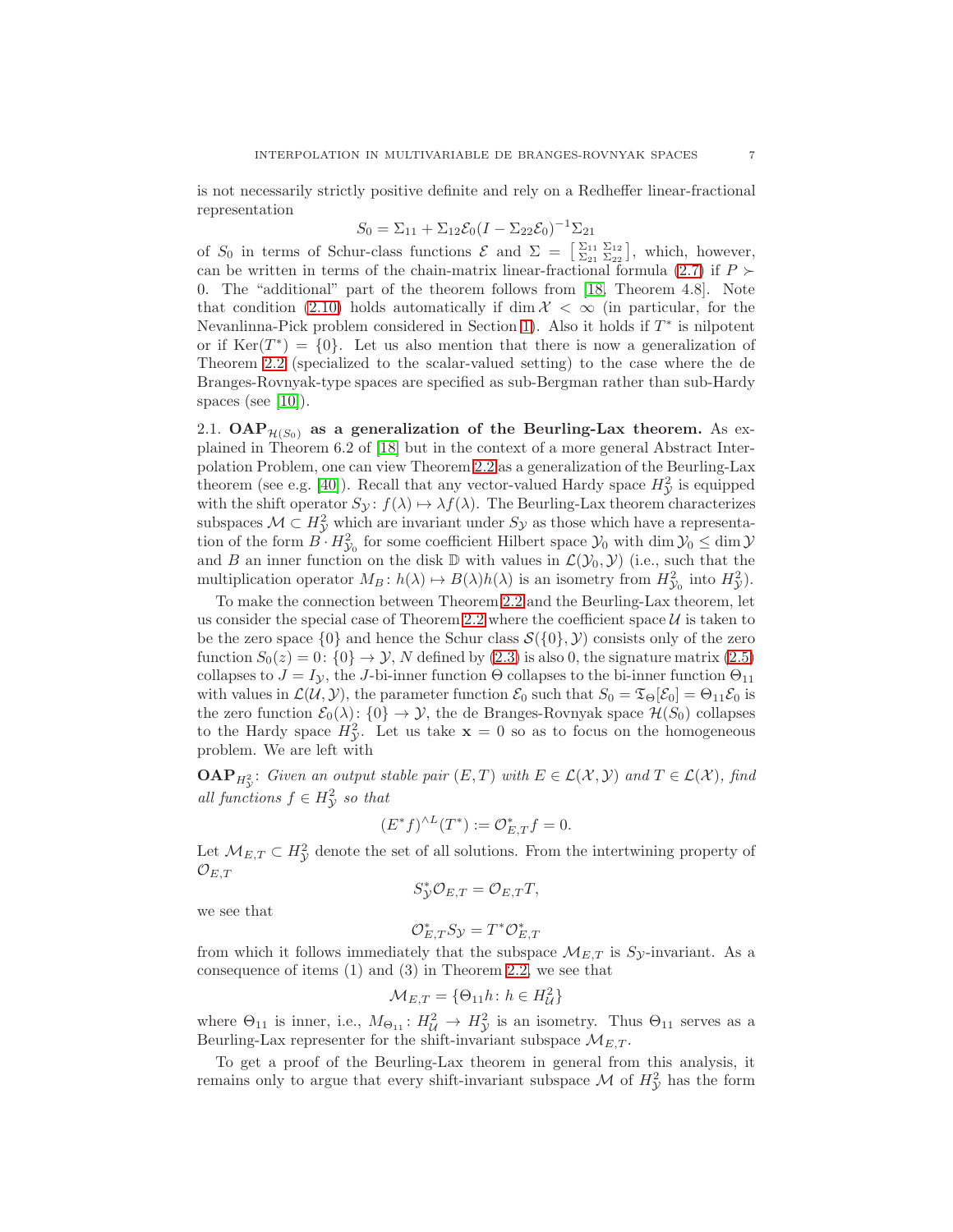$\mathcal{M} = \mathcal{M}_{E,T}$  for some output stable pair  $(E,T)$ . But this is well known from operator-model theory ideas as follows. Let us introduce the notation  $ev_0$  for the operator from  $H^2_{\mathcal{Y}}$  to  $\mathcal{Y}$  given by evaluation at 0:  $ev_0: f \mapsto f(0)$ . View the pair of operators

$$
(\mathbf{ev}_0, S^*_{\mathcal{Y}}) \in \mathcal{L}(H^2_{\mathcal{Y}}, \mathcal{Y}) \times \mathcal{L}(H^2_{\mathcal{Y}})
$$

as an output pair and form the observability operator  $\mathcal{O}_{ev_0,S^*_{\mathcal{Y}}}: H^2_{\mathcal{Y}} \to H^2_{\mathcal{Y}}$ . The computation

$$
\mathcal{O}_{\mathbf{ev}_0, S_{\mathcal{Y}}^*}: f \mapsto \sum_{n=0}^{\infty} (\mathbf{ev}_0 S_{\mathcal{Y}}^{*n} f) \lambda^n = \sum_{n=0}^{\infty} f_n \lambda^n = f(\lambda)
$$

shows that  $\mathcal{O}_{ev_0,S^*_{\mathcal{Y}}}$  is the identity operator on  $H^2_{\mathcal{Y}}$ . Now consider the restricted output pair  $(E, T) \in \mathcal{L}(\mathcal{X}, \mathcal{Y}) \times \mathcal{L}(\mathcal{X})$  given by

$$
\mathcal{X} = \mathcal{M}^{\perp}, \quad E = \mathbf{ev}_0 |_{\mathcal{X}}, \quad T = S_{\mathcal{Y}}^* |_{\mathcal{X}}.
$$

A consequence of the preceding discussion is that  $\mathcal{M}^{\perp} = \text{Ran} \mathcal{O}_{E,T}$ . Hence  $\mathcal{M} =$  $(\mathcal{M}^{\perp})^{\perp}$  is given by  $\mathcal{M} = \text{Ker } \mathcal{O}_{E,T}^*$  as wanted.

<span id="page-7-0"></span>In conclusion, we can view Theorem [2.2](#page-5-3) as a generalization of the Beurling-Lax theorem to a more general non-homogeneous context.

#### 3. The Fock space setting

In this section we present the analogue of the single-variable results of Section [2](#page-2-0) for multipliers between two Fock spaces. To define the Fock space, we let  $\mathbb{F}_d^+$ denote the unital free semigroup (i.e., monoid) generated by the set of  $d$  letters  $\{1,\ldots,d\}$ . Elements of  $\mathbb{F}_d^+$  are words of the form  $i_N\cdots i_1$  where  $i_\ell \in \{1,\ldots,d\}$  for each  $\ell \in \{1, \ldots, N\}$  with multiplication given by concatenation. The unit element of  $\mathbb{F}_d^+$  is the empty word denoted by  $\emptyset$ . For  $\alpha = i_N i_{N-1} \cdots i_1 \in \mathbb{F}_d^+$ , we let  $|\alpha|$ denote the number N of letters in  $\alpha$ . Furthermore, we define the *reversal* of  $\alpha$  to be the element  $\alpha^{\top} \in \mathbb{F}_d^+$  given by

<span id="page-7-3"></span>(3.1) 
$$
\alpha^{\top} = i_1 \cdots i_N \quad \text{if} \quad \alpha = i_N \cdots i_1.
$$

We let  $z = (z_1, \ldots, z_d)$  to be a collection of d formal noncommuting variables and given a Hilbert space  $\mathcal{Y}$ , let  $\mathcal{Y}\langle\langle z\rangle\rangle$  denote the set of noncommutative formal power series  $\sum_{\alpha \in \mathbb{F}_d^+} f_{\alpha} z^{\alpha}$  where  $f_{\alpha} \in \mathcal{Y}$  and where

<span id="page-7-1"></span>(3.2) 
$$
z^{\alpha} = z_{i_N} z_{i_{N-1}} \cdots z_{i_1} \text{ if } \alpha = i_N i_{N-1} \cdots i_1.
$$

The Fock space  $H_{\mathcal{Y}}^2(\mathbb{F}_d^+)$  is the Hilbert space given by

<span id="page-7-2"></span>
$$
(3.3) \quad H^2_{\mathcal{Y}}(\mathbb{F}_d^+) = \left\{ f(z) = \sum_{\alpha \in \mathbb{F}_d^+} f_\alpha z^\alpha \in \mathcal{Y} \langle \langle z \rangle \rangle : \ \|f\|_{H^2_{\mathcal{Y}}(\mathbb{F}_d^+)}^2 := \sum_{\alpha \in \mathbb{F}_d^+} \|f_\alpha\|_{\mathcal{Y}}^2 < \infty \right\}
$$

with inner product

$$
\langle f, g \rangle_{H^2_{\mathcal{Y}}(\mathbb{F}^+_d)} := \sum_{\alpha \in \mathbb{F}^+_d} \overline{g}_{\alpha} f_{\alpha} \quad \text{for } f(z) = \sum_{\alpha \in \mathbb{F}^+_d} f_{\alpha} z^{\alpha}, \, g(z) = \sum_{\alpha \in \mathbb{F}^+_d} g_{\alpha} z^{\alpha} \in H^2_{\mathcal{Y}}(\mathbb{F}^+_d),
$$

and is equipped with the tuple  $\mathbf{R}_z$  of right coordinate-variable multipliers

<span id="page-7-4"></span>(3.4)  $\mathbf{R}_z = (R_{z_1}, \dots, R_{z_d}), \quad R_{z_j} : f(z) \mapsto f(z) z_j.$ 

The noncommutative Schur class  $\mathcal{S}_{\text{nc},d}(\mathcal{U}, \mathcal{Y})$  is then defined as the set of contractive multipliers from  $H^2_{\mathcal{U}}(\mathbb{F}^+_d)$  to  $H^2_{\mathcal{Y}}(\mathbb{F}^+_d)$ , i.e., formal power series  $S(z)$  =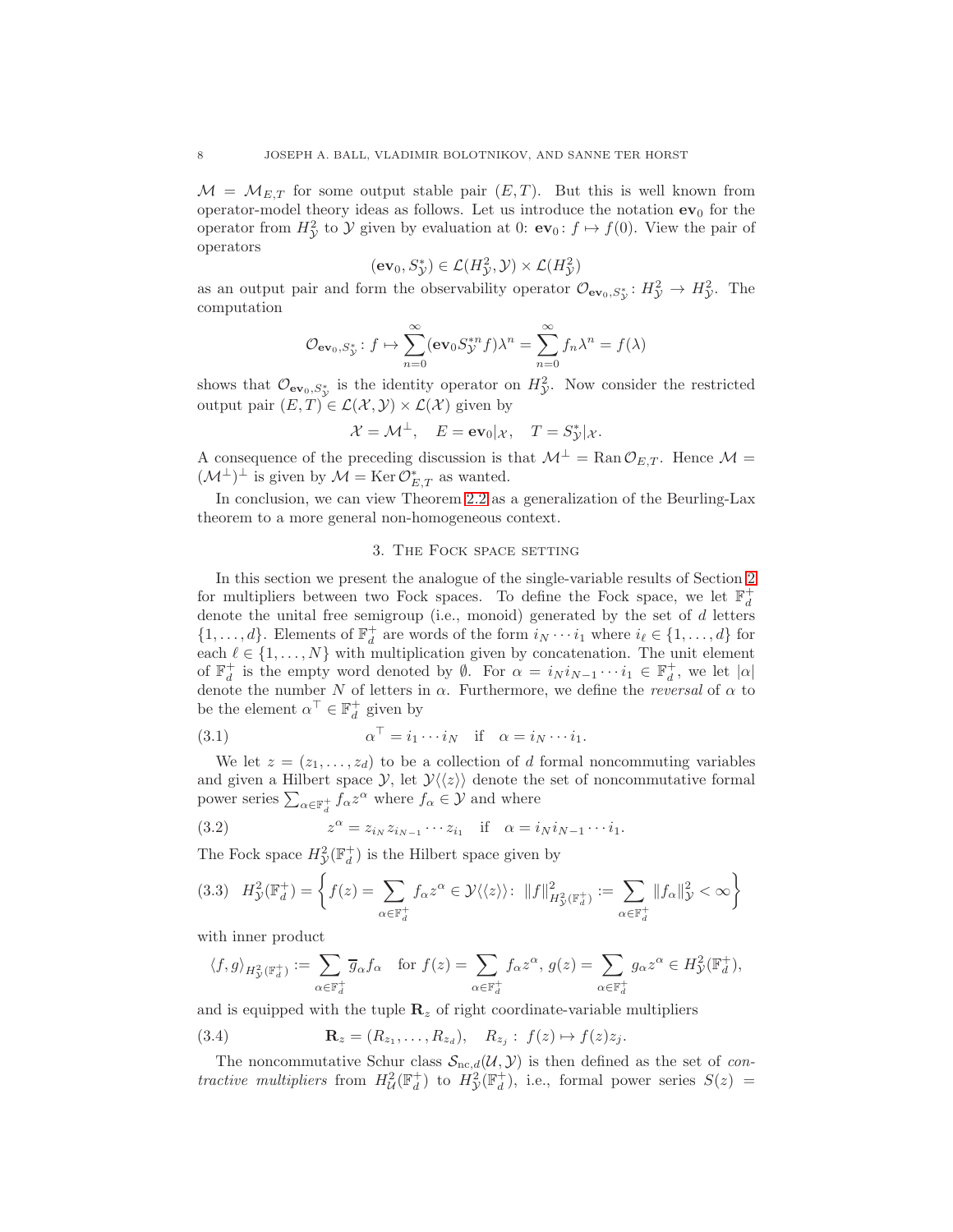$\sum_{\alpha \in \mathbb{F}_d^+} S_\alpha z^\alpha$  with coefficients  $S_\alpha \in \mathcal{L}(\mathcal{U}, \mathcal{Y})$  such that the associated multiplication operator

<span id="page-8-5"></span>(3.5) 
$$
M_S: u(z) = \sum_{\alpha \in \mathbb{F}_d^+} u_{\alpha} z^{\alpha} \mapsto S(z)u(z) := \sum_{\alpha \in \mathbb{F}_d^+} \left( \sum_{\beta \gamma = \alpha} S_{\beta} u_{\gamma} \right) z^{\alpha}
$$

is a contraction from  $H^2_{\mathcal{U}}(\mathbb{F}_d^+)$  to  $H^2_{\mathcal{Y}}(\mathbb{F}_d^+)$ . Similar to the single-variable case, a contraction operator  $\Psi$ :  $H^2_{\mathcal{U}}(\mathbb{F}^+_d)$  to  $H^2_{\mathcal{Y}}(\mathbb{F}^+_d)$  equals  $M_S$  for some  $S \in \mathcal{S}_{\text{nc},d}(\mathcal{U},\mathcal{Y})$ if and only if

<span id="page-8-6"></span>(3.6) 
$$
(R_{z_j} \otimes I_{\mathcal{Y}})\Psi = \Psi(R_{z_j} \otimes I_{\mathcal{U}}) \text{ for } j = 1, ..., d.
$$

Given  $S \in \mathcal{S}_{\text{nc},d}(\mathcal{U}, \mathcal{Y})$ , the associated de Branges-Rovnyak space  $\mathcal{H}(S)$  is defined as the range space

<span id="page-8-3"></span>
$$
\mathcal{H}(S) = \text{Ran}(I - M_S M_S^*)^{\frac{1}{2}}
$$

with the lifted norm defined by

<span id="page-8-4"></span>(3.8) 
$$
\| (I - M_S M_S^*)h \|_{\mathcal{H}(K_S)}^2 = \langle (I - M_S M_S^*)h, h \rangle_{H^2_{\mathcal{Y}}(\mathbb{F}_d^+)}.
$$

This space also can be viewed as a reproducing kernel Hilbert space, but in the formal noncommutative sense of [\[24\]](#page-45-3), which we recall in Subsection [3.2.](#page-10-0)

3.1. Interpolation problem. Extending the noncommutative functional calculus [\(3.2\)](#page-7-1) to a *d*-tuple of operators  $\mathbf{T} = (T_1, \ldots, T_d) \in \mathcal{L}(\mathcal{X})^d$  by

<span id="page-8-7"></span>
$$
\mathbf{T}^{\alpha} := T_{i_N} T_{i_{N-1}} \cdots T_{i_1} \quad \text{if} \quad \alpha = i_N i_{N-1} \cdots i_1 \in \mathbb{F}_d^+,
$$

and letting

(3.9) 
$$
Z(z) = \begin{bmatrix} z_1 & \cdots & z_d \end{bmatrix} \otimes I_{\mathcal{X}} \text{ and } T = \begin{bmatrix} T_1 \\ \vdots \\ T_d \end{bmatrix},
$$

we define the noncommutative observability operator  $\mathcal{O}_{E,\mathbf{T}}$  of the output pair  $(E, T)$  with  $E \in \mathcal{L}(\mathcal{X}, \mathcal{Y})$  by the formula

<span id="page-8-1"></span>(3.10) 
$$
\mathcal{O}_{E,\mathbf{T}}: x \mapsto \sum_{\alpha \in \mathbb{F}_d^+} (E\mathbf{T}^{\alpha}x)z^{\alpha} = E(I_{\mathcal{X}} - Z(z)T)^{-1}x
$$

and say that the pair  $(E, T)$  is *output stable* if the operator  $\mathcal{O}_{E,T}: \mathcal{X} \to H^2_{\mathcal{Y}}(\mathbb{F}_d^+)$ is bounded. In this case, we introduce the observability gramian

<span id="page-8-0"></span>(3.11) 
$$
\mathcal{G}_{E,\mathbf{T}} := \mathcal{O}_{E,\mathbf{T}}^* \mathcal{O}_{E,\mathbf{T}} = \sum_{\alpha \in \mathbb{F}_d^+} \mathbf{T}^{*\alpha^{\top}} E^* E \mathbf{T}^{\alpha}
$$

and note that the strong convergence of the series in [\(3.11\)](#page-8-0) follows from the powerseries expansion [\(3.10\)](#page-8-1) for the observability operator together with the characteri-zation [\(3.3\)](#page-7-2) of the  $H_{\mathcal{Y}}^2(\mathbb{F}_d^+)$ -norm.

For an output-stable pair  $(E, T)$  as above, we define a *left-tangential functional* calculus  $f \to (E^* f)^{\wedge L}(\mathbf{T}^*)$  on  $H^2_{\mathcal{Y}}(\mathbb{F}_d^+)$  by

<span id="page-8-2"></span>(3.12) 
$$
(E^* f)^{\wedge L} (\mathbf{T}^*) = \sum_{\alpha \in \mathbb{F}_d^+} \mathbf{T}^{*\alpha^{\top}} E^* f_{\alpha} \quad \text{if} \quad f = \sum_{\alpha \in \mathbb{F}_d^+} f_{\alpha} z^{\alpha} \in H^2_{\mathcal{Y}}(\mathbb{F}_d^+).
$$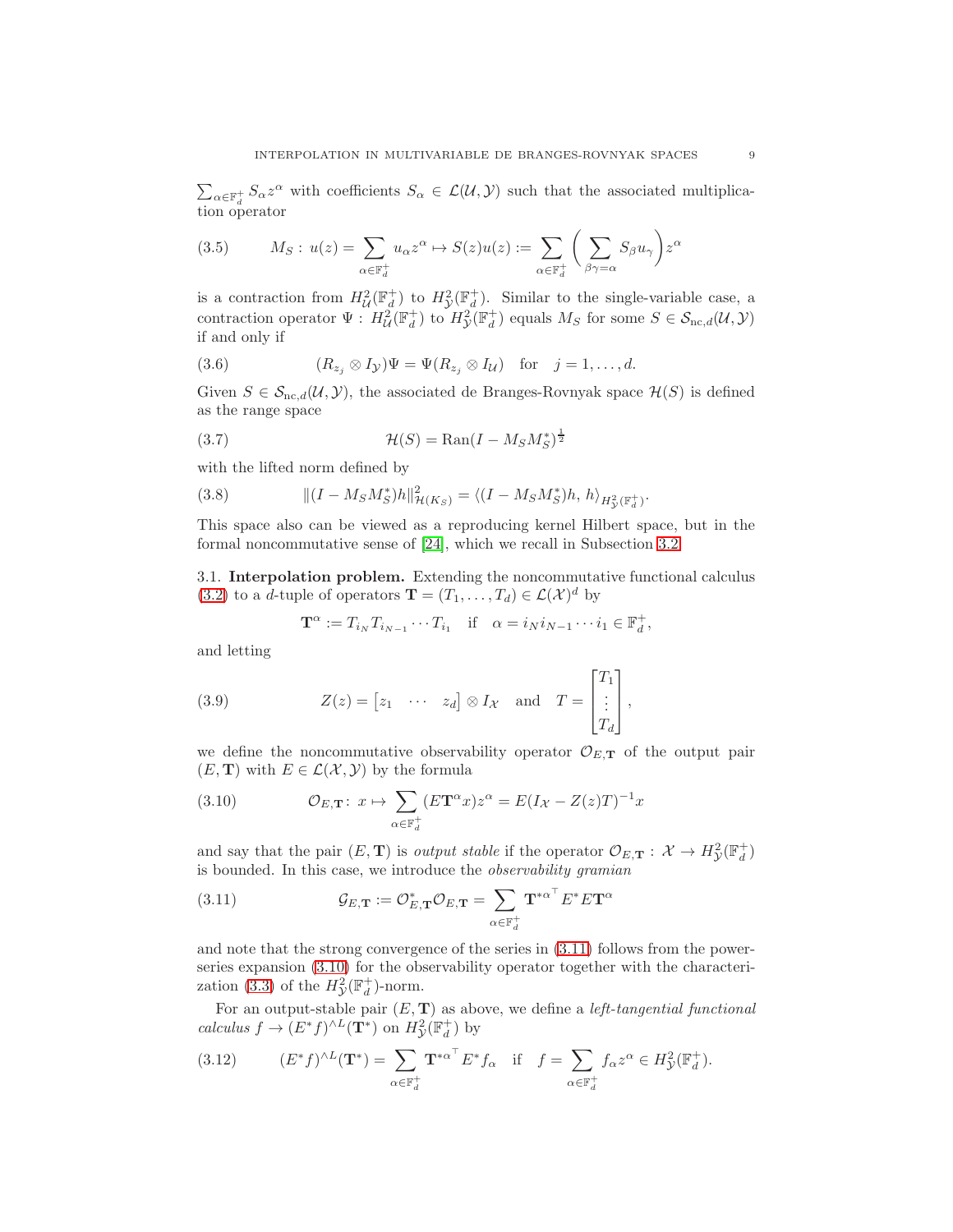The computation

<span id="page-9-5"></span>(3.13) 
$$
\left\langle \sum_{\alpha \in \mathbb{F}_d^+} \mathbf{T}^{*\alpha^{\top}} E^* f_{\alpha}, x \right\rangle_{\mathcal{X}} = \sum_{\alpha \in \mathbb{F}_d^+} \left\langle f_{\alpha}, E \mathbf{T}^{\alpha} x \right\rangle_{\mathcal{Y}} = \left\langle f, \mathcal{O}_{E, \mathbf{T}} x \right\rangle_{H^2_{\mathcal{Y}}(\mathbb{F}_d^+)}
$$

shows that the output-stability of the pair  $(E, T)$  is exactly what is needed to verify that the infinite series in the definition [\(3.12\)](#page-8-2) of  $(E^*f)^{\wedge L}(\mathbf{T}^*)$  converges in the weak topology on  $X$ . In fact the left-tangential evaluation with operator argument  $f \to (E^* f)^{\wedge L}(\mathbf{T}^*)$  amounts to the adjoint of the observability operator:

$$
(E^*f)^{\wedge L}(\mathbf{T}^*) = \mathcal{O}_{E,\mathbf{T}}^*f \quad \text{for} \quad f \in H^2_{\mathcal{Y}}(\mathbb{F}_d^+).
$$

The latter evaluation makes sense for all  $f \in \mathcal{H}(S) \subset H^2_{\mathcal{Y}}(\mathbb{F}_d^+)$  and on the other hand, extends to contractive multipliers  $S \in \mathcal{S}_{\text{nc},d}(\mathcal{U}, \mathcal{Y})$  by

$$
(E^*S)^{\wedge L}(\mathbf{T}^*) = \mathcal{O}_{E,\mathbf{T}}^*M_S|_{\mathcal{U}} : \mathcal{U} \to \mathcal{X}
$$

with  $U$  in the restriction to be identified with the constant  $U$ -valued functions in  $H^2_{\mathcal{U}}(\mathbb{F}_d^+)$ . The Operator Argument interpolation Problem in the de Branges-Rovnyak space  $\mathcal{H}(S)$  is formulated similarly to its single-variable prototype.

**OAP**<sub> $\mathcal{H}(S_0)$ : Given an output stable pair  $(E, T) \in \mathcal{L}(\mathcal{U}, \mathcal{Y}) \times \mathcal{L}(\mathcal{X})^d$ , a vector  $\mathbf{x} \in \mathcal{X}$ </sub> and a Schur-class multiplier  $S_0 \in S_{\text{nc.}d}(\mathcal{U}, \mathcal{Y})$ , find all  $f \in \mathcal{H}(S_0)$  such that

(3.14) 
$$
(E^*f)^{\wedge L}(\mathbf{T}^*) := \mathcal{O}_{E,\mathbf{T}}^*f = \mathbf{x}.
$$

With a given output stable pair  $(E, T)$  and a Schur-class multiplier

<span id="page-9-6"></span><span id="page-9-4"></span><span id="page-9-2"></span>
$$
S_0(z) = \sum_{\alpha \in \mathbb{F}_d^+}^{\infty} S_{0,\alpha} z^{\alpha},
$$

we associate the operator  $N \in \mathcal{L}(\mathcal{X}, \mathcal{U})$  defined by the formula

(3.15) 
$$
N := (E^* S_0)^{\wedge L} (\mathbf{T}^*)^* = \sum_{\alpha \in \mathbb{F}_d^+} S_{0,\alpha}^* E \mathbf{T}^{\alpha}
$$

or, equivalently, via its adjoint

(3.16) 
$$
N^* = \mathcal{O}_{E,\mathbf{T}}^* M_{S_0} |_{\mathcal{U}} : \mathcal{U} \to \mathcal{X}.
$$

By [\[12,](#page-44-2) Proposition 4.1], the pair  $(N, T)$  is output stable and the equality

$$
(3.17) \t\t\t\t\mathcal{O}_{E,\mathbf{T}}^* M_{S_0} = \mathcal{O}_{N,\mathbf{T}}^*
$$

holds. Therefore,

<span id="page-9-0"></span>(3.18) 
$$
P := \mathcal{O}_{E,\mathbf{T}}^* \mathcal{O}_{E,\mathbf{T}} - \mathcal{O}_{N,\mathbf{T}}^* \mathcal{O}_{N,\mathbf{T}} = \mathcal{O}_{E,\mathbf{T}}^*(I - M_{S_0} M_{S_0}^*) \mathcal{O}_{E,\mathbf{T}} \succeq 0.
$$

Using the formula [\(3.11\)](#page-8-0) for  $\mathcal{O}_{E,\mathbf{T}}^* \mathcal{O}_{E,\mathbf{T}}$  and a similar formula for the gramian  $\mathcal{O}_{N,\mathbf{T}}^*\mathcal{O}_{N,\mathbf{T}}$  we get the infinite series representation

<span id="page-9-3"></span><span id="page-9-1"></span>
$$
P = \sum_{\alpha \in \mathbb{F}_d^+} \mathbf{T}^{*\alpha^{\top}} (E^* E - N^* N) \mathbf{T}^{\alpha},
$$

from which it is easy to verify that  $P$  satisfies the Stein identity

(3.19) 
$$
P - \sum_{j=1}^{d} T_j^* PT_j = E^* E - N^* N.
$$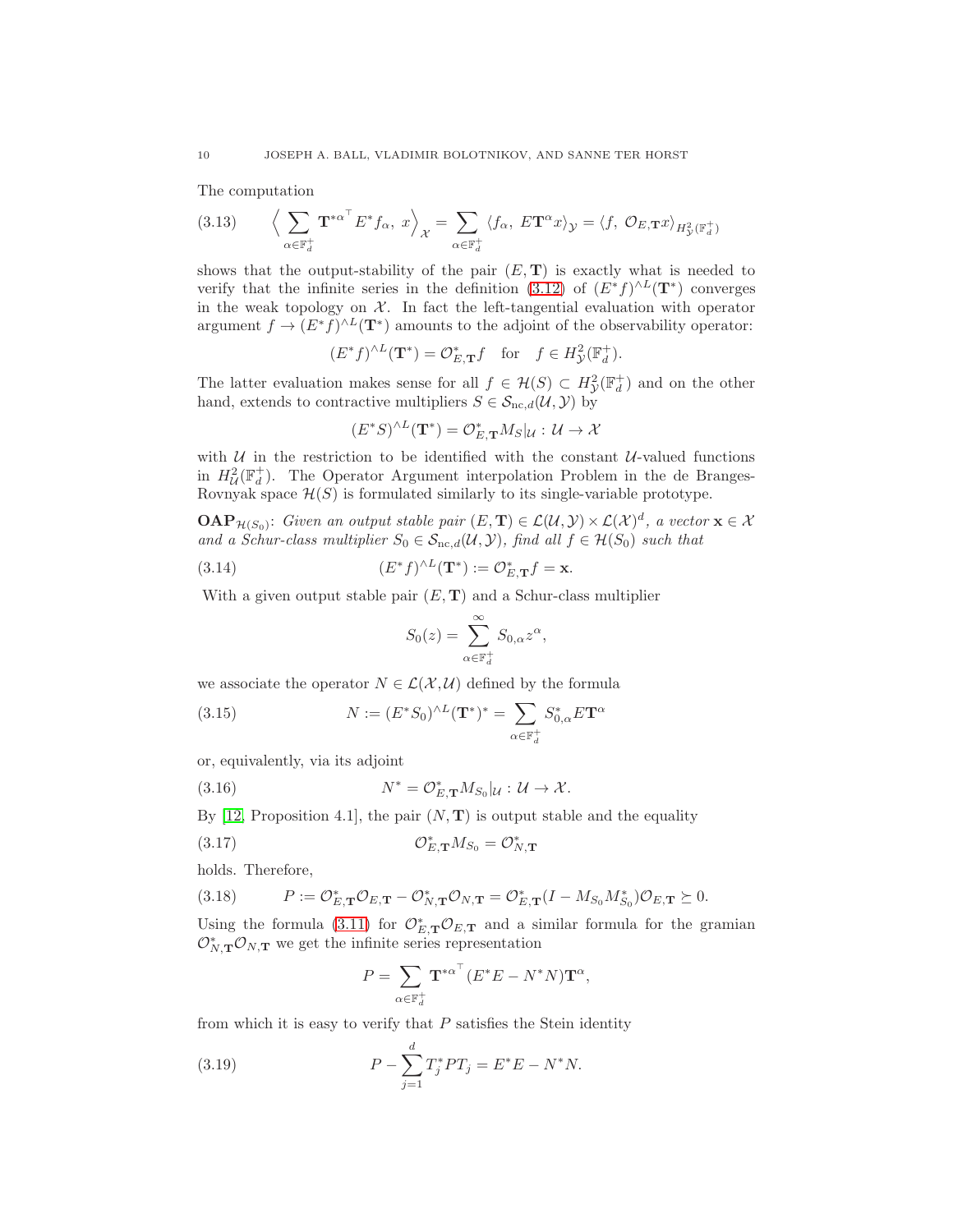.

We next introduce the formal power series

<span id="page-10-1"></span>(3.20) 
$$
F^{S_0}(z) = (E - S_0(z)N)(I - Z(z)T)^{-1}
$$

**Lemma 3.1.** Let P be defined as in  $(3.18)$  and  $F^{S_0}$  as in  $(3.20)$ . Then for any  $x \in \mathcal{X}$ , we have that  $F^{S_0}x := F^{S_0}(\cdot)x$  is in  $\mathcal{H}(S_0)$  and

<span id="page-10-2"></span>(3.21) 
$$
||F^{S_0}x||_{\mathcal{H}(S_0)} = ||P^{\frac{1}{2}}x||_{\mathcal{X}}.
$$

*Proof.* Indeed, by [\(3.20\)](#page-10-1) and [\(3.17\)](#page-9-1), the multiplication operator  $M_{F^{S_0}}$  can be written in terms of observability operators as

(3.22) 
$$
M_{F^{S_0}} = \mathcal{O}_{E,\mathbf{T}} - M_{S_0} \mathcal{O}_{N,\mathbf{T}} = (I_{\mathcal{X}} - M_{S_0} M_{S_0}^*) \mathcal{O}_{E,\mathbf{T}}
$$

which together with the range characterization [\(3.7\)](#page-8-3) of  $\mathcal{H}(S_0)$  implies that  $M_{F^{S_0}}$ maps X into  $\mathcal{H}(S_0)$ . We now apply equality [\(3.8\)](#page-8-4) to  $h = \mathcal{O}_{E,\mathbf{T}}x$  and make use of [\(3.18\)](#page-9-0) to conclude

<span id="page-10-3"></span>
$$
||F^{S_0}x||_{\mathcal{H}(S_0)}^2 = \langle (I - M_{S_0}M_{S_0}^*)\mathcal{O}_{E,\mathbf{T}}x, \mathcal{O}_{E,\mathbf{T}}x \rangle_{H^2_{\mathcal{Y}}(\mathbb{F}_d^+)} = \langle Px, x \rangle_{\mathcal{X}}
$$

which is equivalent to  $(3.21)$ .

<span id="page-10-4"></span> $\ddot{•}$ 

<span id="page-10-8"></span>**Remark 3.2.** For the operator  $M_{F^{S_0}}: \mathcal{X} \to \mathcal{H}(S_0) \subset H^2_{\mathcal{Y}}(\mathbb{F}_d^+)$  we will write  $M^*_{F^{S_0}}$ for its adjoint in the metric of  $H_{\mathcal{Y}}^{2}(\mathbb{F}_{d}^{+})$  and we will denote by  $M_{F^{\mathcal{S}}}^{[*]}$  $F_{S_0}^{\{1\}\}$  the adjoint of  $M_{F^{S_0}}$  in the metric of  $\mathcal{H}(S_0)$ . Note that these two adjoints are not the same unless  $S_0$  is inner (i.e., the multiplication operator  $M_{S_0}: H^2_{\mathcal{U}} \to H^2_{\mathcal{Y}}$  is an isometry).

<span id="page-10-7"></span>**Lemma 3.3.** Let  $M_{F^{S_0}}$ :  $\mathcal{X} \to \mathcal{H}(S_0)$  be defined as in [\(3.22\)](#page-10-3). Then

(3.23) 
$$
M_{F^{S_0}}^{[*]} = \mathcal{O}_{E,\mathbf{T}}^*|_{\mathcal{H}(S_0)} \quad \text{and} \quad M_{F^{S_0}}^{[*]} M_{F^{S_0}} = P.
$$

Proof. The first formula is justified by the equalities

$$
\langle M_{F^{S_0}}^{\dagger*} f, x \rangle_{\mathcal{X}} = \langle f, M_{F^{S_0}} x \rangle_{\mathcal{H}(S_0)} = \langle f, (I - M_{S_0} M_{S_0}^*) \mathcal{O}_{E, \mathbf{T}} x \rangle_{\mathcal{H}(S_0)}
$$
  
=\langle f, \mathcal{O}\_{E, \mathbf{T}} x \rangle\_{H^2\_{\mathcal{Y}}(\mathbb{F}\_d^+)} = \langle \mathcal{O}\_{E, \mathbf{T}}^\* f, x \rangle\_{\mathcal{X}}

holding for all  $f \in \mathcal{H}(S_0)$  and  $x \in \mathcal{X}$ . The second equality follows from [\(3.21\)](#page-10-2).  $\Box$ 

**Corollary 3.4.** The **OAP**<sub> $\mathcal{H}(S_0)$  has a solution if and only if  $\mathbf{x} \in \text{Ran } P^{\frac{1}{2}}$ .</sub>

Indeed, by the first formula in  $(3.23)$ , the interpolation condition  $(3.14)$  can be written as

<span id="page-10-6"></span>(3.24) 
$$
M_{F^{S_0}}^{[*]}f = \mathbf{x}.
$$

Combining the latter condition with the second equality in [\(3.23\)](#page-10-4) we see that the problem has a solution f if and only if  $\mathbf{x} \in \text{Ran} M_{F^{S_0}}^{[*]} = \text{Ran} P^{\frac{1}{2}}$ .

<span id="page-10-0"></span>3.2. Noncommutative formal reproducing kernel Hilbert spaces. To proceed we need formal positive kernels and associated reproducing kernel Hilbert spaces. Here we briefly recall the basic concepts and refer for more complete details to [\[24\]](#page-45-3) and as well as [\[13,](#page-44-6) Section 2.1].

Given a coefficient Hilbert space  $\mathcal{Y}$ , we define the space  $\mathcal{L}(\mathcal{Y})\langle\langle z,\overline{\zeta}\rangle\rangle$  to consist of all formal power series (formal kernels)

<span id="page-10-5"></span>(3.25) 
$$
K(z,\zeta) = \sum_{\alpha,\beta \in \mathbb{F}_d^+} K_{\alpha,\beta} z^{\alpha} \overline{\zeta}^{\beta^{\top}}, \quad K_{\alpha,\beta} \in \mathcal{L}(\mathcal{Y}),
$$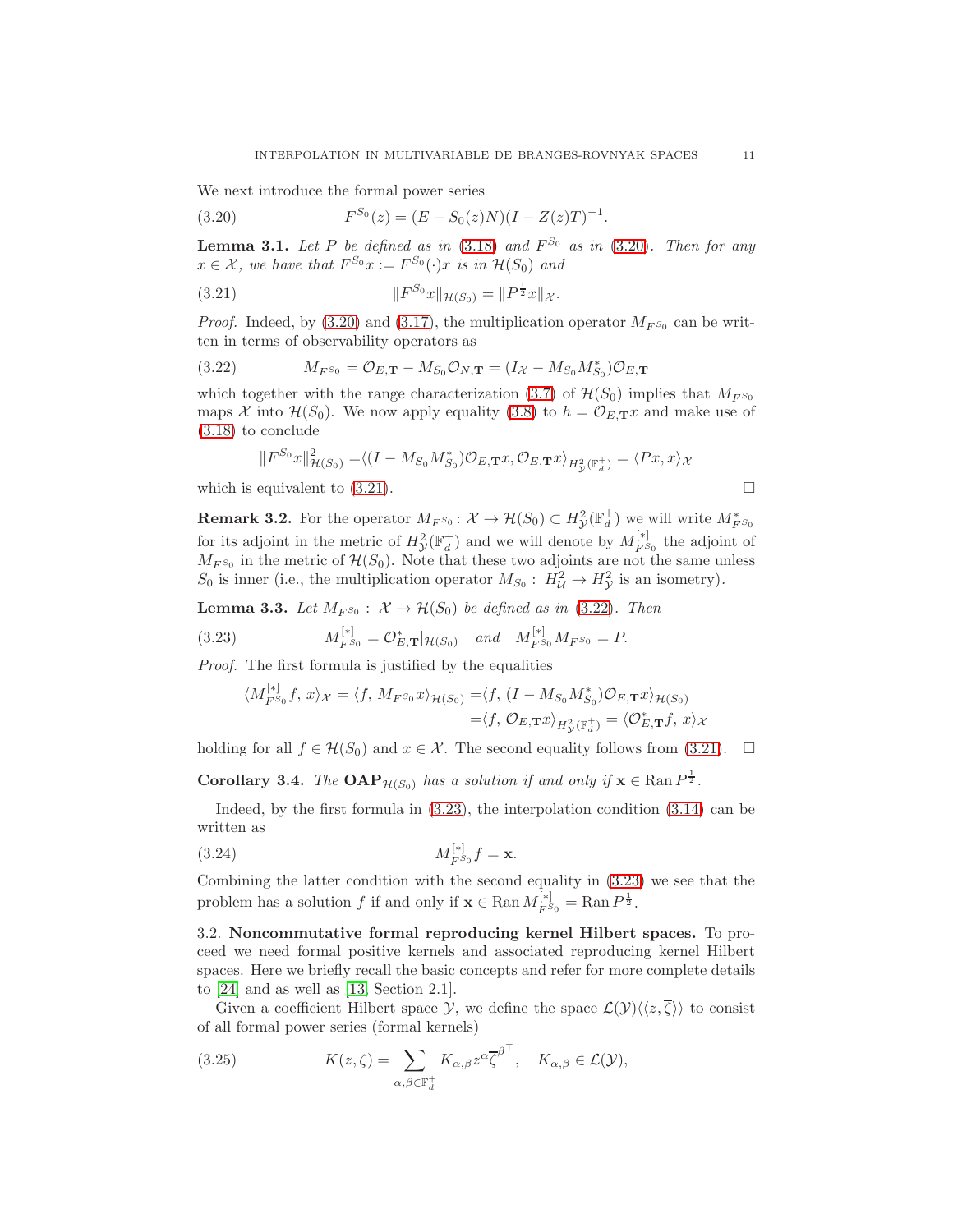in two collections of formal noncommuting indeterminates  $z = (z_1, \ldots, z_d)$  and  $\overline{\zeta} = (\overline{\zeta}_1, \ldots, \overline{\zeta}_d)$  such that each  $z_k$  commutes with each  $\overline{\zeta}_j$ . Here  $\beta^{\top}$  is defined as in [\(3.1\)](#page-7-3). In the algebraic manipulations to follow we use the formal notations

$$
\overline{\zeta}_j^* = \zeta_j, \quad (\overline{\zeta}^\alpha)^* = {\zeta^\alpha}^\top.
$$

The kernel  $K$  in  $(3.25)$  is called *positive* if for any finitely supported *y*-valued function  $\alpha \mapsto y_\alpha$  on  $\mathbb{F}_d^+$ ,

$$
\sum_{\alpha,\beta\in\mathbb{F}_d^+} \langle K_{\alpha,\beta} y_\alpha, y_\beta \rangle_{\mathcal{Y}} \ge 0.
$$

Such kernels are characterized by the existence of a Kolmogorov decomposition

$$
K(z,\zeta) = H(z)H(\zeta)^*
$$

with H some operator-valued formal power series  $H \in \mathcal{L}(\mathcal{X}, \mathcal{Y})\langle\langle z \rangle\rangle$ , for some Hilbert space  $\mathcal{X}$ , that is,  $H(z)$  is of the form

$$
H(z) = \sum_{\alpha \in \mathbb{F}_d^+} H_{\alpha} z^{\alpha} \quad \text{with } H_{\alpha} \in \mathcal{L}(\mathcal{X}, \mathcal{Y}).
$$

We say that a Hilbert space  $H$  consisting of power series f with coefficients in  $\mathcal Y$ 

<span id="page-11-0"></span>
$$
f(z) = \sum_{\alpha \in \mathbb{F}_d^+} f_{\alpha} z^{\alpha} \in \mathcal{Y} \langle \langle z \rangle \rangle,
$$

is a noncommutative formal reproducing kernel Hilbert space (NFRKHS) if, for each  $\beta \in \mathbb{F}^+_d$  , the linear operator  $\Phi_\beta \colon \mathcal{H} \to \mathcal{Y}$  defined by

(3.26) 
$$
\Phi_{\beta} : f(z) = \sum_{\alpha \in \mathbb{F}_{d}^{+}} f_{\alpha} z^{\alpha} \mapsto f_{\beta}
$$

is continuous.

To explain the reproducing-kernel property for this setting, we need to introduce more general formal inner-product pairings as follows. Let  $\zeta = (\zeta_1, \ldots, \zeta_d)$  be a second d-tuple of formal noncommuting indeterminates with properties as discussed in the previous paragraph. Let us introduce, for a general Hilbert space  $\mathcal{C}$ , formal pairings

$$
\langle\cdot,\cdot\rangle_{\mathcal{C}\times\mathcal{C}\langle\langle\overline{\zeta}\rangle\rangle}\to\mathbb{C}\langle\langle\zeta\rangle\rangle,\quad \langle\cdot,\cdot\rangle_{\mathcal{C}\langle\langle\zeta\rangle\rangle\times\mathcal{C}}\to\mathbb{C}\langle\langle\zeta\rangle\rangle
$$

by

$$
\left\langle c,\sum_{\beta\in\mathbb{F}_d^+}c'_\beta {\overline{\zeta}}^{\beta^{\top}}\right\rangle_{\mathcal{C}\times\mathcal{C}\langle\langle\overline{\zeta}\rangle\rangle}=\sum_{\beta\in\mathbb{F}_d^+}\langle c,c'_\beta\rangle_c\zeta^{\beta},\quad \left\langle\sum_{\alpha\in\mathbb{F}_d^+}c_\alpha{\zeta}^{\alpha},{c'}\right\rangle_{\mathcal{C}(\zeta)\times\mathcal{C}}=\sum_{\alpha\in\mathbb{F}_d^+}\langle c_\alpha,c'\rangle_c\zeta^{\alpha}.
$$

In particular, we have

$$
\langle c, c'\overline{\zeta}^{\beta^{\top}}\rangle_{\mathcal{C}\times\mathcal{C}\langle\langle\overline{\zeta}\rangle\rangle} = \langle c, c'\rangle_c \cdot \zeta^{\beta}.
$$

Now we assume that H is a NFRKHS. With  $\Phi_{\beta}$  as defined in [\(3.26\)](#page-11-0) we set

$$
H(z) = \sum_{\alpha \in \mathbb{F}_d^+} \Phi_\beta z^\alpha \quad \text{so that} \quad H(\zeta)^* = \sum_{\beta \in \mathbb{F}_d^+} \Phi_\beta^* \overline{\zeta}^{\beta^{\top}}.
$$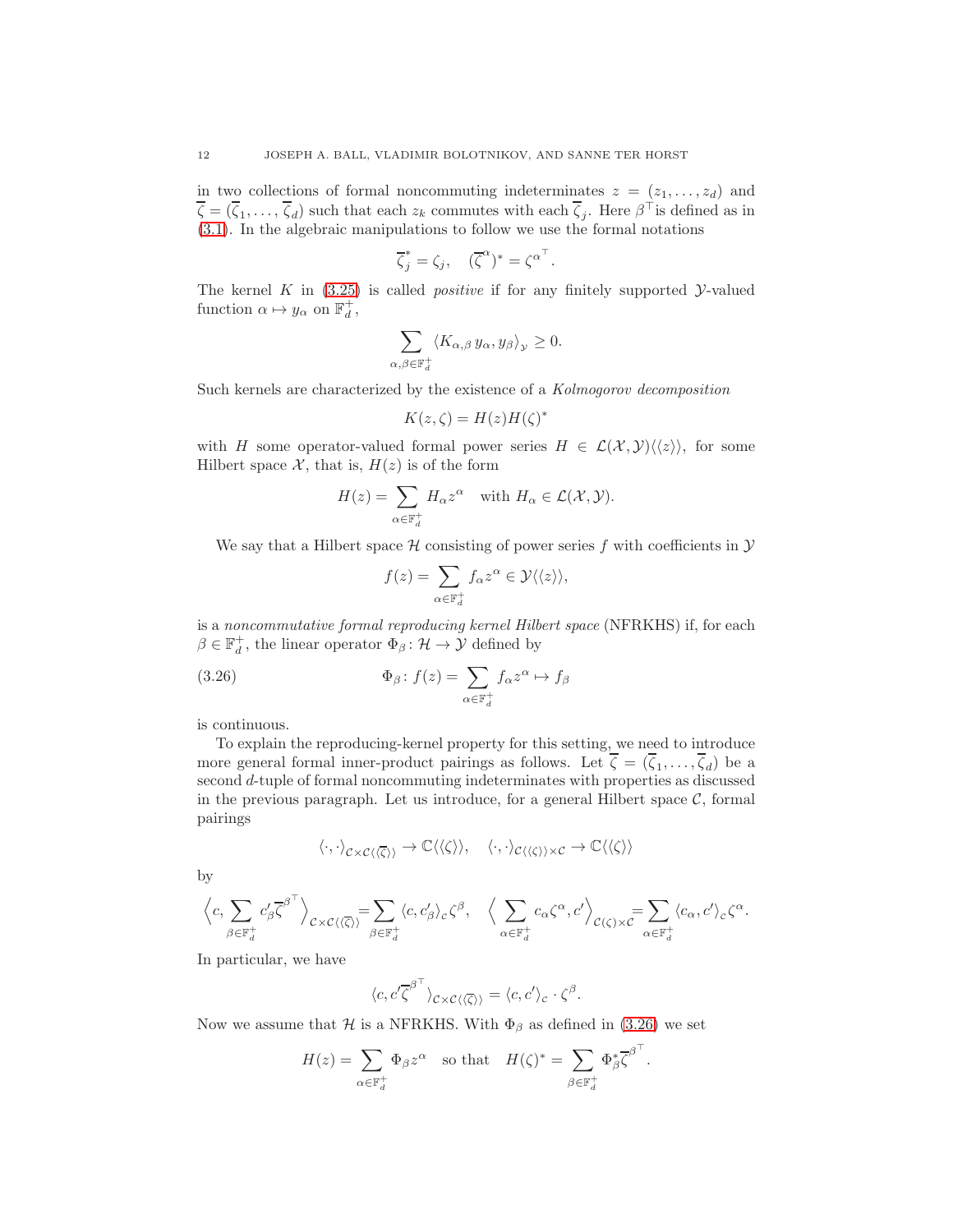Then for each  $y \in \mathcal{Y}$  by definition  $\Phi_{\beta}^* y \in \mathcal{H}$  and we can write

$$
H(\zeta)^* y = \sum_{\beta \in \mathbb{F}_d^+} (\Phi_\beta^* y) \overline{\zeta}^{\beta^{\top}} \in \mathcal{H} \langle \langle \overline{\zeta} \rangle \rangle.
$$

For  $f \in \mathcal{H}$  and  $y \in \mathcal{Y}$  we can therefore compute the pairing

$$
\langle f, H(\zeta)^* y \rangle_{\mathcal{H} \times \mathcal{H} \langle \langle \overline{\zeta} \rangle \rangle} = \sum_{\beta \in \mathbb{F}_d^+} \langle f, \Phi_{\beta}^* y \rangle_{\mathcal{H}} \zeta^{\beta} = \sum_{\beta \in \mathbb{F}_d^+} \langle \Phi_{\beta} f, y \rangle_{\mathcal{Y}} \zeta^{\beta}
$$

$$
= \Big\langle \sum_{\beta \in \mathbb{F}_d^+} f_{\beta} \zeta^{\beta}, y \Big\rangle_{\mathcal{Y} \langle \langle \zeta \rangle \rangle \times \mathcal{Y}}
$$

where  $\Phi_{\beta}^* y \in \mathcal{H}$  can be written more explicitly as the power series in z:

$$
(\Phi_{\beta}^*y)(z) = \sum_{\alpha \in \mathbb{F}_d^+} (\Phi_{\alpha} \Phi_{\beta}^*y) z^{\alpha}.
$$

If we now define  $K(z,\zeta) \in \mathcal{L}(\mathcal{Y}\langle\langle z,\overline{\zeta}\rangle\rangle)$  by

$$
K(z,\zeta) = \sum_{\alpha,\beta \in \mathbb{F}_d^+} \Phi_\alpha \Phi_\beta^* z^{\alpha} \overline{\zeta}^{\beta^{\top}} = H(z)H(\zeta)^*,
$$

then we observe that  $K$  has the formal reproducing property for the NFRKHS  $H$ :

(i) for each  $y \in \mathcal{Y}$  we have  $K(\cdot, \zeta)y \in \mathcal{H}\langle\langle\overline{\zeta}\rangle\rangle$ , and

(ii) for each  $y \in \mathcal{Y}$  and  $f \in \mathcal{H}$  we have  $\langle f, K(\cdot, \zeta)y \rangle_{\mathcal{H} \times \mathcal{H}(\langle \overline{\zeta} \rangle)} = \langle f(\zeta), y \rangle_{\mathcal{Y}(\langle \zeta \rangle) \times \mathcal{Y}}.$ In general, when  $K$  and  $H$  are related in this way, we say that  $K$  is the reproducing kernel for the FNRKHS  $\mathcal{H}$  and we write  $\mathcal{H} = \mathcal{H}(K)$ .

**Example 3.5.** The Fock space  $H_{\mathcal{Y}}^2(\mathbb{F}_d^+)$  introduced in [\(3.3\)](#page-7-2) is the NFRKHS with reproducing kernel  $k_{Sz}I_y$  where  $k_{Sz}$  is the noncommutative Szegő kernel

<span id="page-12-0"></span>.

(3.27) 
$$
k_{\text{Sz}}(z,\zeta) = \sum_{\alpha \in \mathbb{F}_d^+} z^{\alpha} \overline{\zeta}^{\alpha^{\top}}
$$

Indeed, for  $f(z) = \sum_{\alpha \in \mathbb{F}_d^+} f_\alpha z^\alpha \in H^2_{\mathcal{Y}}(\mathbb{F}_d^+)$  and  $y \in \mathcal{Y}$ , we have

$$
\langle f, k_{\text{Sz}}(\cdot, \zeta) y \rangle_{H^2_{\mathcal{Y}}(\mathbb{F}_d^+) \times H^2_{\mathcal{Y}}(\mathbb{F}_d^+) \langle \langle \overline{\zeta} \rangle \rangle} = \sum_{\alpha \in \mathbb{F}_d^+} \langle f(z), y \, z^{\alpha} \rangle_{H^2_{\mathcal{Y}}(\mathbb{F}_d^+)} \zeta^{\alpha}
$$

$$
= \sum_{\alpha \in \mathbb{F}_d^+} \langle f_{\alpha}, y \rangle_{\mathcal{Y}} \zeta^{\alpha} = \langle f(\zeta), y \rangle_{\mathcal{Y} \langle \langle \zeta \rangle \rangle \times \mathcal{Y}}.
$$

Given two formal positive kernels K and K' with coefficients in  $\mathcal{L}(\mathcal{Y})$  and  $\mathcal{L}(\mathcal{U})$ respectively, together with the associated NFRKHSs  $\mathcal{H}(K)$  and  $\mathcal{H}(K')$ , a formal power series  $F \in \mathcal{L}(\mathcal{U}, \mathcal{Y})\langle\langle z \rangle\rangle$  is called a *contractive multiplier from*  $\mathcal{H}(K')$  to  $\mathcal{H}(K)$ if the left multiplication operator  $M_F$  defined as in [\(3.5\)](#page-8-5) is a contraction from  $\mathcal{H}(K')$ to  $\mathcal{H}(K)$ . For details of the proof of the next result, we refer to Proposition 3.1.1 in [\[13\]](#page-44-6).

**Proposition 3.6.** Let  $K \in \mathcal{L}(\mathcal{Y})\langle\langle z,\overline{\zeta}\rangle\rangle$  and  $K' \in \mathcal{L}(\mathcal{U})\langle\langle z,\overline{\zeta}\rangle\rangle$  be two positive formal kernels.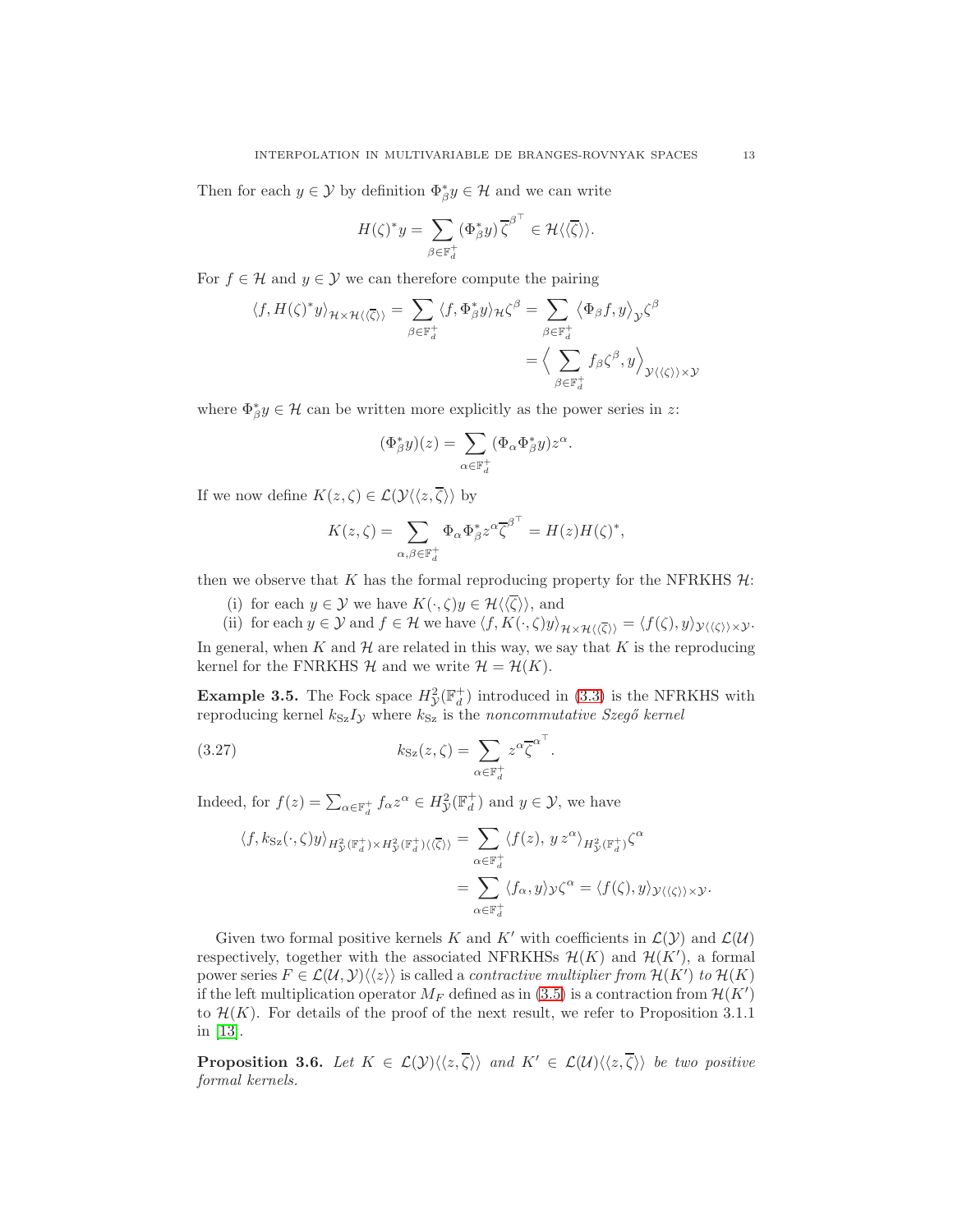(1) A formal power series  $F \in \mathcal{L}(\mathcal{U}, \mathcal{Y})\langle\langle z \rangle\rangle$  is a contractive multiplier from  $\mathcal{H}(K')$  to  $\mathcal{H}(K)$  if and only if

$$
K_F(z,\zeta) = K(z,\zeta) - F(z)K'(z,\zeta)F(\zeta)^* \in \mathcal{L}(\mathcal{Y})\langle\langle z,\overline{\zeta}\rangle\rangle
$$

is a positive formal kernel.

<span id="page-13-3"></span>(2) F is a coisometric multiplier from  $\mathcal{H}(K')$  to  $\mathcal{H}(K)$  if and only if  $K_F(z,\zeta) =$ 0.

Specializing part (1) to the case where  $K = k_{Sz}I_y$  and  $K' = k_{Sz}I_u$  gives the characterization of contractive multipliers from  $\mathcal{H}_{\mathcal{U}}(k_{\text{Sz}}) = \mathcal{H}(k_{\text{Sz}}I_{\mathcal{U}}) = H_{\mathcal{U}}^2(\mathbb{F}_d^+)$ to  $\mathcal{H}_{\mathcal{Y}}(k_{\text{Sz}}) = \mathcal{H}(k_{\text{Sz}}I_{\mathcal{Y}}) = H_{\mathcal{Y}}^2(\mathbb{F}_d^+)$  (i.e., the elements in  $\mathcal{S}_{\text{nc},d}(\mathcal{U},\mathcal{Y})$ ) in terms of the positive formal kernels: a formal power series S belongs to the Schur class  $S_{nc,d}(\mathcal{U}, \mathcal{Y})$  if and only if

<span id="page-13-0"></span>(3.28) 
$$
K_S(z,\zeta) := k_{\text{Sz}}(z,\zeta)I_{\mathcal{Y}} - S(z)(k_{\text{Sz}}(z,\zeta)I_{\mathcal{U}})S(\zeta)^*
$$

# is a positive formal kernel.

One can show in much the same way as for the classical case that this FNRKHS  $H(K_S)$  with formal reproducing kernel [\(3.28\)](#page-13-0) can also be viewed as the de Branges-Rovnyak space  $\mathcal{H}(S) = \text{Ran}(I_{H^2_\mathcal{Y}(\mathbb{F}_d^+)} - M_S M^*_S)^{\frac{1}{2}}$  with lifted norm given by [\(3.8\)](#page-8-4).

3.3. Indefinite noncommutative Schur class. In order to describe the solutions to our interpolation problem  $\mathbf{OAP}_{\mathcal{H}(S_0)}$  we require Schur-class multipliers with respect to indefinite inner product spaces associated with two signature operators, which we define next. This subsection is partially a review of material from  $[12]$ and we refer there for further details and proofs. See the end of the introduction and Appendix [A](#page-38-0) for more on indefinite inner product spaces, signature operators and the terminology used here. We are specifically interested in the case where the signature operators have the form

<span id="page-13-2"></span>(3.29) 
$$
J_{\mathcal{Y},\mathcal{U}} = \begin{bmatrix} I_{\mathcal{Y}} & 0 \\ 0 & -I_{\mathcal{U}} \end{bmatrix} \text{ or } \mathbf{J}_{\mathcal{Y},\mathcal{U}} := I_{H^2(\mathbb{F}_d^+)} \otimes J_{\mathcal{Y},\mathcal{U}},
$$

for Hilbert spaces  $\mathcal Y$  and  $\mathcal U$ .

**Definition 3.7.** Given coefficient Hilbert spaces  $\mathcal{U}, \mathcal{Y}, \mathcal{F}$ , the noncommutative indefinite Schur class  $S_{\text{nc},d}(J_{y,\mu}, J_{\tau,\mu})$  consists of formal power series

$$
\mathfrak{A}(z) = \begin{bmatrix} \mathfrak{A}_{11}(z) & \mathfrak{A}_{12}(z) \\ \mathfrak{A}_{21}(z) & \mathfrak{A}_{22}(z) \end{bmatrix} \in \mathcal{L}\left(\begin{bmatrix} \mathcal{F} \\ \mathcal{U} \end{bmatrix}, \begin{bmatrix} \mathcal{Y} \\ \mathcal{U} \end{bmatrix}\right) \langle\langle z \rangle\rangle
$$

such that the multiplication operator

<span id="page-13-1"></span>
$$
M_{\mathfrak{A}}:\,(H^2_{\mathcal{F}\oplus\mathcal{U}}(\mathbb{F}_d^+),J_{\mathcal{F},\mathcal{U}})\rightarrow(H^2_{\mathcal{Y}\oplus\mathcal{U}}(\mathbb{F}_d^+),J_{\mathcal{Y},\mathcal{U}})
$$

is a  $(\mathbf{J}_{\mathcal{F},\mathcal{U}}, \mathbf{J}_{\mathcal{Y},\mathcal{U}})$ -bi-contraction:

(3.30) 
$$
M_{\mathfrak{A}}^* \mathbf{J}_{\mathfrak{I},\mathcal{U}} M_{\mathfrak{A}} \preceq \mathbf{J}_{\mathcal{F},\mathcal{U}} \quad \text{and} \quad M_{\mathfrak{A}} \mathbf{J}_{\mathcal{F},\mathcal{U}} M_{\mathfrak{A}}^* \preceq \mathbf{J}_{\mathfrak{I},\mathcal{U}}.
$$

As the action of the operator  $M^*_{\mathfrak{A}}$ :  $H^2_{\mathcal{Y} \oplus \mathcal{U}}(\mathbb{F}_d^+) \to H^2_{\mathcal{F} \oplus \mathcal{U}}(\mathbb{F}_d^+)$  on the kernel elements  $k_{S_z}(\cdot, \zeta) \left[ \frac{y}{u} \right]$ , for  $y \in \mathcal{Y}$ ,  $u \in \mathcal{U}$ , is given by the formula

$$
M_{\mathfrak{A}}^* k_{\text{Sz}}(\cdot,\zeta) \left[ \begin{smallmatrix} y \\ u \end{smallmatrix} \right] = k_{\text{Sz}}(\cdot,\zeta) \mathfrak{A}(\zeta)^* \left[ \begin{smallmatrix} y \\ u \end{smallmatrix} \right],
$$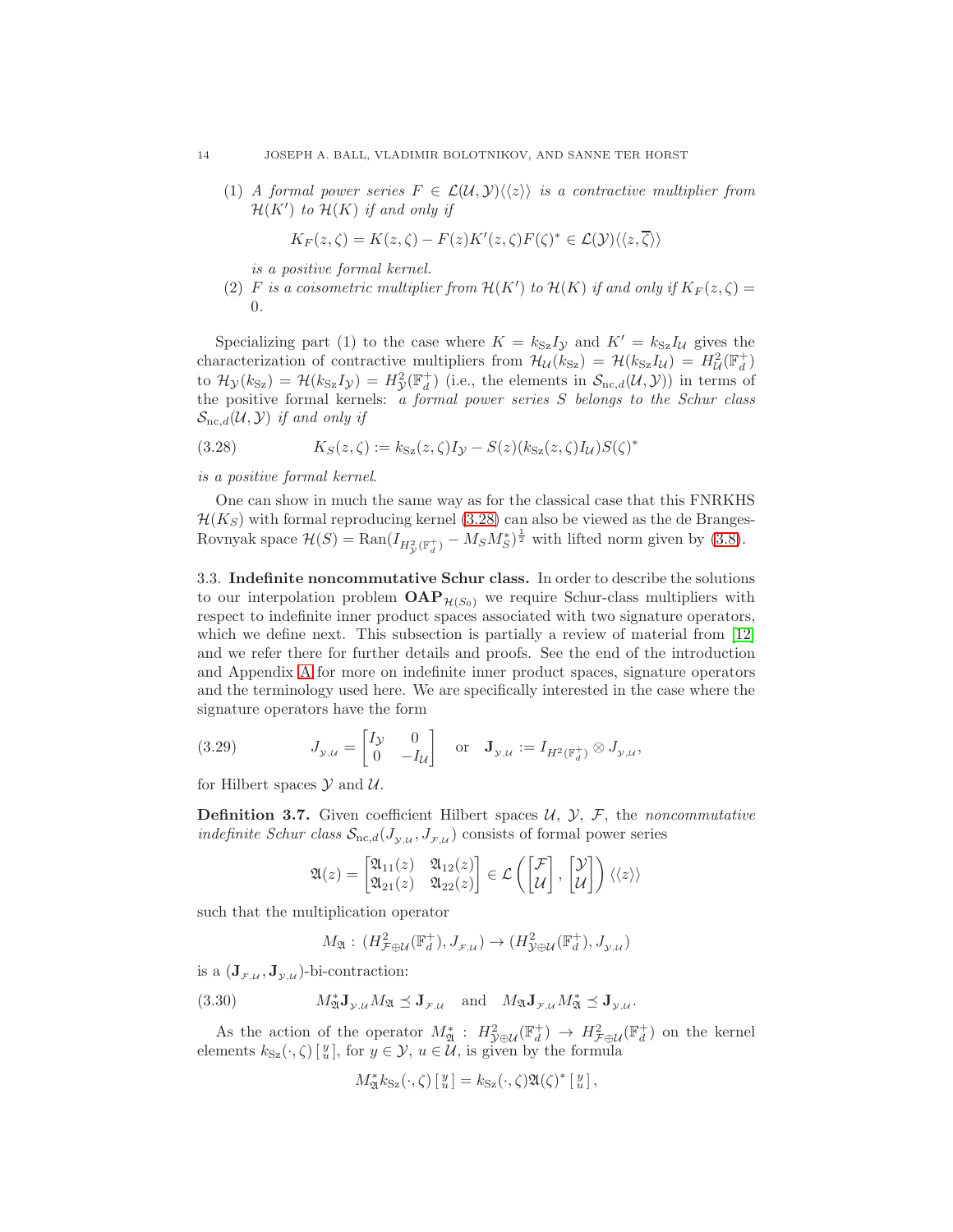(see the computation leading up to formula  $(3.3)$  in [\[13\]](#page-44-6)), it follows that

$$
\mathbf{J}_{\mathcal{Y},\mathcal{U}} - M_{\mathfrak{A}} \mathbf{J}_{\mathcal{F},\mathcal{U}} M_{\mathfrak{A}}^* : k_{\mathbf{S}z}(\cdot,\zeta) \left[ \begin{smallmatrix} y \\ u \end{smallmatrix} \right] \mapsto k_{\mathbf{S}z}(\cdot,\zeta) J_{\mathcal{Y},\mathcal{U}} \left[ \begin{smallmatrix} y \\ u \end{smallmatrix} \right] - \mathfrak{A}(\cdot) k_{\mathbf{S}z}(\cdot,\zeta) J_{\mathcal{F},\mathcal{U}} \mathfrak{A}(\zeta)^* \left[ \begin{smallmatrix} y \\ u \end{smallmatrix} \right].
$$

By linearity, the latter formula extends to linear combinations of kernel elements. Since the span of the kernel elements is dense in  $H_{\mathcal{Y} \oplus \mathcal{U}}^2(\mathbb{F}_d^+)$ , we then see that the second condition in [\(3.30\)](#page-13-1) (i.e.,  $J_{y,\mu} - M_{\mathfrak{A}} J_{\tau,\mu} M_{\mathfrak{A}}^* \succeq 0$ ) is equivalent to the formal kernel

<span id="page-14-1"></span>(3.31) 
$$
K_{\mathfrak{A}}^{J_{\mathcal{F},\mathcal{U}},J_{\mathcal{Y},\mathcal{U}}}(z,\zeta) := k_{\mathcal{S}z}(z,\zeta)J_{\mathcal{Y},\mathcal{U}} - \mathfrak{A}(z)(k_{\mathcal{S}z}(z,\zeta)J_{\mathcal{F},\mathcal{U}})\mathfrak{A}(\zeta)^{*}
$$

being positive. Therefore, the associated de Branges-Rovnyak space

$$
\mathcal{H}(K_{\mathfrak{A}}^{J_{\mathcal{F},\mathcal{U}},J_{\mathcal{Y},\mathcal{U}}})
$$

is a Hilbert space for any formal power series  $\mathfrak A$  satisfying just the second condition in [\(3.30\)](#page-13-1).

To handle the first condition in [\(3.30\)](#page-13-1), we use a duality trick as follows. To test for positivity of the operator  $J_{\mathcal{F},\mathcal{U}} - M_{\mathfrak{A}}^* J_{\mathfrak{D},\mathcal{U}} M_{\mathfrak{A}}$ , we let it act from the right on the space  $H^2_{\mathcal{F}'\oplus\mathcal{U}'}(\mathbb{F}^+_d)$  consisting of formal power series with coefficients being vectors in the space  $\mathcal{F}' \oplus \mathcal{U}'$  of linear functionals acting on  $\mathcal{F} \oplus \mathcal{U}$  and resulting values in  $H_{\mathcal{Y}'\oplus\mathcal{U}'}^2$ . <sup>[1](#page-14-0)</sup> Again the operator  $M_{\mathfrak{A}}^*$  can be computed when acting on the right on a kernel element  $k_{\text{Sz}}(\cdot, \zeta)$  [ $f'$  u'], namely

$$
k_{\text{Sz}}(\cdot, \zeta) \left[ f' \quad u' \right] M_{\mathfrak{A}}^* = k_{\text{Sz}}(\cdot, \zeta) \left[ f' \quad u' \right] \mathfrak{A}(\zeta)^*.
$$

Hence we can compute the operator explicitly on these dual kernel functions:

$$
k_{\text{Sz}}(\cdot,\zeta) \left[ f' \quad u' \right] \left( \mathbf{J}_{\mathcal{F},\mathcal{U}} - M_{\mathfrak{A}}^* \mathbf{J}_{\mathcal{Y},\mathcal{U}} M_{\mathfrak{A}} \right) =
$$
  
\n
$$
= k_{\text{Sz}}(\cdot,\zeta) \left[ f' \quad u' \right] J_{\mathcal{F},\mathcal{U}} - k_{\text{Sz}}(\cdot,\zeta) \left[ f' \quad u' \right] \mathfrak{A}(\zeta)^* J_{\mathcal{Y},\mathcal{U}} \mathfrak{A}(\cdot)
$$
  
\n
$$
= \left[ f' \quad u' \right] \left( k_{\text{Sz}}(\cdot,\zeta) J_{\mathcal{F},\mathcal{U}} - \mathfrak{A}(\zeta)^* k_{\text{Sz}}(\cdot,\zeta) J_{\mathcal{Y},\mathcal{U}} \mathfrak{A}(\cdot) \right).
$$

By similar arguments as for the second condition in [\(3.30\)](#page-13-1) it now follows that the operator-positivity condition  $J_{\mathcal{F},\mathcal{U}} - M_{\mathfrak{A}}^* J_{\mathfrak{D},\mathcal{U}} M_{\mathfrak{A}} \succeq 0$  is equivalent to the kernel

<span id="page-14-2"></span>(3.32) 
$$
\widetilde{K}_{\mathfrak{A}}^{J_{\mathcal{Y},\mathcal{U}},J_{\mathcal{F},\mathcal{U}}}(\zeta,z)=k_{\mathcal{S}_{\mathbf{Z}}}(z,\zeta)J_{\mathcal{F},\mathcal{U}}-\mathfrak{A}(\zeta)^{*}(k_{\mathcal{S}_{\mathbf{Z}}}(z,\zeta)J_{\mathcal{Y},\mathcal{U}})\mathfrak{A}(z)
$$

being positive. In conclusion, we have derived the following result.

<span id="page-14-3"></span>**Proposition 3.8.** A given power series  $\mathfrak{A}(z) \in \mathcal{L}(\mathcal{F} \oplus \mathcal{U}, \mathcal{Y} \oplus \mathcal{U}) \langle \langle z, \overline{\zeta} \rangle \rangle$  is in the indefinite Schur class  $S_{J_{\mathcal{Y},\mathcal{U}},J_{\mathcal{F},\mathcal{U}}}$  if and only if both formal kernels [\(3.31\)](#page-14-1) and [\(3.32\)](#page-14-2) are positive.

<span id="page-14-0"></span><sup>1</sup>This construct of letting an operator-valued function have both a right action on dual (row) vectors as well as a left action on (column) vectors comes up in the duality pairing between dual vector bundles used for the construction of an analogue of the Cauchy kernel for a vector bundle over an algebraic curve with a given determinantal representation (see [\[22,](#page-45-4) Proposition 2.2] and  $[23,$  formula  $(5.1)]$ ).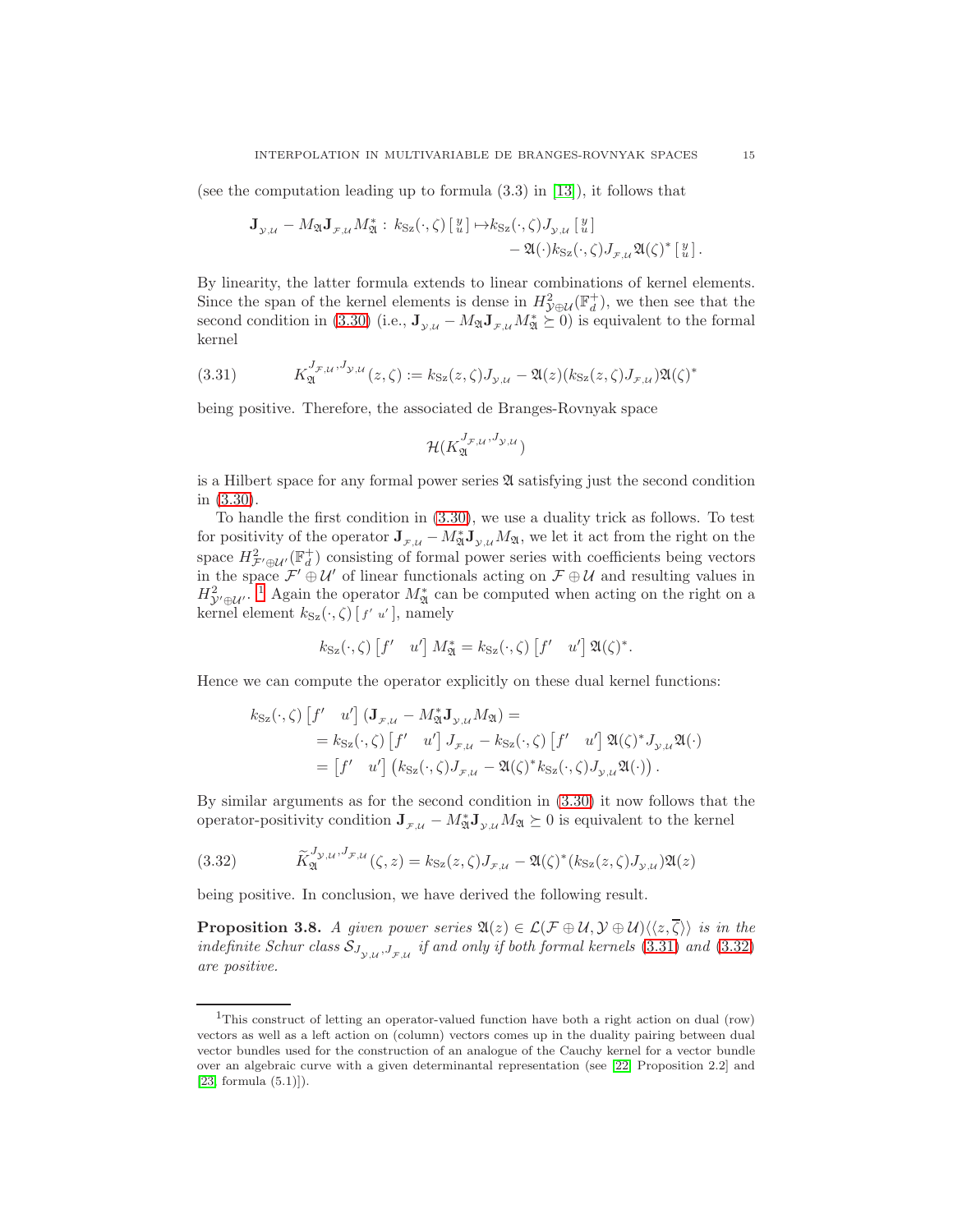<span id="page-15-5"></span>3.4. Linear-fractional maps associated with indefinite noncommutative Schur-class multipliers. We now describe how the indefinite noncommutative Schur-class multipliers described in the previous section can be used to define linear-fractional maps acting on a standard Schur class of multipliers. In the finitedimensional, one-variable case, many of the arguments given here can also be found in [\[6\]](#page-44-7), while for the infinite-dimensional case some pieces of these results can also be derived by applying the Potapov-Ginsburg transform to derive the corresponding results in the Redheffer (scattering) formalism (see [\[31,](#page-45-6) Theorem 1.3.4] and [\[12,](#page-44-2) Theorem 3.4]).

We start in a slightly more general setting. Given a block  $2 \times 2$  matrix formal power series

<span id="page-15-1"></span>(3.33) 
$$
\mathfrak{A}(z) = \begin{bmatrix} \mathfrak{A}_{11}(z) & \mathfrak{A}_{12}(z) \\ \mathfrak{A}_{21}(z) & \mathfrak{A}_{22}(z) \end{bmatrix} \in \mathcal{L}\left(\begin{bmatrix} \mathcal{F} \\ \mathcal{U} \end{bmatrix}, \begin{bmatrix} \mathcal{Y} \\ \mathcal{U} \end{bmatrix}\right) \langle\langle z \rangle\rangle
$$

and a formal power series  $\mathcal{E}(z) \in \mathcal{L}(\mathcal{U}, \mathcal{F})\langle\langle z \rangle\rangle$ , let us say that  $\mathcal E$  is in the domain of the linear fractional map  $T_{\mathfrak{A}}$  if it is the case that  $\mathfrak{A}_{21}(z)\mathcal{E}(z) + \mathfrak{A}_{22}(z)$  is invertible as a formal power series, i.e., its coefficient with index  $\emptyset$  is invertible in  $\mathcal{L}(\mathcal{U})$ , in which case we define  $\mathfrak{T}_{\mathfrak{A}}[\mathcal{E}]$  to be the formal power series given by

$$
\mathfrak{T}_{\mathfrak{A}}[\mathcal{E}] = (\mathfrak{A}_{11}\mathcal{E} + \mathfrak{A}_{12})(\mathfrak{A}_{21}\mathcal{E} + \mathfrak{A}_{22})^{-1} \in \mathcal{L}(\mathcal{U}, \mathcal{Y})\langle\langle z\rangle\rangle.
$$

For this discussion the following definition will be useful.

<span id="page-15-2"></span>**Definition 3.9.** Let us say that the formal power series  $\mathcal{E}$  is in the formal domain of  $\mathfrak{T}_{\mathfrak{A}}$  if at least  $\mathfrak{A}_{21}\mathcal{E} + \mathfrak{A}_{22}$  is invertible as a formal power series, thereby making  $\mathfrak{T}_{\mathfrak{A}}[\mathcal{E}]$  well defined as a formal power series. In case  $\mathfrak{A}$  is a multiplier, we say that  $\mathcal E$  is in the *multiplier domain of*  $\mathfrak T_{\mathfrak A}$  if  $\mathcal E$  is a multiplier and  $\mathfrak A_{21}\mathcal E+\mathfrak A_{22}$  is invertible as a multiplier on  $H^2_{\mathcal{U}}(\mathbb{F}_d^+)$ .

Note that for the case where  $\mathfrak A$  is a multiplier, the multiplier domain of  $\mathfrak T_{\mathfrak A}$ is contained in its formal domain, since any invertible multiplier is the multiplier arising from an invertible formal series.

In case  $\mathfrak A$  is an indefinite noncommutative Schur-class multiplier we get the following result.

<span id="page-15-4"></span>**Theorem 3.10.** If  $\mathfrak{A} \in S_{\text{nc},d}(J_{\mathfrak{D},\mathcal{U}}, J_{\mathfrak{F},\mathcal{U}})$  and  $\mathcal{E} \in S_{\text{nc},d}(\mathcal{U},\mathcal{F})$ , then the linear fractional transform of  $\mathcal E$ 

<span id="page-15-3"></span>(3.34) 
$$
\mathfrak{T}_{\mathfrak{A}}[\mathcal{E}] = (\mathfrak{A}_{11}\mathcal{E} + \mathfrak{A}_{12})(\mathfrak{A}_{21}\mathcal{E} + \mathfrak{A}_{22})^{-1}
$$

is a well-defined element of  $S_{nc,d}(U, Y)$ . In particular, if  $\mathfrak{A} \in S_{nc,d}(J_{y,u}, J_{\mathcal{F},\mathcal{U}})$  and  $\mathcal{E} \in \mathcal{S}_{\text{nc},d}(\mathcal{U},\mathcal{F})$ , then  $\mathcal E$  is in the multiplier domain of  $\mathfrak{T}_{\mathfrak{A}}$ .

Proof. A consequence of the second relation in [\(3.30\)](#page-13-1) is that

(3.35) 
$$
M_{\mathfrak{A}_{21}} M_{\mathfrak{A}_{21}}^* - M_{\mathfrak{A}_{22}} M_{\mathfrak{A}_{22}}^* \preceq -I_{H^2_{\mathcal{U}}(\mathbb{F}_d^+)}
$$

which we can rearrange to

<span id="page-15-0"></span>
$$
I_{H^2_{\mathcal{U}}(\mathbb{F}^+_d)}\preceq I_{H^2_{\mathcal{U}}(\mathbb{F}^+_d)}+M_{\mathfrak{A}_{21}}M_{\mathfrak{A}_{21}}^*\preceq M_{\mathfrak{A}_{22}}M_{\mathfrak{A}_{22}}^*
$$

from which we conclude that  $M_{\mathfrak{A}_{22}}$  is surjective. From the first relation in [\(3.30\)](#page-13-1) we get that

$$
M_{\mathfrak{A}_{12}}^*M_{\mathfrak{A}_{12}}-M_{\mathfrak{A}_{22}}^*M_{\mathfrak{A}_{22}}\preceq -I_{H^2_{\mathcal{U}}(\mathbb{F}^+_d)}
$$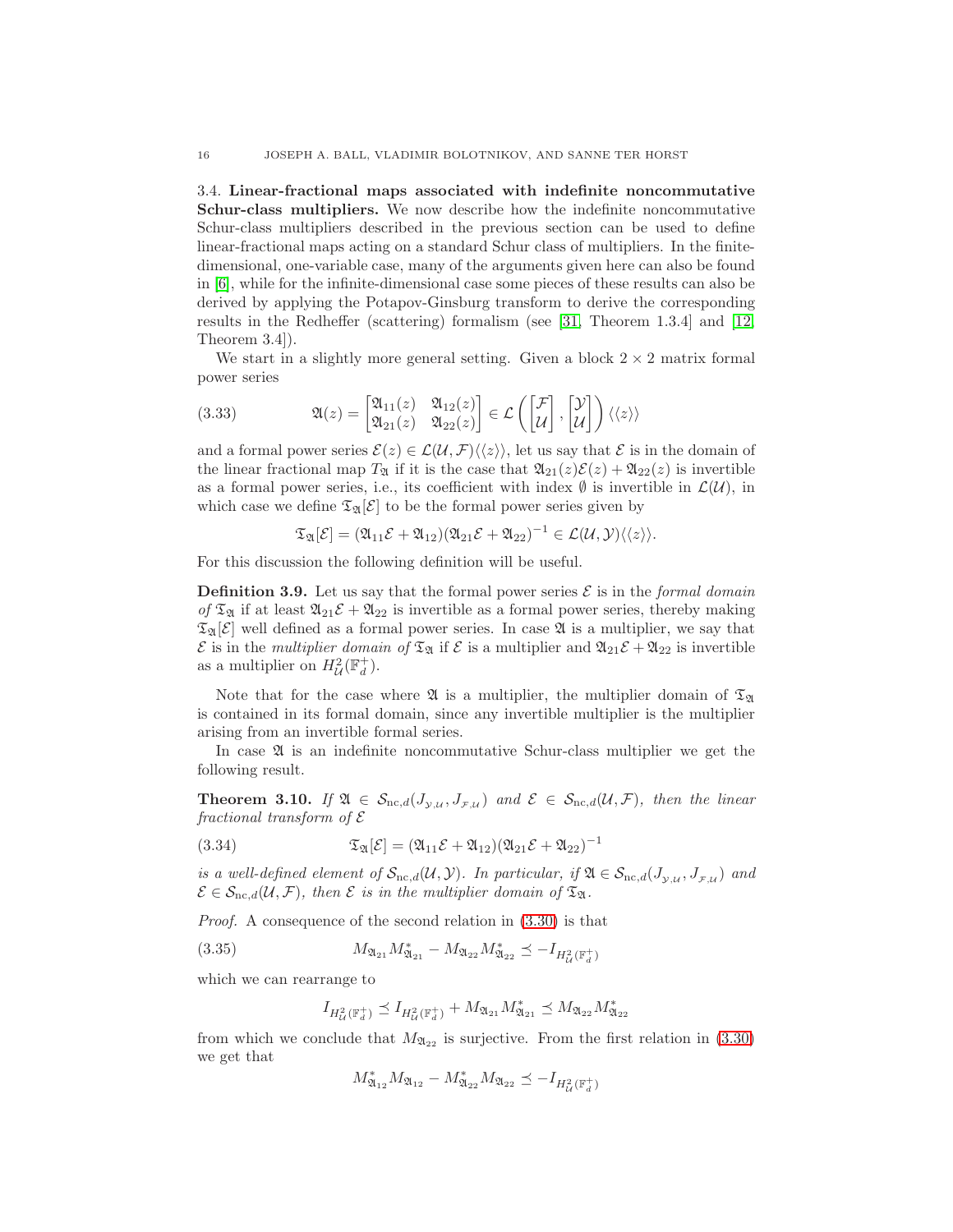which by parallel rearrangements as in the preceding argument leads to

$$
I_{H^2_{\mathcal{U}}(\mathbb{F}^+_d)}\preceq I_{H^2_{\mathcal{U}}(\mathbb{F}^+_d)}+M^*_{\mathfrak{A}_{12}}M_{\mathfrak{A}_{12}}\preceq M^*_{\mathfrak{A}_{22}}M_{\mathfrak{A}_{22}}
$$

leading to the conclusion that  $M_{\mathfrak{A}_{22}}$  is also injective. We conclude that when both inequalities in [\(3.30\)](#page-13-1) hold, it follows that  $M_{\mathfrak{A}_{22}}$  is bijective with bounded inverse  $M_{\mathfrak{A}_{22}}^{-1}$  given by  $M_{\mathfrak{A}_{22}}^{-1} = M_{\mathfrak{A}_{22}}^{-1}$  (due to the characterization [\(3.6\)](#page-8-6) of multiplier operators). Conjugating [\(3.35\)](#page-15-0) by  $M_{\mathfrak{A}_{22}}^{-1}$  then gives us

$$
M_{{\mathfrak A}_{22}^{-1} {\mathfrak A}_{21}}(M_{{\mathfrak A}_{22}^{-1} {\mathfrak A}_{21}})^* + M_{{\mathfrak A}_{22}^{-1}}(M_{{\mathfrak A}_{22}^{-1}})^* \preceq I_{H^2_{\mathcal U}({\mathbb F}^{+}_{d})}
$$

from which we conclude that  $||M_{\mathfrak{A}_{22}^{-1}\mathfrak{A}_{21}}|| < 1$  and hence also

$$
||M_{\mathfrak{A}_{22}^{-1}\mathfrak{A}_{21}\mathcal{E}}|| < 1 \quad \text{for any} \quad \mathcal{E} \in \mathcal{S}_{\mathrm{nc},d}(\mathcal{U}, \mathcal{F}).
$$

Then

$$
I_{H^2_{\mathcal{U}}(\mathbb{F}^+_q)} + M_{\mathfrak{A}_{22}^{-1}\mathfrak{A}_{21}\mathcal{E}} = M_{I_{\mathcal{U}} + \mathfrak{A}_{22}^{-1}\mathfrak{A}_{21}\mathcal{E}} = M_{\mathfrak{A}_{22}^{-1}} M_{\mathfrak{A}_{22} + \mathfrak{A}_{21}\mathcal{E}}
$$

is invertible on  $H^2_{\mathcal{U}}(\mathbb{F}^+_d)$ , so that  $M_{\mathfrak{A}_{22}+\mathfrak{A}_{21}\mathcal{E}}$  is also invertible on  $H^2_{\mathcal{U}}(\mathbb{F}^+_d)$ . Hence  $\mathfrak{A}_{22}+\mathfrak{A}_{21}\mathcal{E}$  invertible as a multiplier on  $H^2_\mathcal{U}(\mathbb{F}^+_d)$ , making  $\mathcal E$  in the multiplier domain of  $\mathfrak{T}_{\mathfrak{A}}$ . Since a formal power series is invertible as a formal power series whenever it is invertible as a multiplier, it follows that  $\mathcal E$  is also in the formal domain.

This proves that any  $\mathcal E$  in the Schur class  $\mathcal S_{\text{nc},d}(\mathcal U,\mathcal F)$  is in the multiplier domain for the linear-fractional map  $\mathfrak{T}_{\mathfrak{A}}$  and hence  $\mathfrak{T}_{\mathfrak{A}}[\mathcal{E}]$  is a bounded multiplier from  $H^2_{\mathcal{U}}(\mathbb{F}_d^+)$  to  $H^2_{\mathcal{Y}}(\mathbb{F}_d^+)$ . To see that  $\mathfrak{T}_{\mathfrak{A}}[\mathcal{E}]$  is in  $\mathcal{S}_{\text{nc},d}(\mathcal{U},\mathcal{Y})$ , we show that  $\mathfrak{T}_{\mathfrak{A}}[\mathcal{E}]$  so defined has multiplier norm at most 1. To this end, multiply the first inequality of [\(3.30\)](#page-13-1) with  $\begin{bmatrix} M_{\mathcal{E}}^* & I \end{bmatrix}$  from the left and with  $\begin{bmatrix} M_{\mathcal{E}}^* & I \end{bmatrix}^*$  from the right to see that

$$
\begin{bmatrix} M_{\mathcal{E}}^* & I \end{bmatrix} M_{\mathfrak{A}}^* \mathbf{J}_{\mathcal{Y},\mathcal{U}} M_{\mathfrak{A}} \begin{bmatrix} M_{\mathcal{E}} \\ I \end{bmatrix} \preceq \begin{bmatrix} M_{\mathcal{E}}^* & I \end{bmatrix} \mathbf{J}_{\mathcal{F},\mathcal{U}} \begin{bmatrix} M_{\mathcal{E}} \\ I \end{bmatrix}
$$

$$
= M_{\mathcal{E}}^* M_{\mathcal{E}} - I \preceq 0.
$$

By writing out  $M_{\mathfrak{A}}$  as a  $2 \times 2$  block-multiplier, we see that

$$
0 \succeq [M_{\mathfrak{A}_{11}\mathcal{E}+\mathfrak{A}_{12}}^* M_{\mathfrak{A}_{21}\mathcal{E}+\mathfrak{A}_{22}}^*] \mathbf{J}_{\mathcal{Y},\mathcal{U}} \begin{bmatrix} M_{\mathfrak{A}_{11}\mathcal{E}+\mathfrak{A}_{12}} \\ M_{\mathfrak{A}_{21}\mathcal{E}+\mathfrak{A}_{12}} \end{bmatrix}
$$
  
=  $M_{\mathfrak{A}_{11}\mathcal{E}+\mathfrak{A}_{12}}^* M_{\mathfrak{A}_{11}\mathcal{E}+\mathfrak{A}_{12}} - M_{\mathfrak{A}_{21}\mathcal{E}+\mathfrak{A}_{22}}^* M_{\mathfrak{A}_{21}\mathcal{E}+\mathfrak{A}_{22}}$   
=  $M_{\mathfrak{A}_{21}\mathcal{E}+\mathfrak{A}_{22}} (M_{\mathfrak{X}_{\mathfrak{A}}[\mathcal{E}]}^* M_{\mathfrak{X}_{\mathfrak{A}}[\mathcal{E}]} - I) M_{\mathfrak{A}_{21}\mathcal{E}+\mathfrak{A}_{22}}.$ 

Since  $M_{\mathfrak{A}_{21}\mathcal{E}+\mathfrak{A}_{22}}$  is invertible, it follows that  $M^*_{\mathfrak{A}_{\mathfrak{A}}[\mathcal{E}]}M_{\mathfrak{A}_{\mathfrak{A}}[\mathcal{E}]}-I \preceq 0$ , so that  $||M_{\mathfrak{T}_{\mathfrak{A}}[\mathcal{E}]}|| \leq 1$  and thus  $\mathfrak{T}_{\mathfrak{A}}[\mathcal{E}]$  is in  $\mathcal{S}_{\text{nc},d}(\mathcal{U}, \mathcal{Y})$ , as claimed.

3.4.1. Injectivity (or lack thereof) of linear-fractional maps. An important feature used in the solution to the one-variable interpolation problem of Section [2](#page-2-0) is that, under certain conditions, in the relation  $S = \mathfrak{T}_{\mathfrak{A}}[\mathcal{E}]$  the Schur-class multiplier  $\mathcal E$  is uniquely determined by S, that is, the linear fractional map  $\mathfrak{T}_{\mathfrak{A}}$  is injective (see e.g. [\[18,](#page-44-1) Section 4.1]). We now investigate at least one scenario when this injectivity property holds for  $\mathfrak{T}_{\mathfrak{A}}$  in the multivariable setting of the present section, starting with the general setting where  $\mathfrak A$  is as in [\(3.33\)](#page-15-1).

<span id="page-16-0"></span>**Theorem 3.11.** Let  $\mathfrak{A}$  be a formal power series as in [\(3.33\)](#page-15-1) and assume that  $\mathfrak{A}_{22}$  is invertible as a formal power series. For  $\mathcal{E}$  in the formal domain of  $\mathfrak{T}_{\mathfrak{A}}$ , let S be the formal power series given by  $S = \mathfrak{T}_{\mathfrak{A}}[\mathcal{E}]$ . Assume also that  $\mathfrak{A}$  is invertible as a formal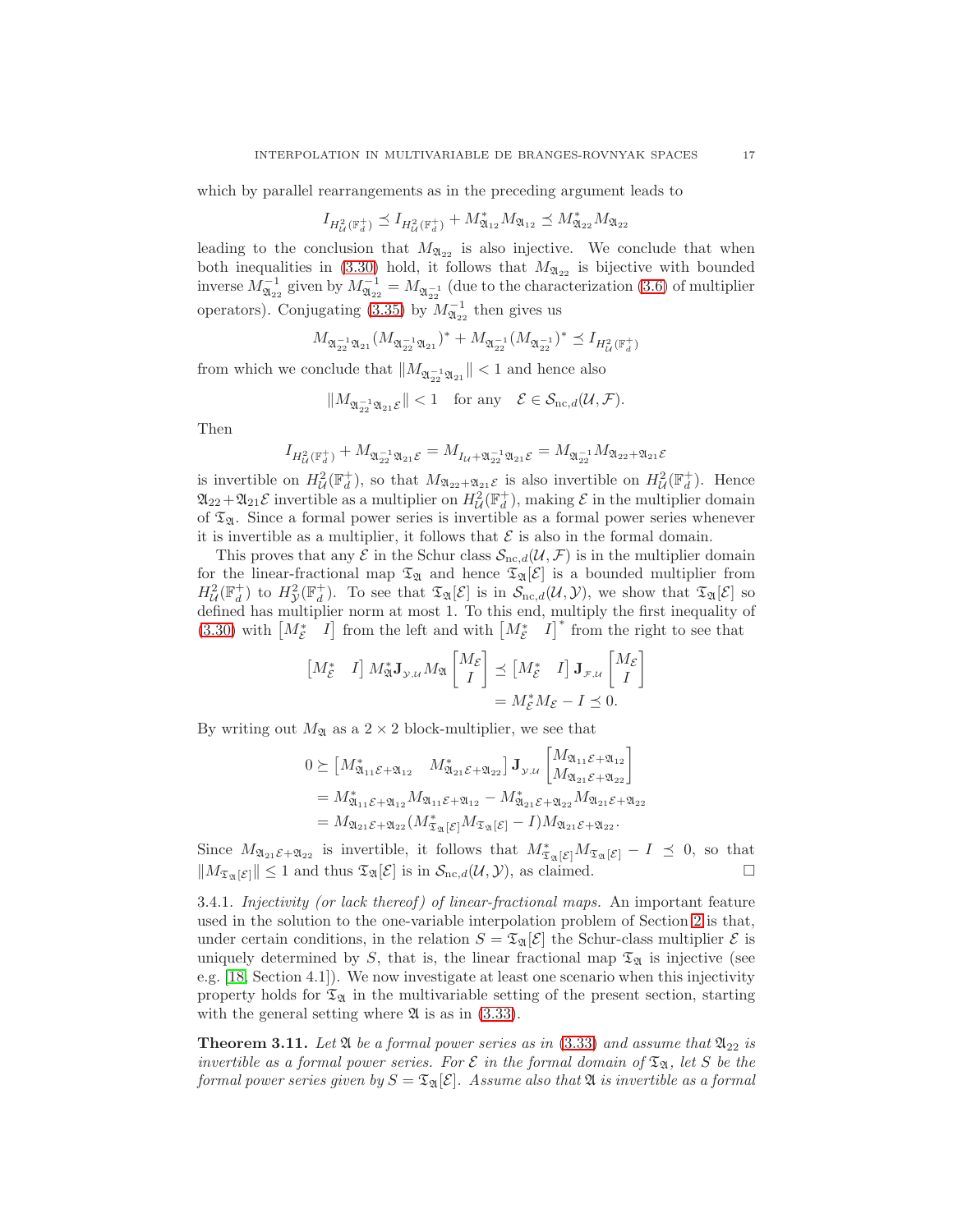power series, or equivalently (via Schur complement theory), that  $\mathfrak{A}_{11} - \mathfrak{A}_{12} \mathfrak{A}_{22}^{-1} \mathfrak{A}_{21}$ is invertible as a formal power series. Then

$$
\mathfrak{A}_{11} - S \mathfrak{A}_{21} = (\mathfrak{A}_{11} - \mathfrak{A}_{12} \mathfrak{A}_{22}^{-1} \mathfrak{A}_{21}) (I + \mathcal{E} \mathfrak{A}_{22}^{-1} \mathfrak{A}_{21})^{-1}
$$

is invertible as a formal power series and we recover the formal power series  ${\cal E}$  from the formal power series S according to the formula

(3.36) 
$$
\mathcal{E} = (\mathfrak{A}_{11} - S\mathfrak{A}_{21})^{-1} (S\mathfrak{A}_{22} - \mathfrak{A}_{12}).
$$

*Proof.* Let us suppose that  $\mathcal E$  is in the formal domain of  $\mathfrak T_{\mathfrak A}$ , set  $S := \mathfrak T_{\mathfrak A}[\mathcal E]$  and try to solve for  $\mathcal E$  in terms of S. From the definition of  $\mathfrak T_{\mathfrak A}[\mathcal E]$  we find that

<span id="page-17-0"></span>
$$
S(\mathfrak{A}_{21}\mathcal{E} + \mathfrak{A}_{22}) = \mathfrak{A}_{11}\mathcal{E} + \mathfrak{A}_{12}
$$

which we rearrange as

$$
(\mathfrak{A}_{11}-S\mathfrak{A}_{21})\mathcal{E}=S\mathfrak{A}_{22}-\mathfrak{A}_{12}.
$$

If  $\mathfrak{A}_{11} - S\mathfrak{A}_{21}$  is invertible, then we can solve for  $\mathcal{E}$ :

$$
\mathcal{E} = (\mathfrak{A}_{11} - S\mathfrak{A}_{21})^{-1}(S\mathfrak{A}_{22} - \mathfrak{A}_{12})
$$

and we have a formula for the inverse linear-fractional map. Let us investigate when is  $\mathfrak{A}_{11}$  –  $S\mathfrak{A}_{21}$  invertible under the assumption that  $S = \mathfrak{T}_{\mathfrak{A}}[\mathcal{E}]$  and that  $\mathfrak{A}_{22}$ is invertible, as we have in the indefinite Schur-class multiplier case. Then we have

$$
\begin{aligned}\n\mathfrak{A}_{11} - S\mathfrak{A}_{21} &= \mathfrak{A}_{11} - (\mathfrak{A}_{11}\mathcal{E} + \mathfrak{A}_{12})(\mathfrak{A}_{21}\mathcal{E} + \mathfrak{A}_{22})^{-1}\mathfrak{A}_{21} \\
&= \mathfrak{A}_{11} - (\mathfrak{A}_{11}\mathcal{E} + \mathfrak{A}_{12})(I + \mathfrak{A}_{22}^{-1}\mathfrak{A}_{21}\mathcal{E})^{-1}\mathfrak{A}_{22}^{-1}\mathfrak{A}_{21} \\
&= \mathfrak{A}_{11} - (\mathfrak{A}_{11}\mathcal{E} + \mathfrak{A}_{12})\mathfrak{A}_{22}^{-1}\mathfrak{A}_{21}(I + \mathcal{E}\mathfrak{A}_{22}^{-1}\mathfrak{A}_{21})^{-1} \\
&= [\mathfrak{A}_{11} + \mathfrak{A}_{11}\mathcal{E}\mathfrak{A}_{22}^{-1}\mathfrak{A}_{21} - \mathfrak{A}_{11}\mathcal{E}\mathfrak{A}_{22}^{-1}\mathfrak{A}_{21} - \mathfrak{A}_{12}\mathfrak{A}_{22}^{-1}\mathfrak{A}_{21}](I + \mathcal{E}\mathfrak{A}_{22}\mathfrak{A}_{21})^{-1} \\
&= (\mathfrak{A}_{11} - \mathfrak{A}_{12}\mathfrak{A}_{22}^{-1}\mathfrak{A}_{21})(I + \mathcal{E}\mathfrak{A}_{22}^{-1}\mathfrak{A}_{21})^{-1}.\n\end{aligned}
$$

We have that  $I + \mathcal{E} \mathfrak{A}_{22}^{-1} \mathfrak{A}_{21}$  is indeed formal-power-series invertible, since  $\mathcal{E}$  is in the formal domain of  $\mathfrak{T}_{\mathfrak{A}}$ . It thus follows that  $\mathfrak{A}_{11} - S\mathfrak{A}_{21}$  is formal-power-series invertible if and only if the Schur complement of  $\mathfrak A$  with respect to  $\mathfrak{A}_{22}$ , namely,  $\mathfrak{A}_{11} - \mathfrak{A}_{12} \mathfrak{A}_{22}^{-1} \mathfrak{A}_{21}$ , is invertible. By standard Schur complement theory, the latter is equivalent to  $\mathfrak A$  being formal-power-series invertible.

<span id="page-17-1"></span>**Remark 3.12.** Let us now suppose that  $\mathfrak{A}$  as in [\(3.33\)](#page-15-1) is a multiplier and  $\mathcal{E}$  is in the multiplier domain of  $\mathfrak{T}_{\mathfrak{A}}$  (in the sense of Definition [3.9\)](#page-15-2). Assume that the multipliers  $\mathfrak A$  and  $\mathfrak A_{22}$  are at least formal-power-series invertible (and thus also the Schur complement  $\mathfrak{A}_{11} - \mathfrak{A}_{12}\mathfrak{A}_{22}^{-1}\mathfrak{A}_{21}$  is formal-power-series invertible). Let us assume that  $\mathcal E$  is in the multiplier domain of  $\mathfrak T_{\mathfrak A}$ , so  $S = \mathfrak T_{\mathfrak A}[\mathcal E]$  is well-defined as a multiplier. As any multiplier can be viewed as arising from a formal power series, Theorem [3.11](#page-16-0) applies to this situation and we conclude that we can recover  $\mathcal E$  from S according to the formula [\(3.36\)](#page-17-0). From inspection of the formula we only see that  $\mathcal E$  is a formal power series despite the fact that  $\mathcal E$  was originally chosen to be a multiplier.

Simple examples show that the invertibility assumption in Theorem [3.11](#page-16-0) is too strong in general for getting injectivity results for the associated linear-fractional map, as illustrated in the next example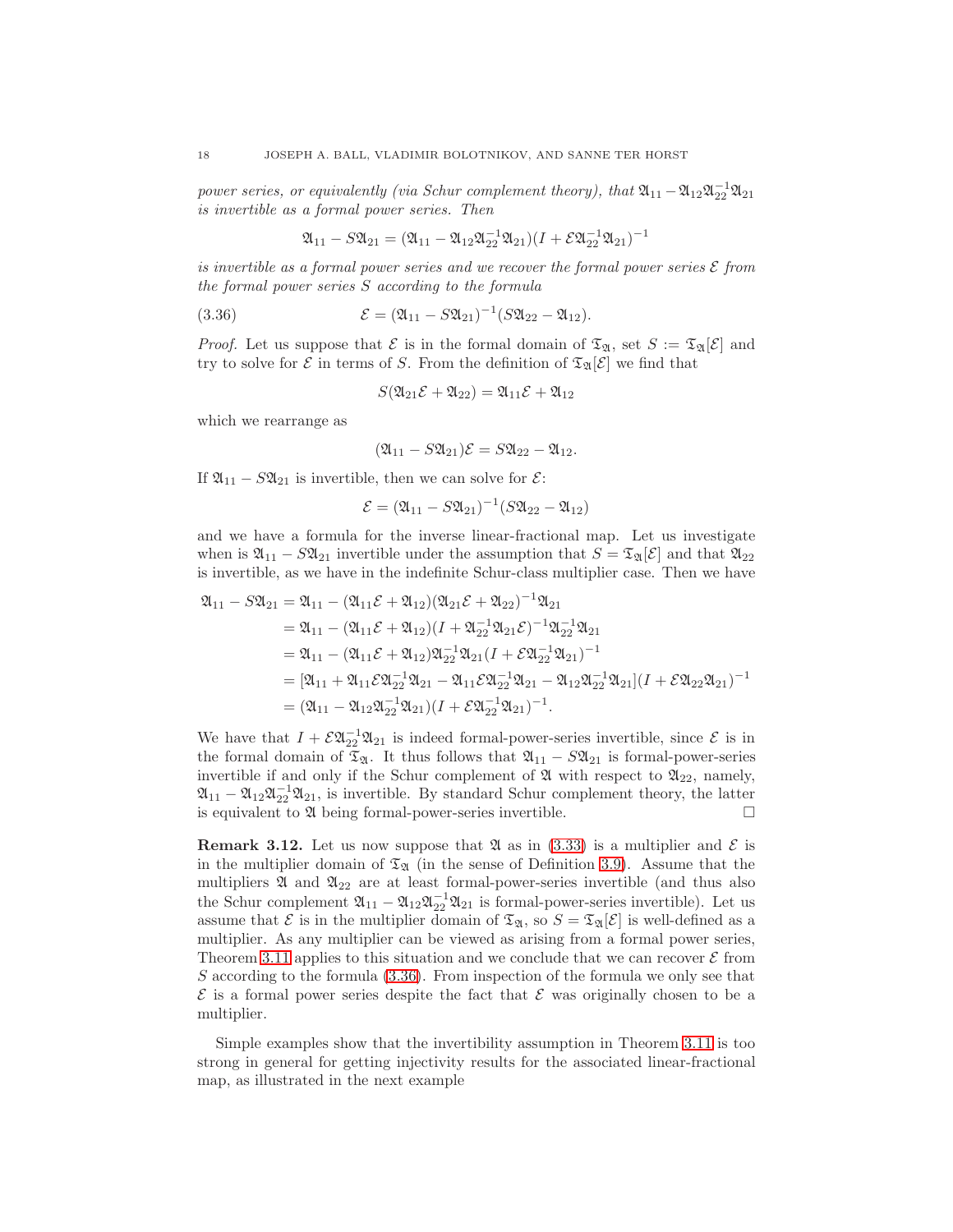<span id="page-18-3"></span>**Example 3.13.** The degenerate case where one takes the input space  $\mathcal{U}$  appearing in the definition [\(3.33\)](#page-15-1) for the symbol  $\mathfrak A$  for the linear-fractional map  $\mathfrak T_{\mathfrak A}$  to be  $\mathcal{U} = \{0\}$  is of interest as a special case. In this case  $\mathfrak{A}$  collapses to  $\mathfrak{A} = \mathfrak{A}_{11}$ ,  $\mathfrak{A}_{22}$  is invertible vacuously, the Schur complement  $\mathfrak{A}_{11} - \mathfrak{A}_{12}\mathfrak{A}_{22}^{-1}\mathfrak{A}_{21}$  collapses to  $\mathfrak A$  itself, and the linear-fractional map  $\mathfrak T_{\mathfrak A}$  collapses to the multiplication operator  $M_{\mathfrak{A}_{11}} = M_{\mathfrak{A}} : f(z) \mapsto \mathfrak{A}(z)f(z)$ . As an example let us consider the case where  $\mathfrak{A}(z) = \mathfrak{A}_{11}(z) = \begin{bmatrix} z_1 & \cdots & z_d \end{bmatrix}$  and  $\mathfrak{I}_{\mathfrak{A}} = M_{\mathfrak{A}}$  is the multiplication operator

<span id="page-18-4"></span>(3.37) 
$$
M_{\mathfrak{A}} \colon \begin{bmatrix} g_1(z) \\ \vdots \\ g_d(z) \end{bmatrix} \mapsto z_1 g_1(z) + \cdots + z_d g_d(z).
$$

A distinctive feature of the noncommutative Fock space setting is that this  $M_{\mathfrak{A}} =$  $M_{Z(\cdot)}$  with  $Z(z) = \begin{bmatrix} z_1 & \cdots & z_d \end{bmatrix}$  is injective, i.e., given a formal power series of the form  $f(z) = z_1g_1(z) + \cdots + z_dg_d(z)$ , one can uniquely backsolve for the power series  $g_1(z), \ldots, g_d(z)$  due to the fact that we have the orthogonal direct-sum decomposition

$$
H^{2}(\mathbb{F}_{d}^{+})=\mathbb{C}\oplus \bigoplus_{j=1}^{d} z_{j}H^{2}(\mathbb{F}_{d}^{+}).
$$

Note that the range of  $M_{Z(\cdot)}$  is the proper subspace M consisting of elements of  $H^2(\mathbb{F}_d^+)$  with Ø-coefficient  $f_{\emptyset}$  equal to zero, and hence  $M_{Z(\cdot)}$  is not surjective. In fact  $Z(\cdot)$  amounts to the Beurling-Lax representer in the sense of Popescu [\[41\]](#page-45-7) for the (proper) right-shift-invariant subspace  $\mathcal{M}$ . We shall discuss this example more generally in Theorem [3.19](#page-26-1) below.

3.4.2. Construction of indefinite Schur-class multipliers. We next present the analogue of [\(2.4\)](#page-4-1) in the setting of the present section. Closely related results appear in [\[12\]](#page-44-2), specifically Theorems 3.4 and 3.7 there. Here we clarify the role of the second kernel [\(3.32\)](#page-14-2) and use positivity of this kernel to avoid imposing as an assumption that the multiplier  $M_{\mathfrak{A}_{22}}$  is invertible.

<span id="page-18-2"></span>**Theorem 3.14.** Given output stable pairs  $(E, T)$  and  $(N, T)$  with  $E \in \mathcal{L}(\mathcal{X}, \mathcal{Y}),$  $N \in \mathcal{L}(\mathcal{X}, \mathcal{U})$  and  $\mathbf{T} = (T_1, \ldots, T_d) \in \mathcal{L}(\mathcal{X})^d$  and given an operator  $P \succ 0$  that satisfies the Stein identity [\(3.19\)](#page-9-3), set  $C := \begin{bmatrix} E \\ N \end{bmatrix} : \mathcal{X} \to \begin{bmatrix} \mathcal{Y} \\ \mathcal{U} \end{bmatrix}$  and define T as in [\(3.9\)](#page-8-7). Then we have:

(1) There exists a Hilbert space  $\mathcal F$  so that the J-Cholesky factorization problem

(3.38) 
$$
\begin{bmatrix} B \\ D \end{bmatrix} J_{\mathcal{F},\mathcal{U}} \begin{bmatrix} B^* & D^* \end{bmatrix} = \begin{bmatrix} P^{-1} \otimes I_d & 0 \\ 0 & J_{\mathcal{Y},\mathcal{U}} \end{bmatrix} - \begin{bmatrix} T \\ C \end{bmatrix} P^{-1} \begin{bmatrix} T^* & C^* \end{bmatrix}
$$

<span id="page-18-0"></span>has an injective solution  $\begin{bmatrix} B \end{bmatrix} : \mathcal{F} \oplus \mathcal{U} \rightarrow \begin{bmatrix} \chi^d \\ \mathcal{Y} \oplus \mathcal{U} \end{bmatrix}$ .

(2) The operator  $\begin{bmatrix} T \\ C \end{bmatrix}$  is a  $\left(P, \begin{bmatrix} P \otimes I_d & 0 \\ 0 & J_{\mathcal{Y},\mathcal{U}} \end{bmatrix} \right)$ -isometry, and for any injective solution  $\begin{bmatrix} B \\ D \end{bmatrix}$  to the J-Cholesky factorization problem [\(3.38\)](#page-18-0), the operator

(3.39) 
$$
\mathbf{U} = \begin{bmatrix} T & B \\ C & D \end{bmatrix} : \begin{bmatrix} \mathcal{X} \\ \mathcal{F} \oplus \mathcal{U} \end{bmatrix} \rightarrow \begin{bmatrix} \mathcal{X}^d \\ \mathcal{Y} \oplus \mathcal{U} \end{bmatrix}
$$

<span id="page-18-1"></span>is a  $(\begin{bmatrix} P & 0 \\ 0 & J_{\mathcal{F},\mathcal{U}} \end{bmatrix}, \begin{bmatrix} P\otimes I_d & 0 \\ 0 & J_{\mathcal{Y},\mathcal{U}} \end{bmatrix})$ -unitary completion  $[\begin{bmatrix} T \\ C \end{bmatrix}$ , and conversely, any such **U** arises from an injective solution  $\begin{bmatrix} B \\ D \end{bmatrix}$  of [\(3.38\)](#page-18-0). Explicitly **U** satisfies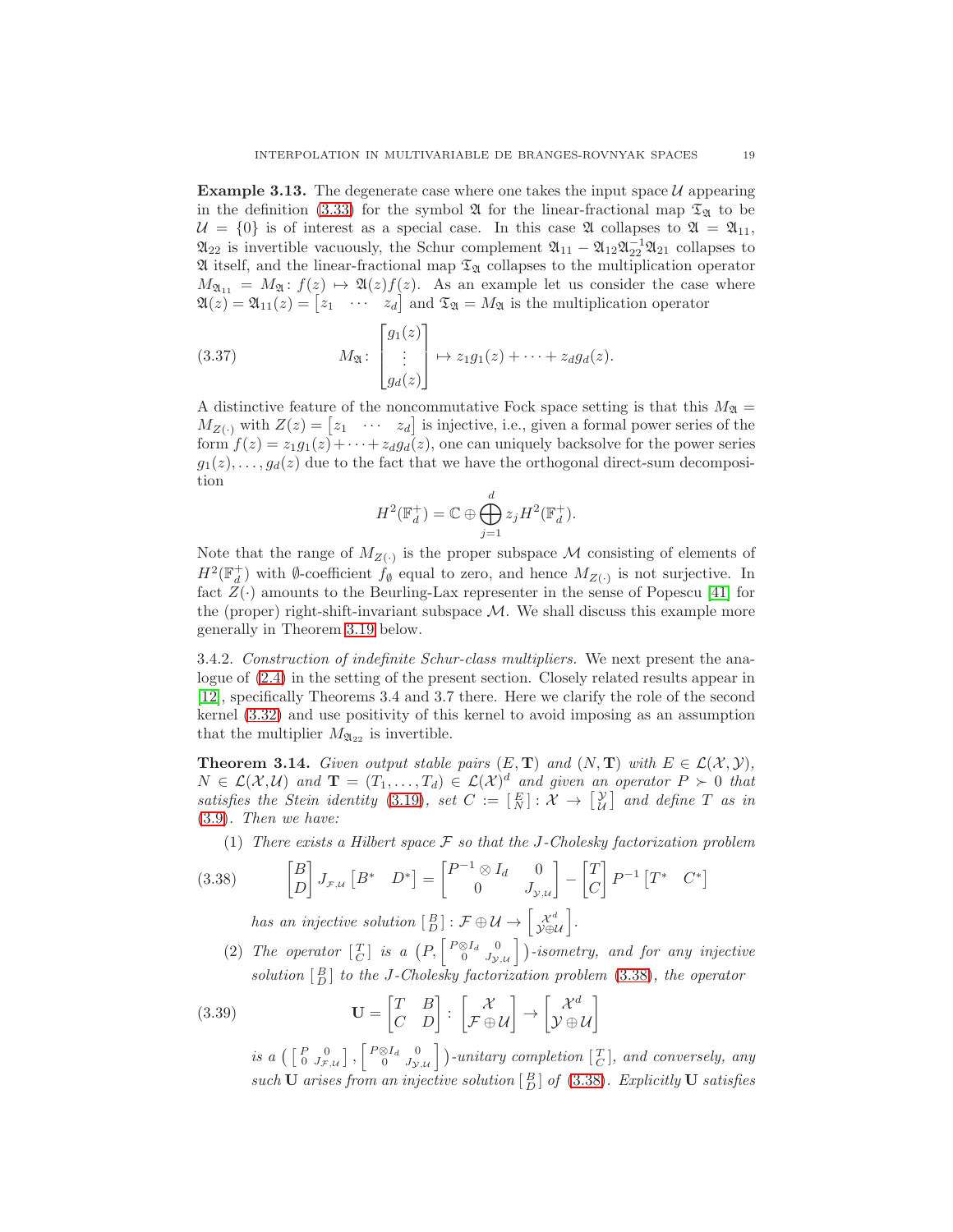the metric relations

<span id="page-19-0"></span>(3.40) 
$$
\mathbf{U}^* \begin{bmatrix} P \otimes I_d & 0 \\ 0 & J_{\mathcal{Y}, \mathcal{U}} \end{bmatrix} \mathbf{U} = \begin{bmatrix} P & 0 \\ 0 & J_{\mathcal{F}, \mathcal{U}} \end{bmatrix},
$$

$$
(2.41) \qquad \qquad \mathbf{U} \begin{bmatrix} P^{-1} & 0 \end{bmatrix} \mathbf{U}^* = \begin{bmatrix} P^{-1} \otimes I_d & 0 \end{bmatrix}
$$

<span id="page-19-1"></span>(3.41) 
$$
\mathbf{U} \begin{bmatrix} P^{-1} & 0 \\ 0 & J_{\mathcal{F}, \mathcal{U}} \end{bmatrix} \mathbf{U}^* = \begin{bmatrix} P^{-1} \otimes I_d & 0 \\ 0 & J_{\mathcal{Y}, \mathcal{U}} \end{bmatrix}.
$$

(3) For any injective solution  $\begin{bmatrix} B \\ D \end{bmatrix}$  to the J-Cholesky factorization problem [\(3.38\)](#page-18-0), if we set  $\mathfrak A$  equal to the transfer function of the colligation matrix  $U$  in [\(3.39\)](#page-18-1) having the form

(3.42) 
$$
\mathfrak{A}(z) = D + C(I - Z(z)T)^{-1}Z(z)B,
$$

<span id="page-19-2"></span>with  $Z(z)$  as in [\(3.9\)](#page-8-7), then the formal kernels  $K_{\mathfrak{A}}^{J_{\mathcal{F},\mathcal{U}},J_{\mathcal{Y},\mathcal{U}}}(z,\zeta)$  in [\(3.31\)](#page-14-1) and  $\widetilde{K}_{\mathfrak{A}}^{J_{\mathcal{F},\mathcal{U}},J_{\mathcal{Y},\mathcal{U}}}(z,\zeta)$  in [\(3.32\)](#page-14-2) associated with  $\mathfrak A$  have the explicit form

<span id="page-19-3"></span>
$$
(3.43)\ \ K_{\mathfrak{A}}^{J_{\mathcal{F},\mathcal{U}},J_{\mathcal{Y},\mathcal{U}}}(z,\zeta) = \begin{bmatrix} E \\ N \end{bmatrix} (I - Z(z)T)^{-1} P^{-1} (I - T^* Z(\zeta)^*)^{-1} \begin{bmatrix} E^* & N^* \end{bmatrix},
$$

<span id="page-19-4"></span>
$$
(3.44) \ \widetilde{K}_{\mathfrak{A}}^{J_{\mathcal{Y},\mathcal{U}},J_{\mathcal{F},\mathcal{U}}}(z,\zeta) =
$$
  
=  $B^*(I - Z(\zeta)^*T^*)^{-1}(k_{\mathcal{S}z}(z,\zeta)(P \otimes I_d - Z(\zeta)^*PZ(z)))(I - TZ(z))^{-1}B.$ 

Both these formal kernels turn out to be positive kernels and hence  $\mathfrak A$  is in the indefinite Schur class  $S_{nc,d}(J_{y,u}, J_{\mathcal{F},u}).$ 

Proof. Our proof relies on a general Kreĭn-space lemma which we prove in the appendix, namely Lemma [A.2.](#page-39-0)

The proof of points (1) and (2) is just an application of Lemma [A.2](#page-39-0) with

$$
(\mathcal{X}'_1, J'_1) := (\mathcal{X}, P), \quad (\mathcal{X}, J) := \left( \begin{bmatrix} \mathcal{X}^d \\ \mathcal{Y} \oplus \mathcal{U} \end{bmatrix}, \begin{bmatrix} P \otimes I_d & 0 \\ 0 & J_{\mathcal{Y}, \mathcal{U}} \end{bmatrix} \right),
$$

$$
V := \begin{bmatrix} T \\ C \end{bmatrix} \text{ with } C := \begin{bmatrix} E \\ N \end{bmatrix} \text{ and } T \text{ as in (3.9)}.
$$

The requirement that  $V$  be a  $(J'_1, J)$ -isometry then takes the form

$$
\sum_{j=1}^{d} T_j^* PT_j + E^* E - N^* N = P
$$

which is just a rewriting of the Stein equation  $(3.19)$ , which holds by assumption. Hence Lemma [A.2](#page-39-0) indeed applies. The fact that the Kreĭn space  $(\mathcal{X}'_2, J'_2)$  claimed to exist in Lemma [A.2](#page-39-0) can be taken to be

$$
(\mathcal{X}_2',J_2')=(\mathcal{F}\oplus \mathcal{U},J_{\mathcal{F},\mathcal{U}})
$$

follows by item (2) of Corollary [A.3,](#page-41-0) where we take  $(\mathcal{X}_1, J_1) = (\mathcal{X}, P)$  and  $(\mathcal{X}_2, J_2) =$  $\left(\begin{bmatrix} \mathcal{X}^{d-1} \\ \mathcal{Y}\oplus\mathcal{U} \end{bmatrix}, \begin{bmatrix} P\otimes I_{d-1} & 0 \\ 0 & J_{\mathcal{Y}} \end{bmatrix} \right)$  $\begin{bmatrix} I_{d-1} & 0 \ 0 & J_{\mathcal{Y},\mathcal{U}} \end{bmatrix}$ ), noting that the  $(J,J')$ -unitary operator serves as a Kreĭnspace isomorphism.

Hence by Lemma [A.2](#page-39-0) the  $(J'_1, J)$ -isometric operator  $\begin{bmatrix} T \\ C \end{bmatrix}$  can be completed to a  $(J', J)$ -unitary operator for  $J' = \begin{bmatrix} J'_1 & 0 \\ 0 & I' \end{bmatrix}$  $0 \t J'_2$ , which yields precisely an operator  $U$  as in  $(3.39)$  satisfying relations  $(3.40)$  and  $(3.41)$ . That this provides a solution to the J-Cholesky factorization problem [\(3.38\)](#page-18-0) as claimed in item (1) and the relation between solutions to the J-Cholesky factorization problem  $(3.38)$  and  $(J', J)$ -unitary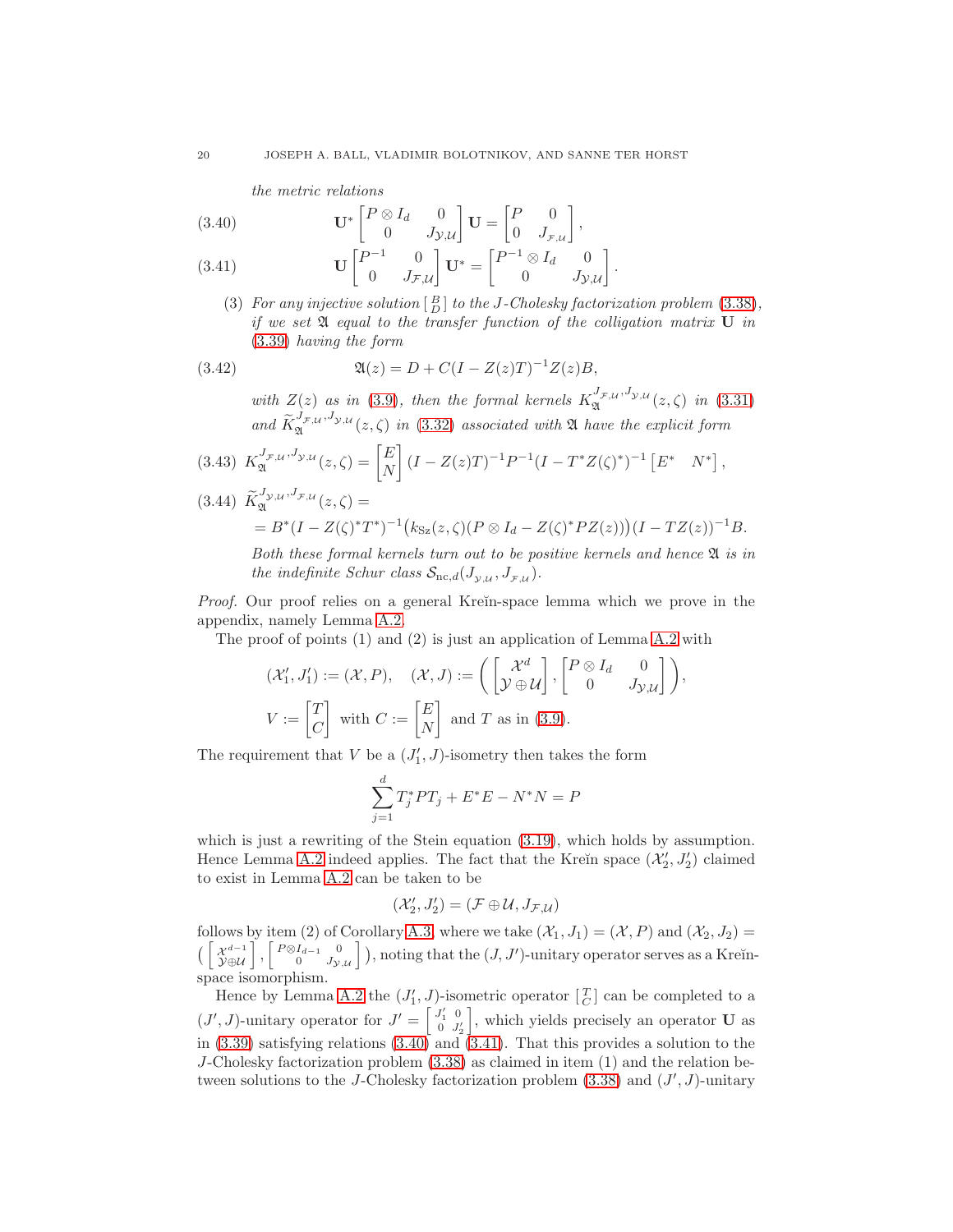completions of  $\begin{bmatrix} T \\ C \end{bmatrix}$  now follows directly by the second claim of Lemma [A.2.](#page-39-0) So, we proved items (1) and (2) and it remains to prove item (3).

A straightforward computation based solely on the equality [\(3.41\)](#page-19-1) shows that the kernel  $K_{\mathfrak{A}}^{J_{\mathcal{F},\mathcal{U}},J_{\mathcal{Y},\mathcal{U}}}$  in [\(3.31\)](#page-14-1) associated with the characteristic formal power series of the colligation  $(3.39)$  given by  $(3.42)$  can be factored as in  $(3.43)$ .

A similar computation based solely on the equality [\(3.40\)](#page-19-0) shows that the kernel  $\tilde{K}_{\mathfrak{A}}^{J_{\mathcal{Y},\mathcal{U}},J_{\mathcal{F},\mathcal{U}}}$  in [\(4.8\)](#page-30-0) associated with the same power series can be factored as in [\(3.44\)](#page-19-4) or equivalently, as

$$
\widetilde{K}_{\mathfrak{A}}^{J_{\mathcal{Y},\mathcal{U}},J_{\mathcal{F},\mathcal{U}}}(z,\zeta) = B^*(I - Z(\zeta)^*T^*)^{-1}(P^{\frac{1}{2}} \otimes I_d)
$$
\n
$$
\times (k_{\mathcal{S}z}(z,\zeta)I_{\mathcal{X}^d} - Z(\zeta)^*(k_{\mathcal{S}z}(z,\zeta)I_{\mathcal{X}})Z(z)))
$$
\n
$$
\times (P^{\frac{1}{2}} \otimes I_d)(I - TZ(z))^{-1}B.
$$

These computations are worked out in detail for the definite case (see Theorems 2.2 and 2.3 in [\[21\]](#page-45-8)).

From the factorization [\(3.43\)](#page-19-3) for the first kernel, we see immediately that the first kernel  $K_{\mathfrak{A}}^{J_{\mathcal{F},\mathcal{U}},J_{\mathcal{Y},\mathcal{U}}}$  is a positive kernel.

To show that the second kernel [\(3.44\)](#page-19-4) is a positive kernel, it suffices to verify that the kernel

(3.45) 
$$
\mathfrak{K}(z,\zeta) = [\mathfrak{K}_{ij}(z,\zeta)]_{i,j=1}^d := k_{\text{Sz}}(z,\zeta)I_d - Z(\zeta)^* k_{\text{Sz}}(z,\zeta)Z(z)
$$

is positive. Since

<span id="page-20-4"></span>
$$
k_{\text{Sz}}(z,\zeta) - \sum_{j=1}^{d} \overline{\zeta}_{j} k_{\text{Sz}}(z,\zeta) z_{j} = 1,
$$

we have

(3.46) 
$$
\mathfrak{K}_{ij}(z,\zeta) = \begin{cases} 1 + \sum_{m \neq j} \overline{\zeta}_m k_{\text{Sz}}(z,\zeta) z_m, & \text{for } i = j, \\ -\overline{\zeta}_i k_{\text{Sz}}(z,\zeta) z_j, & \text{for } i \neq j. \end{cases}
$$

Let

<span id="page-20-3"></span>
$$
k_{\text{Sz}}(z,\zeta) = H(z)H(\zeta)^*, \quad H(z) = \text{Row}_{\alpha \in \mathbb{F}_d^+} z^{\alpha}
$$

be the Kolmogorov decomposition of  $k_{Sz}$  and let  $R_j := R_{z_j}$  be the coordinatevariable multipliers from [\(3.4\)](#page-7-4). Since

<span id="page-20-1"></span>
$$
(R_j H)(z) = \text{Row}_{\alpha \in \mathbb{F}_d^+} z^{\alpha} z_j \quad \text{for} \quad j = 1, \dots, d,
$$

we have

(3.47) 
$$
((R_jH)(z))(R_iH(\zeta))^* = \overline{\zeta_i}k_{\text{Sz}}(z,\zeta)z_j \text{ for } i,j=1,\ldots,d.
$$

Let  $\mathbf{e}_j$  denote the j-th column of the identity matrix  $I_d$ , let

<span id="page-20-0"></span>(3.48) 
$$
F_{ij}(z) = \mathbf{e}_i(R_j H)(z) - \mathbf{e}_j(R_i H)(z) \text{ for } 1 \le i < j \le d.
$$

We claim that

<span id="page-20-2"></span>(3.49) 
$$
\mathfrak{K}(z,\zeta) = I_d + \sum_{1 \leq i < j \leq d} F_{ij}(z) F_{ij}(\zeta)^*,
$$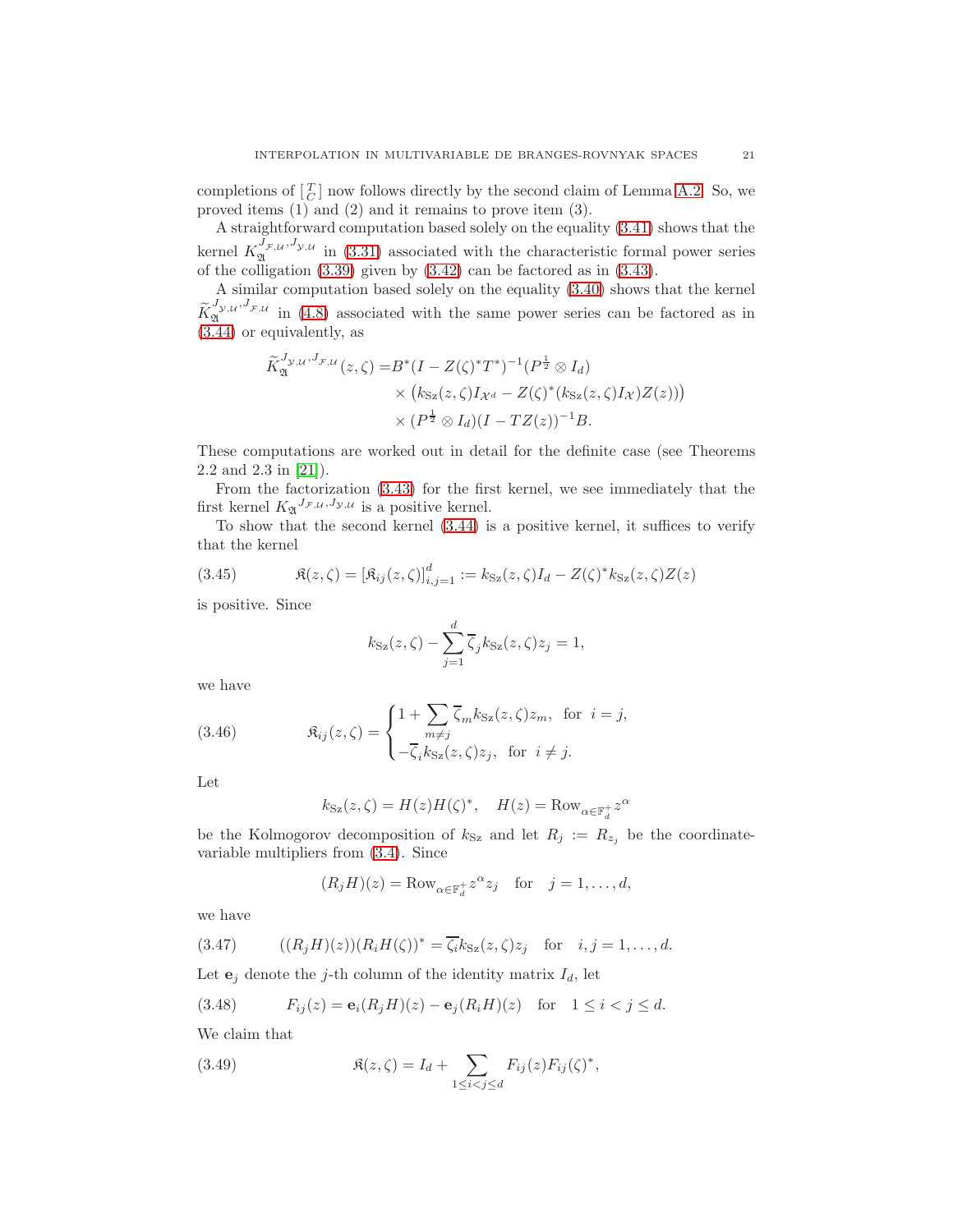which provides a Kolmogorov decomposition of  $\mathfrak{K}(z,\zeta)$  and proves that  $\mathfrak{K}(z,\zeta)$  is a positive kernel. Note first that, by [\(3.48\)](#page-20-0) and [\(3.47\)](#page-20-1), we have

$$
F_{ij}(z)F_{ij}(\zeta)^* = (\mathbf{e}_i(R_jH)(z) - \mathbf{e}_j(R_iH)(z)((R_jH(\zeta))^*\mathbf{e}_i^* - (R_iH(\zeta))^*\mathbf{e}_j^*)
$$
  
\n
$$
= \mathbf{e}_i\overline{\zeta}_j k_{\text{Sz}}(z,\zeta) z_j \mathbf{e}_i^* + \mathbf{e}_j\overline{\zeta}_i k_{\text{Sz}}(z,\zeta) z_i \mathbf{e}_j^*
$$
  
\n(3.50) 
$$
- \mathbf{e}_i\overline{\zeta}_i k_{\text{Sz}}(z,\zeta) z_j \mathbf{e}_j^* - \mathbf{e}_j\overline{\zeta}_j k_{\text{Sz}}(z,\zeta) z_i \mathbf{e}_i^*.
$$

<span id="page-21-0"></span>First we consider the diagonal entries of  $\mathfrak{K}(z,\zeta)$ . From the identity [\(3.50\)](#page-21-0), we see that the  $(\ell, \ell)$ -entry in the matrix  $F_{ij}(z)F_{ij}(\zeta)^*$  is non-zero only if either  $i = \ell$ or  $j = \ell$ . Comparing the  $\ell\ell$ -entries in [\(3.49\)](#page-20-2) gives

$$
1 + \sum_{1 \leq i < j \leq d} \left[ F_{ij}(z) F_{ij}(\zeta)^* \right]_{\ell \ell} = 1 + \sum_{i < \ell} \left[ F_{i\ell}(z) F_{i\ell}(\zeta)^* \right]_{\ell \ell} + \sum_{j > \ell} \left[ F_{\ell j}(z) F_{\ell j}(\zeta)^* \right]_{\ell \ell}
$$
\n
$$
= 1 + \sum_{j \neq \ell} \left[ \mathbf{e}_j \overline{\zeta}_{\ell} k_{\text{Sz}}(z, \zeta) z_{\ell} \mathbf{e}_j^* + \mathbf{e}_\ell \overline{\zeta}_j k_{\text{Sz}}(z, \zeta) z_j \mathbf{e}_\ell^* - \mathbf{e}_j \overline{\zeta}_j k_{\text{Sz}}(z, \zeta) z_j \mathbf{e}_j^* \right]_{\ell \ell}
$$
\n
$$
= 1 + \sum_{j \neq \ell} \overline{\zeta}_j k_{\text{Sz}}(z, \zeta) z_j.
$$

Hence, we see that [\(3.49\)](#page-20-2) holds on the diagonal.

For  $\ell \neq r$  the  $(\ell, r)$ -entry in the right hand side of [\(3.49\)](#page-20-2) works out as

$$
\sum_{1 \leq i < j \leq d} \left[ F_{ij}(z) F_{ij}(\zeta)^* \right]_{\ell r} = \begin{cases} \left[ F_{\ell r}(z) F_{\ell r}(\zeta)^* \right]_{\ell r} & \text{if } \ell < r, \\ \left[ F_{r\ell}(z) F_{r\ell}(\zeta)^* \right]_{\ell r} & \text{if } r < \ell. \end{cases}
$$

In either case, according to [\(3.50\)](#page-21-0), we end up with  $-\overline{\zeta}_{\ell}k_{S_{Z}}(z,\zeta)z_{r}$ , which corresponds to the  $(\ell, r)$ -entry of  $\mathfrak{K}(z, \zeta)$  according to [\(3.46\)](#page-20-3). Hence we have established [\(3.49\)](#page-20-2) and obtained that  $\mathfrak{K}(z,\zeta)$  is a positive kernel, and thus that  $\widetilde{K}_{\mathfrak{A}}^{J_{\mathcal{Y},\mathcal{U}},J_{\mathcal{F},\mathcal{U}}}(z,\zeta)$ is a positive kernel.

Since we now see that both kernels [\(3.43\)](#page-19-3) and [\(3.44\)](#page-19-4) are positive, we conclude by Proposition [3.8](#page-14-3) that  $\mathfrak{A}(z)$  belongs to the indefinite Schur class  $\mathcal{S}_{\text{nc},d}(J_{y,\mu}, J_{\mathcal{F},\mu}),$ and the proof of item (3) is complete.  $\Box$ 

**Remark 3.15.** If we let  $\Re_m(z, \zeta)$  denote the  $m \times m$ -matrix valued kernel of the form  $(3.45)$  but in variables  $z_1, \ldots, z_m$ , i.e.,

<span id="page-21-1"></span>
$$
\mathfrak{R}_m(z,\zeta) = k_{\text{Sz},m}(z,\zeta)I_m - Z_m(\zeta)^* k_{\text{Sz},m}(z,\zeta)Z_m(z),
$$

then it turns out that

(3.51) 
$$
\mathfrak{R}_m(z,\zeta) - \begin{bmatrix} \mathfrak{R}_{m-1}(z,\zeta) & 0\\ 0 & 1 \end{bmatrix} = G(z)G(\zeta)^*
$$

where

$$
G(z) = \begin{bmatrix} (R_m H)(z) & 0 & \dots & 0 \\ 0 & (R_m H)(z) & \ddots & \vdots \\ \vdots & \ddots & \ddots & 0 \\ 0 & \dots & 0 & (R_m H)(z) \\ -(R_1 H)(z) & -(R_2 H)(z) & \dots & -(R_{m-1} H)(z) \end{bmatrix}
$$

.

Here, H denotes the power series from the Kolmogorov decomposition

$$
k_{\text{Sz},m}(z,\zeta) = H(z)H(\zeta)^*, \quad H(z) = \text{Row}_{\alpha \in \mathbb{F}_m^+} z^{\alpha}
$$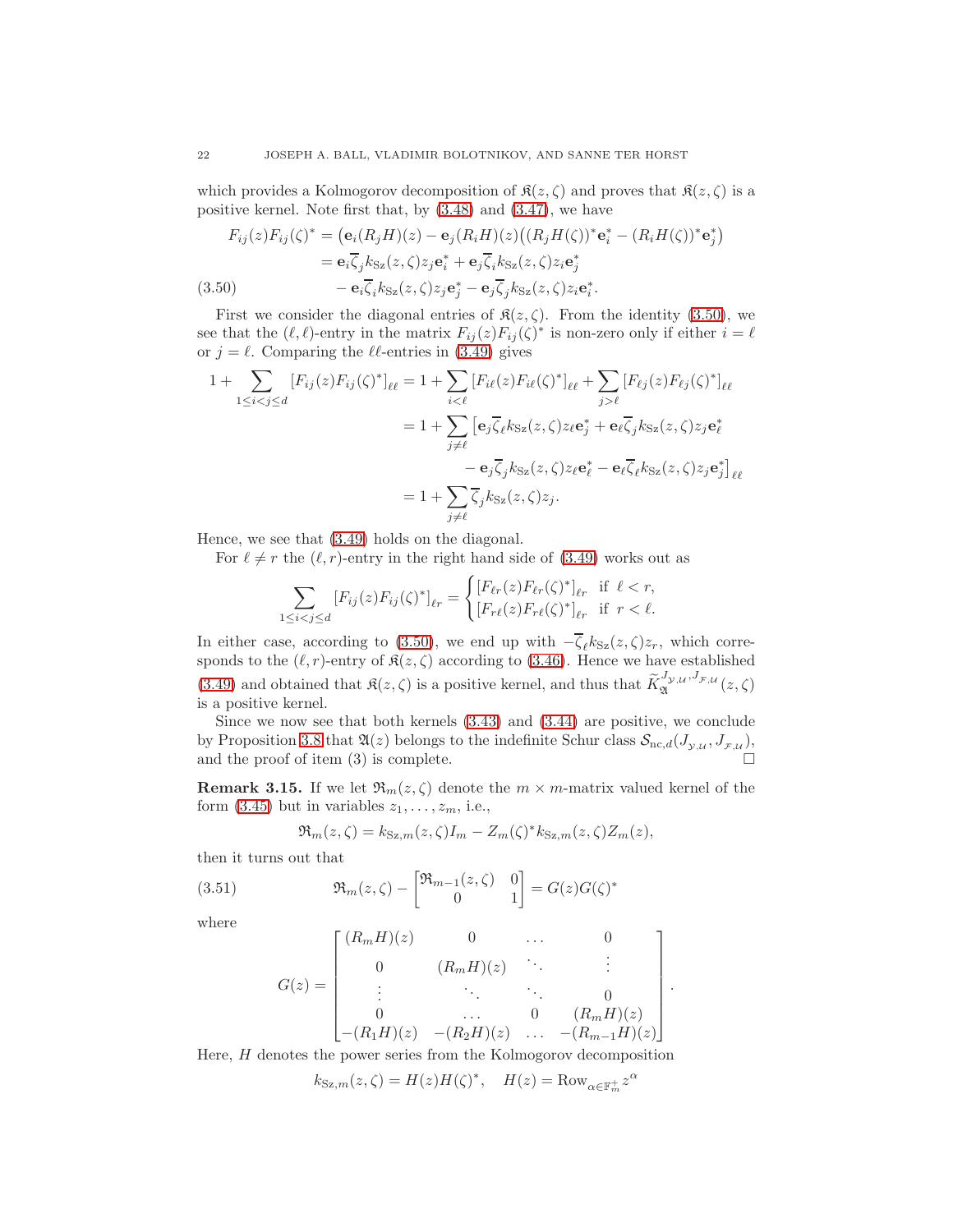and  $R_j := R_{z_j}$  are the coordinate-variable multipliers from [\(3.4\)](#page-7-4). Upon making use of [\(3.47\)](#page-20-1), we can write the kernel  $G(z)G(\zeta)^*$  in more detail as

$$
G(z)G(\zeta)^{*} = \begin{bmatrix} \overline{\zeta}_{m}k_{\text{Sz},m}(z,\zeta)z_{m}I_{m-1} & \begin{bmatrix} \overline{\zeta}_{1} \\ \overline{\zeta}_{2} \\ \vdots \\ \overline{\zeta}_{m-1} \end{bmatrix}k_{\text{Sz},m}(z,\zeta)z_{m} \\ \overline{\zeta}_{m}k_{\text{Sz},m}(z,\zeta) \begin{bmatrix} z_{1} & z_{2} & \dots & z_{m-1} \end{bmatrix} & \sum_{j=1}^{m-1} \overline{\zeta}_{j}k_{\text{Sz},m}(z,\zeta)z_{j} \end{bmatrix}
$$

which along with formulas  $(3.46)$  implies  $(3.51)$ . Note that by  $(3.51)$ ,

$$
\mathfrak{R}_m(z,\zeta) \succeq \begin{bmatrix} \mathfrak{R}_{m-1}(z,\zeta) & 0\\ 0 & 1 \end{bmatrix}
$$
 for all  $m \ge 2$ ,

and since  $\Re_1(z,\zeta) \equiv 1 \succeq 0$ , the positivity of the kernel  $\Re_m$  for all  $m \geq 1$  alternatively follows by an induction argument.

In [\[12\]](#page-44-2), the series [\(3.42\)](#page-19-2) and the associated linear fractional transformation [\(3.34\)](#page-15-3) with free parameter  $\mathcal{E} \in \mathcal{S}_{\text{nc},d}(\mathcal{U},\mathcal{F})$  were constructed to describe all  $S \in$  $\mathcal{L}(\mathcal{U}, \mathcal{Y})\langle\langle z\rangle\rangle$  solving the  $\textbf{OAP}_{\mathcal{S}_{nc,d}(\mathcal{U}, \mathcal{Y})}$  with interpolation condition

$$
(E^*S)^{\wedge L}(\mathbf{T}^*)=\mathcal{O}_{E,\mathbf{T}}^*M_S|_{\mathcal{U}}=N^*
$$

in case  $P = \mathcal{O}_{E,\mathbf{T}}^* \mathcal{O}_{E,\mathbf{T}} - \mathcal{O}_{N,T}^* \mathcal{O}_{N,\mathbf{T}} \succ 0$ . Although the formal power series  $\mathfrak{A}$  is still crucial in context of the  $\text{OAP}_{\mathcal{H}(S_0)}$ , the latter Schur-class interpolation theorem can be by-passed as we will see in the next subsection.

3.5.  $\text{OAP}_{\mathcal{H}(S_0)}$ : parametrization of the solution set. Throughout this subsection we assume that the operator  $P$  given in  $(3.18)$  is strictly positive definite. With all the above preliminaries out of the way, we can now describe the solution set for the interpolation problem  $\text{OAP}_{\mathcal{H}(S_0)}$ . We start with a specific solution.

<span id="page-22-0"></span>Proposition 3.16. The power series

(3.52) 
$$
f_0(z) = (E - S_0(z)N)(I_{\mathcal{X}} - Z(z)T)^{-1}P^{-1}\mathbf{x}
$$

is a solution to the  $\text{OAP}_{\mathcal{H}(S_0)}$ . Furthermore, we have  $||f_0||_{\mathcal{H}(S_0)} = ||P^{-\frac{1}{2}}\mathbf{x}||_{\mathcal{X}}$ .

*Proof.* Let  $F^{S_0}$  be given by [\(3.20\)](#page-10-1). Since  $f_0 = M_{F^{S_0}} P^{-1} \mathbf{x}$ , the formula for  $||f_0||_{\mathcal{H}(S_0)}$ follows from  $(3.21)$ . Furthermore, by  $(3.23)$ , we have

<span id="page-22-3"></span>
$$
(E^* f_0)^{\wedge L} (T^*) = \mathcal{O}_{E,T}^* M_{F^{S_0}} P^{-1} \mathbf{x}
$$
  
=  $M_{F^{S_0}}^{[*]} M_{F^{S_0}} P^{-1} \mathbf{x} = P P^{-1} \mathbf{x} = \mathbf{x},$ 

which completes the proof.

We next observe from [\(3.21\)](#page-10-2) that the operator  $M_{F^{S_0}}P^{-\frac{1}{2}}$ :  $\mathcal{X} \to \mathcal{H}(S_0)$  is an isometry and that the space

<span id="page-22-2"></span>(3.53) 
$$
\mathcal{N} = \{ F^{S_0}(z)x : x \in \mathcal{X} \} \text{ with norm } ||F^{S_0}x||_{\mathcal{N}} = ||P^{\frac{1}{2}}x||_{\mathcal{X}}
$$

is isometrically included in  $\mathcal{H}(S_0)$ . Furthermore, the orthogonal complement of N in  $\mathcal{H}(S_0)$  is the range of the operator  $I - M_{F^{S_0}}P^{-1}M_{F^{S_0}}^*$  with lifted norm of  $\mathcal{H}(S_0)$ and hence it is a NFRKHS with reproducing kernel

<span id="page-22-1"></span>(3.54) 
$$
K_{\mathcal{N}^{\perp}}(z,\zeta) = K_{S_0}(z,\zeta) - F^{S_0}(z)P^{-1}F^{S_0}(\zeta)^*.
$$

$$
\qquad \qquad \Box
$$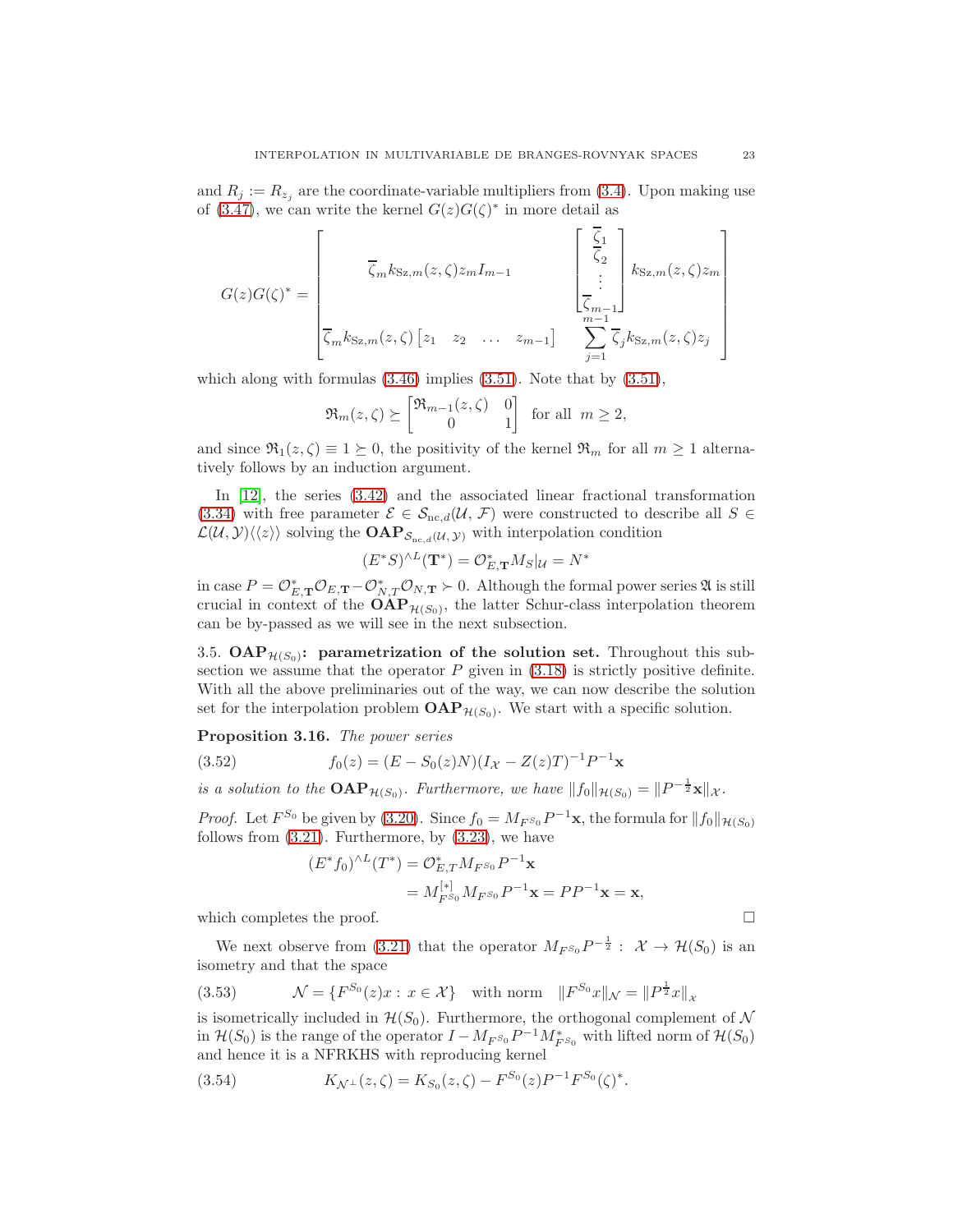On the other hand,  $\mathcal{N}^{\perp}$  can be characterized as the solution set of the homogeneous  $\mathbf{OAP}_{\mathcal{H}(S_0)}$ :

$$
\mathcal{N}^{\perp} = \{ h \in \mathcal{H}(S_0) : (E^*h)^{\wedge L}(T^*) = 0 \}.
$$

Indeed, for each  $h \in \mathcal{H}(S_0)$  we have  $(E^*h)^{\wedge L}(T^*) = M_{FS}^{[*]}$  $F_{F^{S_0}}^{[*]}h = 0$  (see [\(3.24\)](#page-10-6)) if and only if

$$
\langle h, M_{F^{S_0}}x \rangle_{\mathcal{H}(S_0)} = 0
$$
 for all  $x \in \mathcal{N}$ .

By the latter characterization and by Proposition [3.16,](#page-22-0) we conclude that  $f \in \mathcal{Y}\langle\langle z \rangle\rangle$ solves the problem [\(3.14\)](#page-9-2) if and only if it is of the form  $f = f_0 + h$  where h is an element in  $\mathcal{N}^{\perp} = \mathcal{H}(K_{\mathcal{N}^{\perp}}).$ 

To get a more specific description for  $\mathcal{N}^{\perp}$  we take a closer look at the kernel  $(3.54)$ . We first use the definitions  $(3.28)$  and  $(3.20)$  to write

$$
K_{\mathcal{N}^{\perp}}(z,\zeta) = \begin{bmatrix} I & -S_0(z) \end{bmatrix} (k_{\text{Sz}}(z,\zeta)J_{\mathcal{Y},\mathcal{U}}) \begin{bmatrix} I \\ -S_0(\zeta)^* \end{bmatrix}
$$

$$
- \begin{bmatrix} I & -S_0(z) \end{bmatrix} \begin{bmatrix} E \\ N \end{bmatrix} (I - Z(z)T)^{-1} P^{-1} (I - T^* Z(\zeta)^*)^{-1} \begin{bmatrix} E^* & N^* \end{bmatrix} \begin{bmatrix} I \\ -S_0(\zeta)^* \end{bmatrix}.
$$

Let  $\mathfrak{A} = \begin{bmatrix} \mathfrak{A}_{11} & \mathfrak{A}_{12} \\ \mathfrak{A}_{21} & \mathfrak{A}_{22} \end{bmatrix}$  be the power series constructed in Theorem [3.14.](#page-18-2) Then by identity [\(3.43\)](#page-19-3) we can represent the kernel  $K_{\mathcal{N}^{\perp}}$  as

<span id="page-23-0"></span>(3.55) 
$$
K_{\mathcal{N}^{\perp}}(z,\zeta) = \begin{bmatrix} I & -S_0(z) \end{bmatrix} \mathfrak{A}(z) (k_{\mathrm{Sz}}(z,\zeta) J_{\mathcal{F},\mathcal{U}}) \mathfrak{A}(\zeta)^* \begin{bmatrix} I \\ -S_0(\zeta)^* \end{bmatrix}.
$$

Now set

(3.56) 
$$
u(z) = \mathfrak{A}_{11}(z) - S_0(z)\mathfrak{A}_{21}(z), \qquad v(z) = S_0(z)\mathfrak{A}_{22}(z) - \mathfrak{A}_{12}(z),
$$

i.e.,

<span id="page-23-2"></span><span id="page-23-1"></span>
$$
[u(z) - v(z)] := [I - S_0(z)] \mathfrak{A}(z) \in \mathcal{L}(\mathcal{F} \oplus \mathcal{U}, \mathcal{Y}) \langle \langle z \rangle \rangle.
$$
  
count of (3.20) are seen permits (2.55) as

Then, on account of  $(3.29)$ , we can rewrite  $(3.55)$  as

$$
(3.57) \tK_{\mathcal{N}^{\perp}}(z,\zeta) = u(z)(k_{\text{Sz}}(z,\zeta)I_{\mathcal{F}})u(\zeta)^{*} - v(z)(k_{\text{Sz}}(z,\zeta)I_{\mathcal{U}})v(\zeta)^{*}.
$$

Since the kernel  $K_{\mathcal{N}^\perp}$  is positive, it follows by the non-commutative Leech theorem (see [\[13,](#page-44-6) Section 3.3]) that there is a  $\mathcal{E}_0 \in \mathcal{S}_{\text{nc},d}(\mathcal{U}, \mathcal{F})$  so that  $v = u\mathcal{E}_0$ , which being combined with [\(3.56\)](#page-23-1) gives

$$
S_0 \mathfrak{A}_{22} - \mathfrak{A}_{12} = \left( \mathfrak{A}_{11} - S_0 \mathfrak{A}_{21} \right) \mathcal{E}_0.
$$

We thus recover  $S_0$  as  $S_0 = \mathfrak{T}_{\mathfrak{A}}[\mathcal{E}_0]$ . On the other hand, plugging in  $v = u\mathcal{E}_0$  into [\(3.57\)](#page-23-2) gives

$$
K_{\mathcal{N}^{\perp}}(z,\zeta) = u(z) \left( k_{\text{Sz}}(z,\zeta) I_{\mathcal{F}} - \mathcal{E}_0(z) k_{\text{Sz}}(z,\zeta) \mathcal{E}_0(\zeta)^* \right) u(\zeta)^* = u(z) K_{\mathcal{E}_0}(z,\zeta) u(\zeta)^*.
$$

Combining the latter equality with [\(3.54\)](#page-22-1) gives

$$
K_{S_0}(z,\zeta) = F^{S_0}(z)P^{-1}F^{S_0}(\zeta)^* + u(z)K_{\mathcal{E}_0}(z,\zeta)u(\zeta)^*.
$$

The first and the second terms on the right are reproducing formal kernels of the subspace N in [\(3.53\)](#page-22-2) and its orthogonal complement  $\mathcal{N}^{\perp}$  in  $\mathcal{H}(S_0)$ , respectively. By part (2) in Proposition [3.6,](#page-13-3)  $M_u$  :  $\mathcal{H}(\mathcal{E}_0) \to \mathcal{N}^{\perp}$  is a coisometry and hence  $M_u: \mathcal{H}(\mathcal{E}_0) \to \mathcal{H}(S_0)$  is a partial isometry.

The space  $\mathcal{M} := \mathcal{H}(\mathcal{E}_0) \oplus \text{Ker } M_u$  is isometrically included in  $\mathcal{H}(\mathcal{E}_0)$  and the restriction of  $M_u$  to this space is an isometry from M into  $\mathcal{H}(K_{S_0})$ .

Putting all these pieces together, we arrive at the following result.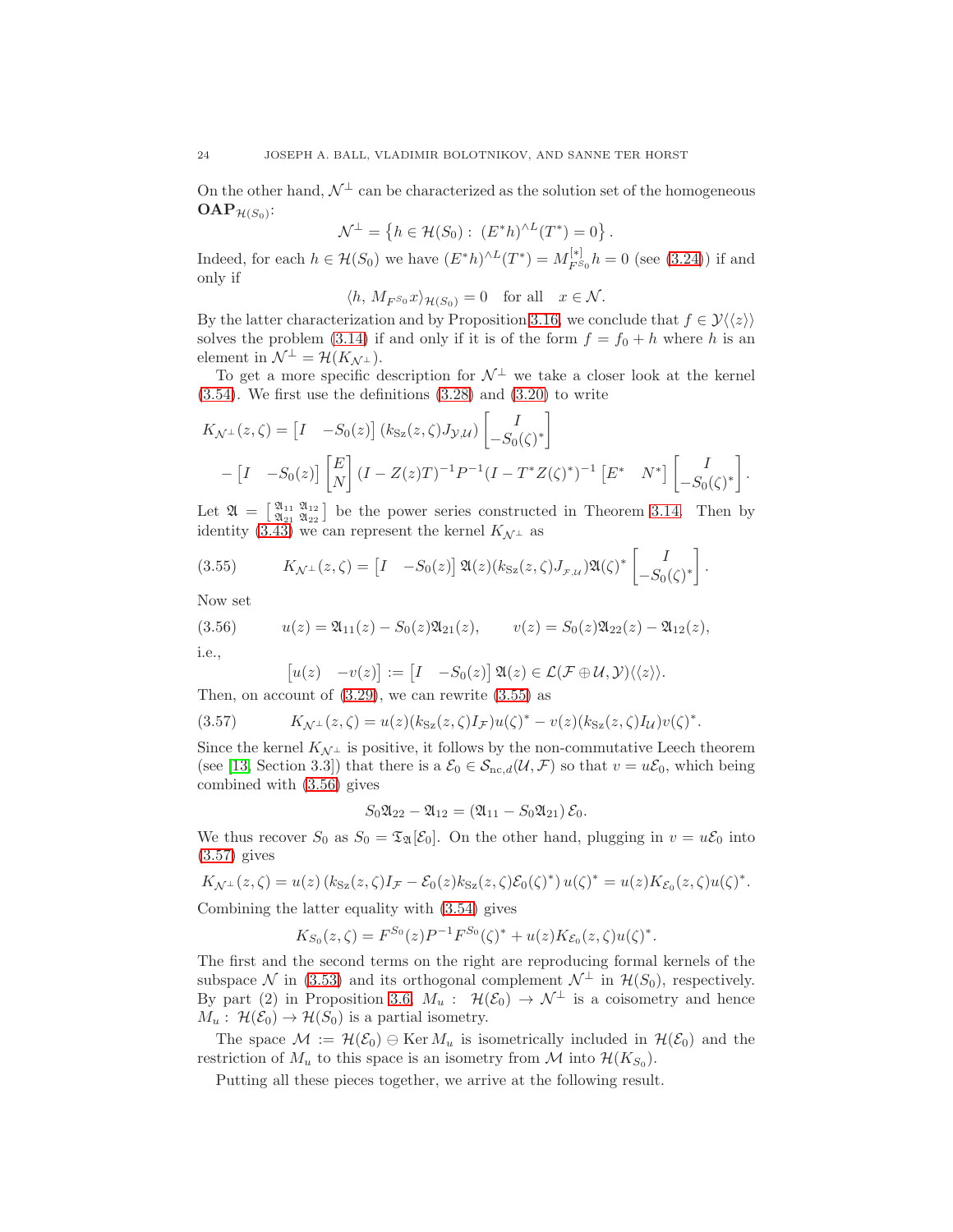<span id="page-24-1"></span>**Theorem 3.17.** Let  $(E, T) \in \mathcal{L}(\mathcal{U}, \mathcal{Y}) \times \mathcal{L}(\mathcal{X})^d$  be an output stable pair, x a vector in X and  $S_0$  a Schur-class multiplier in  $\in S_{nc,d}(\mathcal{U}, \mathcal{Y})$ . Assume that P defined as in [\(3.18\)](#page-9-0) is strictly positive definite. Let  $\mathfrak{A}(z)$  be the formal power series constructed in Theorem [3.14.](#page-18-2) Then there exists a  $\mathcal{E}_0 \in \mathcal{S}_{nc,d}(\mathcal{U}, \mathcal{F})$  such that  $S_0 = \mathfrak{T}_{\mathfrak{A}}[\mathcal{E}_0]$ . Furthermore, let

<span id="page-24-0"></span>
$$
u(z) = \mathfrak{A}_{11}(z) - S_0(z)\mathfrak{A}_{21}(z) \quad and \quad \mathcal{M} = \mathcal{H}(\mathcal{E}_0) \ominus \text{Ker } M_u.
$$

Then  $f \in \mathcal{Y}\langle\langle z \rangle\rangle$  is a solution to the  $\text{OAP}_{\mathcal{H}(S_0)}$  if and only if f is of the form

(3.58) 
$$
f(z) = f_0(z) + u(z)\sigma(z), \qquad \sigma \in \mathcal{M},
$$

where  $f_0$  is defined in [\(3.52\)](#page-22-3) and  $\sigma$  is a free parameter from M. Furthermore, for  $f$  as in  $(3.58)$  we have

$$
||f||_{\mathcal{H}(S_0)}^2 = ||f_0||_{\mathcal{H}(S_0)}^2 + ||u\sigma||_{\mathcal{H}(S_0)}^2 = ||P^{-\frac{1}{2}}\mathbf{x}||_{\mathcal{X}}^2 + ||\sigma||_{\mathcal{H}(\mathcal{E}_0)}^2.
$$

3.6. Interpolation in  $H^2_{\mathcal{Y}}(\mathbb{F}_d^+)$ . Following the single-variable prototype in Sub-section [2.1,](#page-6-0) we specify Theorem [3.17](#page-24-1) to the case where the coefficient space  $U$ is taken to be the zero space  $\{0\}$  and hence the only member of the Schur class  $\mathcal{S}_{\text{nc},d}(\{0\},\mathcal{F})$  is the zero power series  $S_0=0: \{0\} \to \mathcal{Y}$ . Then  $\mathcal{H}(S_0)=H^2_{\mathcal{Y}}(\mathbb{F}_d^+),$  $N: \mathcal{X} \to \{0\}$  (by [\(3.15\)](#page-9-4)), and  $F^{S_0}(z) = E(I - Z(z)T)^{-1}$  (see formula [\(3.20\)](#page-10-1)), so that  $M_{F^{S_0}} = \mathcal{O}_{E,\mathbf{T}}$ . If we assume that the operator  $P := \mathcal{O}_{E,\mathbf{T}}^* \mathcal{O}_{E,\mathbf{T}}$  is strictly positive definite, i.e., the pair  $(E, T)$  is exactly observable, we get the following result on  $H^2_{\mathcal{Y}}(\mathbb{F}_d^+)$ -interpolation as a special case of Theorem [3.17.](#page-24-1) We recall that a power series  $\Phi(z) \in S_{\text{nc},d}(\mathcal{F}, \mathcal{Y})$  is called *(strictly) inner* if the multiplication operator  $M_{\Phi}$ is an isometry from  $H^2_{\mathcal{F}}(\mathbb{F}^+_d)$  onto  $H^2_{\mathcal{Y}}(\mathbb{F}^+_d)$ .

<span id="page-24-7"></span>**Theorem 3.18.** Given an output stable exactly observable pair  $(E, T) \in \mathcal{L}(\mathcal{X}, \mathcal{Y}) \times$  $\mathcal{L}(\mathcal{X})^d$  (i.e.,  $P := \mathcal{O}_{E,\mathbf{T}}^* \mathcal{O}_{E,\mathbf{T}} \succ 0$ ), there exists an auxiliary Hilbert space  $\mathcal{F}$  and a strictly inner  $\Phi(z) \in \mathcal{S}_{\text{nc.}d}(\mathcal{F}, \mathcal{Y})$  such that

<span id="page-24-3"></span>(3.59) 
$$
K_{\Phi}(z,\zeta) := k_{\text{Sz}}(z,\zeta)I_{\mathcal{Y}} - \Phi(z)(k_{\text{Sz}}(z,\zeta)I_{\mathcal{F}})\Phi(\zeta)^{*} = E(I - Z(z)T)^{-1}P^{-1}(I - T^{*}Z(\zeta)^{*})^{-1}E^{*}.
$$

Furthermore, for a given vector  $\mathbf{x} \in \mathcal{X}$ , a power series  $f \in H_{\mathcal{Y}}^2(\mathbb{F}_d^+)$  satisfies the interpolation condition

<span id="page-24-6"></span><span id="page-24-2"></span>
$$
(E^*f)^{\wedge L}(\mathbf{T}^*) := \mathcal{O}_{E,\mathbf{T}}^*f = \mathbf{x}
$$

if and only if it is of the form

(3.60) 
$$
f(z) = E(I - Z(z)T)^{-1}P^{-1}\mathbf{x} + \Phi(z)\sigma(z),
$$

where  $\sigma$  is a free parameter from  $H^2_{\mathcal{F}}(\mathbb{F}^+_d)$ . Finally, for f as in [\(3.60\)](#page-24-2) we have

(3.61) 
$$
||f||_{H^2_{\mathcal{Y}}(\mathbb{F}_d^+)}^2 = ||P^{-\frac{1}{2}} \mathbf{x}||_{\mathcal{X}}^2 + ||h||_{H^2_{\mathcal{F}}(\mathbb{F}_d^+)}^2.
$$

Proof. To specify Theorem [3.17](#page-24-1) to the current particular case, we first note that for  $\mathcal{U} = \{0\}$ , the power series  $\mathfrak{A}$  in [\(3.42\)](#page-19-2) collapses to

<span id="page-24-5"></span>(3.62) 
$$
\Phi(z) := \mathfrak{A}_{11}(z) = D_1 + E(I - Z(z)T)^{-1}Z(z)B_1,
$$

where  $\begin{bmatrix} B_1 \\ D_1 \end{bmatrix} : \mathcal{F} \rightarrow \begin{bmatrix} \mathcal{X}^d \\ \mathcal{Y} \end{bmatrix}$ i is an injective solution to the Cholesky factorization problem [\(3.38\)](#page-18-0), which in its turn, now amounts to

<span id="page-24-4"></span>
$$
(3.63) \qquad \begin{bmatrix} B_1 \\ D_1 \end{bmatrix} \begin{bmatrix} B_1^* & D_1^* \end{bmatrix} = \begin{bmatrix} P^{-1} \otimes I_d & 0 \\ 0 & I_{\mathcal{Y}} \end{bmatrix} - \begin{bmatrix} T \\ E \end{bmatrix} P^{-1} \begin{bmatrix} T^* & E^* \end{bmatrix}.
$$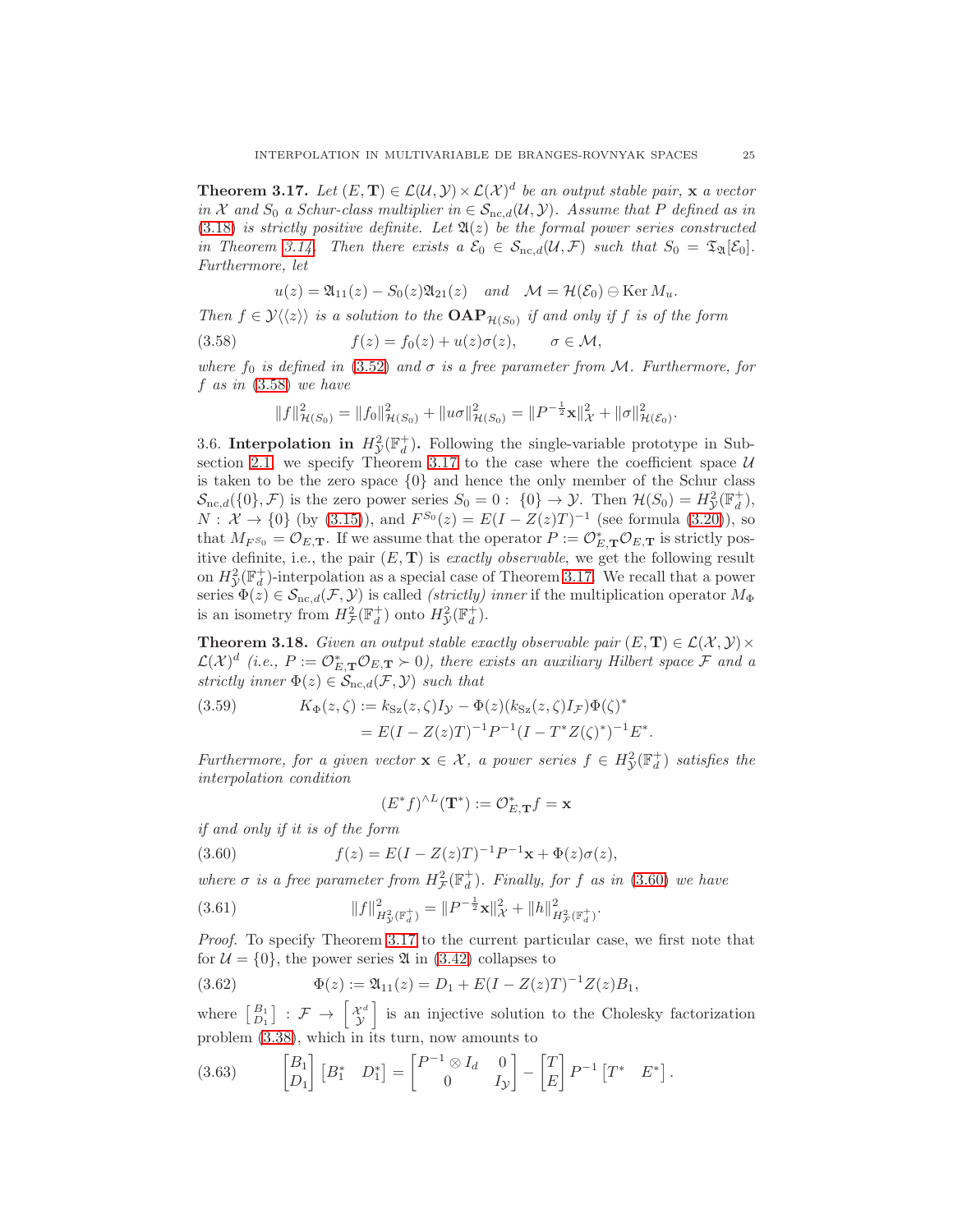Note that this can be rewritten as

<span id="page-25-0"></span>
$$
\begin{bmatrix} T & B_1 \\ E & D_1 \end{bmatrix} \begin{bmatrix} P^{-1} & 0 \\ 0 & I_{\mathcal{F}} \end{bmatrix} \begin{bmatrix} T^* & E^* \\ B_1^* & D_1^* \end{bmatrix} = \begin{bmatrix} P^{-1} \otimes I_d & 0 \\ 0 & I_{\mathcal{Y}} \end{bmatrix}.
$$

The "whole" identity [\(3.43\)](#page-19-3) now amounts to the equality of the 11-blocks, that is to the identity  $(3.59)$ . We next observe from  $(3.11)$  and the Stein identity  $(3.19)$ , which in the present setting reduces to

(3.64) 
$$
P - \sum_{j=1}^{d} T_j^* PT_j = E^* E,
$$

that in the weak operator topology we have

$$
P = \mathcal{O}_{E,\mathbf{T}}^* \mathcal{O}_{E,\mathbf{T}} = \lim_{n \to \infty} \sum_{\alpha \in \mathbb{F}_d^+ : |\alpha| < n} \mathbf{T}^{*\alpha^{\top}} E^* E \mathbf{T}^{\alpha}
$$
\n
$$
= \lim_{n \to \infty} \sum_{\alpha \in \mathbb{F}_d^+ : |\alpha| < n} \mathbf{T}^{*\alpha^{\top}} (P - \sum_{j=1}^d T_j^* P T_j) \mathbf{T}^{\alpha}
$$
\n
$$
= \lim_{n \to \infty} \left( \sum_{\alpha \in \mathbb{F}_d^+ : |\alpha| < n} \mathbf{T}^{*\alpha^{\top}} P \mathbf{T}^{\alpha} - \sum_{\alpha \in \mathbb{F}_d^+ : 0 < |\alpha| \le n} \mathbf{T}^{*\alpha^{\top}} P \mathbf{T}^{\alpha} \right)
$$
\n
$$
= P - \lim_{n \to \infty} \sum_{\alpha \in \mathbb{F}_d^+ : |\alpha| = n} \mathbf{T}^{*\alpha^{\top}} P \mathbf{T}^{\alpha}.
$$

Hence, for every  $\mathbf{x} \in \mathcal{X}$ ,

$$
\lim_{n\to\infty}\sum_{\alpha\in {\mathbb F}_d^+:\vert \alpha\vert=n}\|P^{\frac{1}{2}}\mathbf{T}^\alpha\mathbf{x}\| = 0.
$$

Since  $P \succ 0$ , we also have

$$
\lim_{n \to \infty} \sum_{\alpha \in \mathbb{F}_d^+ : |\alpha| = n} \|\mathbf{T}^\alpha \mathbf{x}\| = 0,
$$

meaning that the tuple  $\bf{T}$  is strongly stable. Due to equalities [\(3.63\)](#page-24-4) and [\(3.64\)](#page-25-0) and since the tuple **T** is strongly stable, the power series  $\Phi$  in [\(3.62\)](#page-24-5) is strictly inner by [\[13,](#page-44-6) Theorem 3.2.11]. Moreover, since  $S_0 = 0$ , we obtain that u in Theorem [3.17](#page-24-1) is given by  $u = \mathfrak{A}_{11} = \Phi$ .

Another character in Theorem [3.17](#page-24-1) is the Schur-class multiplier  $\mathcal{E}_0 \in \mathcal{S}_{\text{nc},d}(\mathcal{U},\mathcal{F})$ such that  $S_0 = \mathfrak{T}_{\mathfrak{A}}[\mathcal{E}_0]$ . In the present setting, we have  $0 = S_0 = \Phi \mathcal{E}_0$  with  $\Phi$ strictly inner, so that  $\mathcal{E}_0 = 0$ :  $\{0\} \to \mathcal{F}$ , and hence  $\mathcal{H}(\mathcal{E}_0) = H^2_{\mathcal{F}}(\mathbb{F}_d^+)$ . Since  $\Phi$ is strictly inner, Ker  $M_{\Phi} = \{0\}$ , and the parametrization formula [\(3.58\)](#page-24-0) takes the form [\(3.60\)](#page-24-2). Finally, the norm identity [\(3.61\)](#page-24-6) now follows immediately.  $\Box$ 

As an example of an exactly observable pair, let us consider the pair  $(\mathbf{ev}_\emptyset, \mathbf{R}^*_z)$ , where  $\mathbf{R}_z^* = (R_{z_1}^*, \ldots, R_{z_d}^*)$  is the backward-shift tuple on  $H_y^2(\mathbb{F}_d^+)$  consisting of the adjoint operators of right coordinate multipliers [\(3.4\)](#page-7-4):

$$
R_{z_j}^* : \sum_{\alpha \in \mathbb{F}_d^+} f_\alpha z^\alpha \mapsto \sum_{\alpha \in \mathbb{F}_d^+} f_{\alpha j} z^\alpha \quad \text{for} \quad j = 1, \dots, d
$$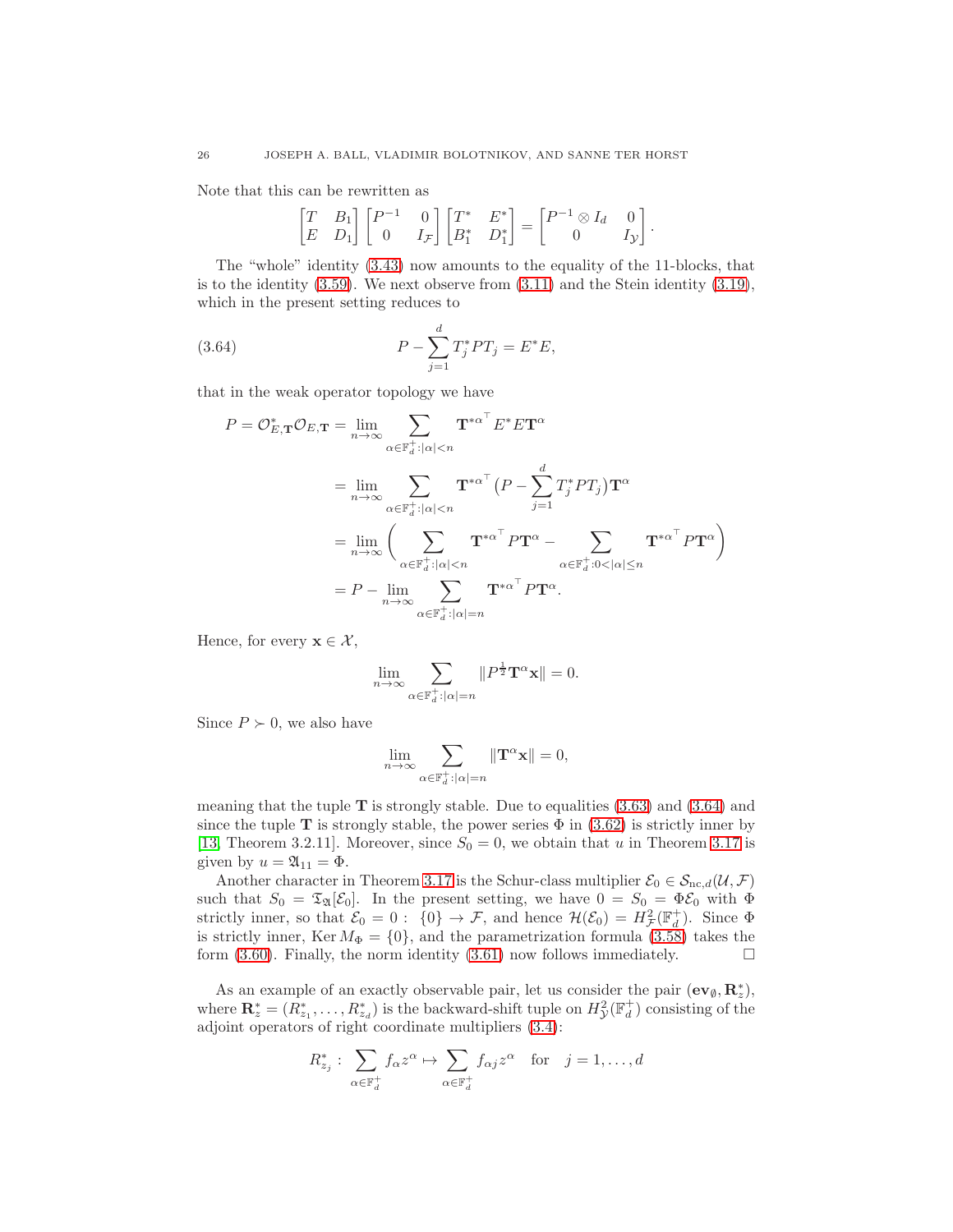and  $ev_{\emptyset}$  is the free-coefficient evaluation operator

$$
\mathbf{ev}_{\emptyset}:\ \sum_{\alpha\in\mathbb{F}_d^+}f_{\alpha}z^{\alpha}\mapsto f_{\emptyset}.
$$

The computation

$$
\mathcal{O}_{\mathbf{ev}_\emptyset,\mathbf{R}_z^*}f = \sum_{\alpha \in \mathbb{F}_d^+} (\mathbf{ev}_\emptyset \mathbf{R}_z^{*\alpha} f) z^\alpha = \sum_{\alpha \in \mathbb{F}_d^+} f_\alpha z^\alpha = f
$$

shows that  $\mathcal{O}_{ev_{\emptyset},\mathbf{R}_{z}^{*}}$  is the identity operator on  $H_{\mathcal{Y}}^{2}(\mathbb{F}_{d}^{+})$ . If M is a closed subspace of  $H_{\mathcal{Y}}^2(\mathbb{F}_d^+)$  which is  $\mathbf{R}_z$ -invariant, i.e.,

$$
R_{z_j} \mathcal{M} \subset \mathcal{M} \quad \text{for} \quad j = 1, \dots, d,
$$

then the restricted output pair  $(E, T) \in \mathcal{L}(\mathcal{X}, \mathcal{Y}) \times \mathcal{L}(\mathcal{X})^d$  given by

$$
\mathcal{X} = \mathcal{M}^{\perp}, \quad E = \mathbf{ev}_{\emptyset} |_{\mathcal{X}}, \quad \mathbf{T} = \mathbf{R}_{z}^{*} |_{\mathcal{X}}
$$

is exactly observable and  $\mathcal{M}^{\perp} = \text{Ran} \mathcal{O}_{E,\mathbf{T}}$ . Therefore,  $\mathcal{M} = \text{Ker} \mathcal{O}_{E,\mathbf{T}}^{*}$  coincides with the solution set of the homogeneous Operator Argument interpolation Problem  $\mathbf{OAP}_{H^2_{\mathcal{Y}}(\mathbb{F}_d^+)}$  with the interpolation condition

$$
(E^*f)^{\wedge L}(\mathbf{T}^*) = \mathcal{O}_{E,\mathbf{T}}^*f = 0.
$$

Then part (2) in Theorem [3.18](#page-24-7) implies the non-trivial "only if" part in the following Beurling-Lax type theorem; see [\[41\]](#page-45-7).

<span id="page-26-1"></span>**Theorem 3.19.** A closed subspace M of  $H^2_{\mathcal{Y}}(\mathbb{F}^+_d)$  is  $\mathbf{R}_z$ -invariant if and only if there exist a Hilbert space F and a strictly inner multiplier  $\Phi \in S_{\text{nc},d}(\mathcal{F},\mathcal{Y})$  such that  $\mathcal{M} = \Phi \cdot H^2_{\mathcal{F}}(\mathbb{F}_d^+)$ .

### 4. The Drury-Arveson space setting

<span id="page-26-0"></span>If we replace the tuple of freely noncommutative indeterminates  $z = (z_1, \ldots, z_d)$ by a commutative d-tuple of complex numbers  $\lambda = (\lambda_1, \dots, \lambda_d)$ , i.e., so that  $\lambda_i \lambda_j =$  $\lambda_i \lambda_i$  for all  $i, j = 1, \ldots, d$ , then the Fock space [\(3.3\)](#page-7-2) becomes the *Drury-Arveson* space. To be more precise, let us recall the following (commutative) multivariable notation: for multi-integers  $\mathbf{n} = (n_1, \ldots, n_d) \in \mathbb{Z}_+^d$  and points  $z = (z_1, \ldots, z_d) \in \mathbb{C}^d$ we set

$$
|\mathbf{n}| = n_1 + n_2 + \cdots + n_d
$$
,  $\mathbf{n}! = n_1! n_2! \ldots n_d!$ ,  $z^{\mathbf{n}} = z_1^{n_1} z_2^{n_2} \ldots z_d^{n_d}$ .

Given a word  $\alpha = i_N i_{N-1} \cdots i_1 \in \mathbb{F}_d^+$  we let  $\mathbf{a}(\alpha) \in \mathbb{Z}_+^d$  be the *abelianization* of  $\alpha$ , given by

$$
\mathbf{a}(\alpha) = (n_1, ..., n_d) \in \mathbb{Z}_+^d
$$
 where  $n_j = \#\{k : i_k = j\}$  for  $j = 1, ..., d$ 

(where in general  $# \Xi$  denotes the cardinality of the set  $\Xi$ ). Then the noncommutative and commutative multivariable functional calculus are related by  $z^{\alpha} \to \lambda^{\mathbf{a}(\alpha)}$ .

If  $\mathbf{T} = (T_1, \ldots, T_d) \in \mathcal{L}(\mathcal{X})^d$  is a tuple of *commuting* Hilbert-space operators, we have

$$
\mathbf{T}^{\alpha} := T_{i_N} \cdots T_{i_1} = \mathbf{T}^{\mathbf{a}(\alpha)}.
$$

Observe that for a given  $\mathbf{n} \in \mathbb{Z}_+^d$ ,

$$
\#\{\alpha \in \mathbb{F}_d^+ : \mathbf{a}(\alpha) = \mathbf{n}\} = \frac{|\mathbf{n}|!}{\mathbf{n}!}.
$$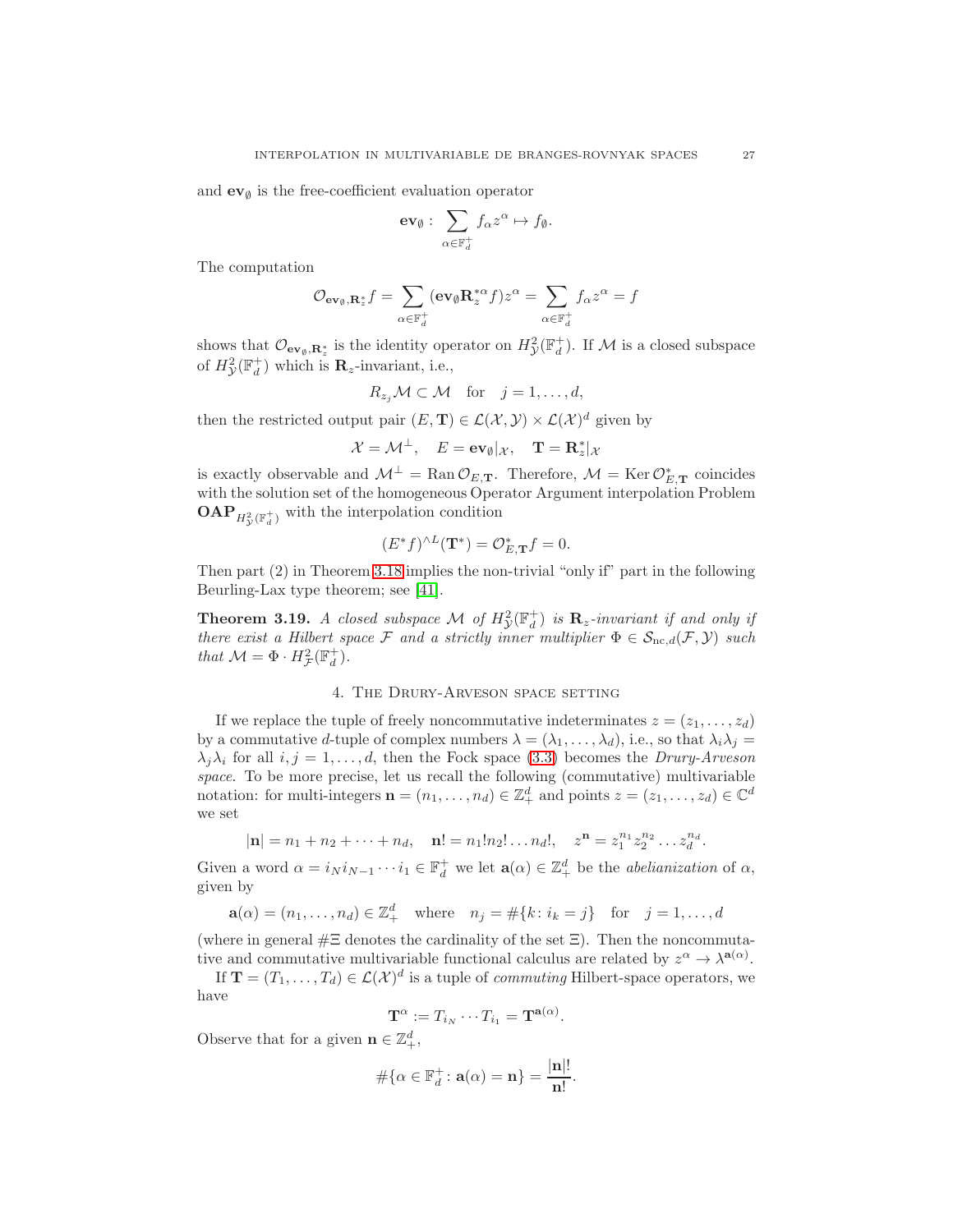Using the latter combinatorial fact, we may compute the commutative version  $k_d$ of the noncommutative Szegő kernel  $(3.27)$ :

<span id="page-27-0"></span>(4.1) 
$$
k_d(z,\zeta) \mapsto k_d(\lambda,\eta) = \sum_{\alpha \in \mathbb{F}_d^+} \lambda^{\alpha} \overline{\eta}^{\alpha^{\top}} = \sum_{\mathbf{n} \in \mathbb{Z}_+^d} \frac{|\mathbf{n}|!}{\mathbf{n}!} \lambda^{\mathbf{n}} \overline{\eta}^{\mathbf{n}}.
$$

We will write  $\langle \lambda, \eta \rangle = \sum_{j=1}^d \lambda_j \overline{\eta}_j$  for the standard inner product in  $\mathbb{C}^d$  and we will denote by  $\mathbb{B}^d = \{\lambda = (\lambda_1, \ldots, \lambda_d) \in \mathbb{C}^d \colon \langle \lambda, \lambda \rangle < 1\}$  the unit ball of the Euclidean space  $\mathbb{C}^d$ . The power series in [\(4.1\)](#page-27-0) converges on  $\mathbb{B}^d \times \mathbb{B}^d$  and can be written in the closed form as

$$
k_d(\lambda, \eta) = \frac{1}{1 - \langle \lambda, \eta \rangle}, \quad \lambda, \eta \in \mathbb{B}^d.
$$

The reproducing kernel Hilbert space (RKHS)  $\mathcal{H}_{\gamma}(k_d)$  associated with the positive kernel  $k_d(z, \zeta)I_y$ , called the *Drury-Arveson space*, can be explicitly characterized as

$$
\mathcal{H}_{\mathcal{Y}}(k_d) = \bigg\{ f(\lambda) = \sum_{\mathbf{n} \in \mathbb{Z}_+^d} f_{\mathbf{n}} \lambda^{\mathbf{n}} : ||f||^2 = \sum_{\mathbf{n} \in \mathbb{Z}_+^d} \frac{\mathbf{n}!}{|\mathbf{n}|!} \cdot ||f_{\mathbf{n}}||_{\mathcal{Y}}^2 < \infty \bigg\}.
$$

Note that if we let the variables commute for an element  $f$  of the Fock space  $H_{\mathcal{Y}}^2(\mathbb{F}_d^+)$ , we get a map

<span id="page-27-2"></span>(4.2) 
$$
f(z) = \sum_{\alpha \in \mathbb{F}_d^+} f_\alpha z^\alpha \in H^2_{\mathcal{Y}}(\mathbb{F}_d^+) \mapsto \sum_{\mathbf{n} \in \mathbb{Z}_d^+} \left( \sum_{\alpha \colon \mathbf{a}(\alpha) = \mathbf{n}} f_\alpha \right) \lambda^\mathbf{n}.
$$

This map is not injective. However to make a canonical choice of  $f \in H^2_{\mathcal{Y}}(\mathbb{F}_d^+)$ we can consider the following Calculus of Variations problem: for a fixed index  $\mathbf{n} \in \mathbb{Z}_+^d$ , given a coefficient  $f_{\mathbf{n}} \in \mathcal{Y}$ , among all collections of coefficient vectors  ${f_{\alpha}: \alpha \in \mathbf{a}^{-1}(\mathbf{n})\}$  such that

(4.3) 
$$
\sum_{\alpha \in \mathbf{a}^{-1}(\mathbf{n})} f_{\alpha} = f_{\mathbf{n}},
$$

find the choice of the collection which minimizes  $\sum_{\alpha \in \mathbf{a}^{-1}(\mathbf{n})} ||f_{\alpha}||^2$ . The solution is to choose  $f_{\alpha}$  to be independent of  $\alpha$  subject to the constraint [\(4.3\)](#page-27-1), i.e.,

<span id="page-27-1"></span>
$$
f_{\alpha} = \frac{\mathbf{n}!}{|\mathbf{n}|!} f_{\mathbf{n}} \quad \text{for all} \quad \alpha \in \mathbf{a}^{-1}(\mathbf{n}).
$$

If  $Y$  is separable, as we assume throughout the paper, the problem reduces to the scalar-valued case, and in that case the solution follows by the classical arithmeticquadratic mean inequality

$$
\left|\frac{a_1+\cdots+a_n}{n}\right| \leq \sqrt{\frac{|a_1|^2+\cdots+|a_n|^2}{n}}.
$$

If we restrict to the *permutation-invariant Fock space*, i.e., the subspace  $H^2_{\mathcal{Y}}(\Pi \mathbb{F}^+_d)$ of  $H_{\mathcal{Y}}^2(\mathbb{F}_d^+)$  consisting of power series  $f = \sum_{\alpha \in \mathbb{F}_d^+} f_\alpha z^\alpha$  so that

$$
\mathbf{a}(\alpha) = \mathbf{a}(\alpha') \Rightarrow f_{\alpha} = f_{\alpha'},
$$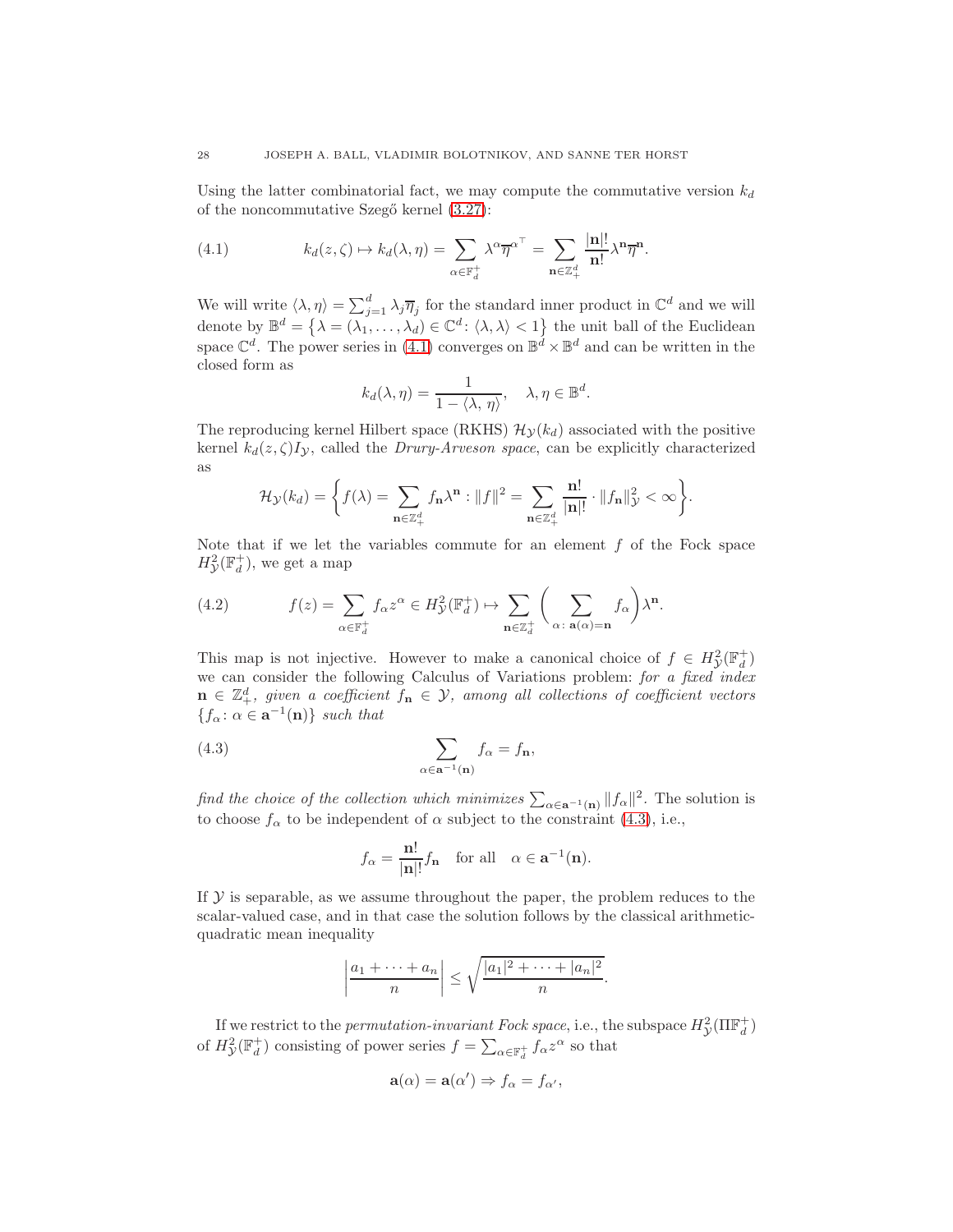it follows that the map [\(4.2\)](#page-27-2) is an isometric-isomorphism of  $H_y^2(\Pi \mathbb{F}_d^+)$  onto  $H_y^2(k_d)$ with inverse given by

$$
\sum_{\mathbf{n}\in\mathbb{Z}_+^d}f_{\mathbf{n}}\lambda^{\mathbf{n}}\mapsto\sum_{\mathbf{n}\in\mathbb{Z}_+^d}\sum_{\alpha\colon\mathbf{a}(\alpha)=\mathbf{n}}\frac{\mathbf{n}!}{|\mathbf{n}|!}f_{\mathbf{n}}z^\alpha.
$$

In short we see that there are two distinct approaches to study the Drury-Arveson space: directly, or via making use of known structure for the Fock space to project down via the abelianization map [\(4.2\)](#page-27-2) and arrive at results for the Drury-Arveson space. For example the papers of Arias-Popescu [\[4\]](#page-44-8) and Davidson-Pitts [\[28\]](#page-45-9) arrive at the solution of the Nevanlinna-Pick interpolation problem for Drury-Arveson space multipliers in papers mostly concerned with the Fock space setting, whereas the papers of Ball-Trent-Vinnikov [\[21\]](#page-45-8) and Agler-McCarthy [\[1\]](#page-44-9) proceed directly. There are more recent examples of both approaches which are too numerous to mention here in detail. Here we shall work directly with the Drury-Arveson space while using the Fock-space results as a guide for the proofs. Since many of the formulas and results from Section [3](#page-7-0) carry over directly to the commutative setting of the current section, we will often refer to these formulas and results and just give sketches of the proofs rather than writing out formulas and providing full details here again.

<span id="page-28-0"></span>**Remark 4.1.** Given an output pair  $(E, T) \in \mathcal{L}(\mathcal{X}, \mathcal{Y}) \times \mathcal{L}(\mathcal{X})^d$  as in Section [3,](#page-7-0) so with the entries  $T_j$  of  $\mathbf T$  not necessarily commutating, one can associate two different observability operators, leading to two notions of output stability: We can define  $\mathcal{O}_{E,\mathbf{T}}$  as in Section [3](#page-7-0) via [\(3.10\)](#page-8-1) and again call  $(E,\mathbf{T})$  output stable if  $\mathcal{O}_{E,\mathbf{T}}$ maps  $\mathcal X$  into  $H^2_{\mathcal Y}(\mathbb F_d^+)$ , or work with the commutative observability operator

$$
\mathcal{O}_{E,\mathbf{T}}^{\mathbf{a}}: x \mapsto E(I_{\mathcal{X}} - Z(\lambda)T)^{-1}x = \sum_{\mathbf{n} \in \mathbb{Z}_+^d} E\left(\sum_{\alpha \colon \mathbf{a}(\alpha) = \mathbf{n}} T^{\alpha}\right) \lambda^{\mathbf{n}},
$$

with T and  $Z(\lambda)$  as in [\(3.9\)](#page-8-7), and say that  $\mathcal{O}_{E,\mathbf{T}}$  is a-output stability when  $\mathcal{O}_{E,\mathbf{T}}^{\mathbf{a}}$ determines a bounded map from X into  $\mathcal{H}_{\mathcal{Y}}(k_d)$ . In case the tuple T is commutative (or at least when  $E\mathbf{T}^{\alpha} = E\mathbf{T}^{\beta}$  for all  $\alpha, \beta \in \mathbb{F}_d^+$  such that  $\mathbf{a}(\alpha) = \mathbf{a}(\beta)$ ) the two notions of output stability coincide, but in general, a-output stability is a stronger notion than just output stability. Indeed, as was shown in [\[14,](#page-44-10) Proposition 3.8], if a pair  $(E, T)$  is output stable, then

$$
\mathcal{O}_{E,\mathbf{T}}^{\mathbf{a}*}\mathcal{O}_{E,\mathbf{T}}^{\mathbf{a}}\preceq \mathcal{O}_{E,\mathbf{T}}^*\mathcal{O}_{E,\mathbf{T}}
$$

and hence,  $(E, T)$  is also **a**-output stable. Throughout this section, however, the tuple T is assumed to be commutative and we will drop the superscript a and simply write output stable instead of **a**-output stable and  $O_{E,\mathbf{T}}$  instead of  $O_{E,\mathbf{T}}^{\mathbf{a}}$ .

The d-variable Schur class  $\mathcal{S}_d(\mathcal{U}, \mathcal{Y})$  is defined as the set of all contractive multipliers from  $\mathcal{H}_{\mathcal{U}}(k_d)$  to  $\mathcal{H}_{\mathcal{Y}}(k_d)$ , i.e., the set of all  $\mathcal{L}(\mathcal{U}, \mathcal{Y})$ -valued analytic functions  $\lambda \mapsto S(\lambda)$  on  $\mathbb{B}^d$  such that the multiplication operator  $M_S: f(\lambda) \mapsto F(\lambda)f(\lambda)$  is a contraction from  $\mathcal{H}_{\mathcal{U}}(k_d)$  into  $\mathcal{H}_{\mathcal{Y}}(k_d)$ . The latter is equivalent to the kernel

$$
K_S(\lambda, \eta) = \frac{I - S(\lambda)S(\eta)^*}{1 - \langle \lambda, \eta \rangle}
$$

being positive on  $\mathbb{B}^d \times \mathbb{B}^d$ . The associated reproducing kernel Hilbert space  $\mathcal{H}(S) :=$  $\mathcal{H}(K_S)$  is the d-variable de Branges-Rovnyak space associated with  $S \in \mathcal{S}_d(\mathcal{U}, \mathcal{Y})$ .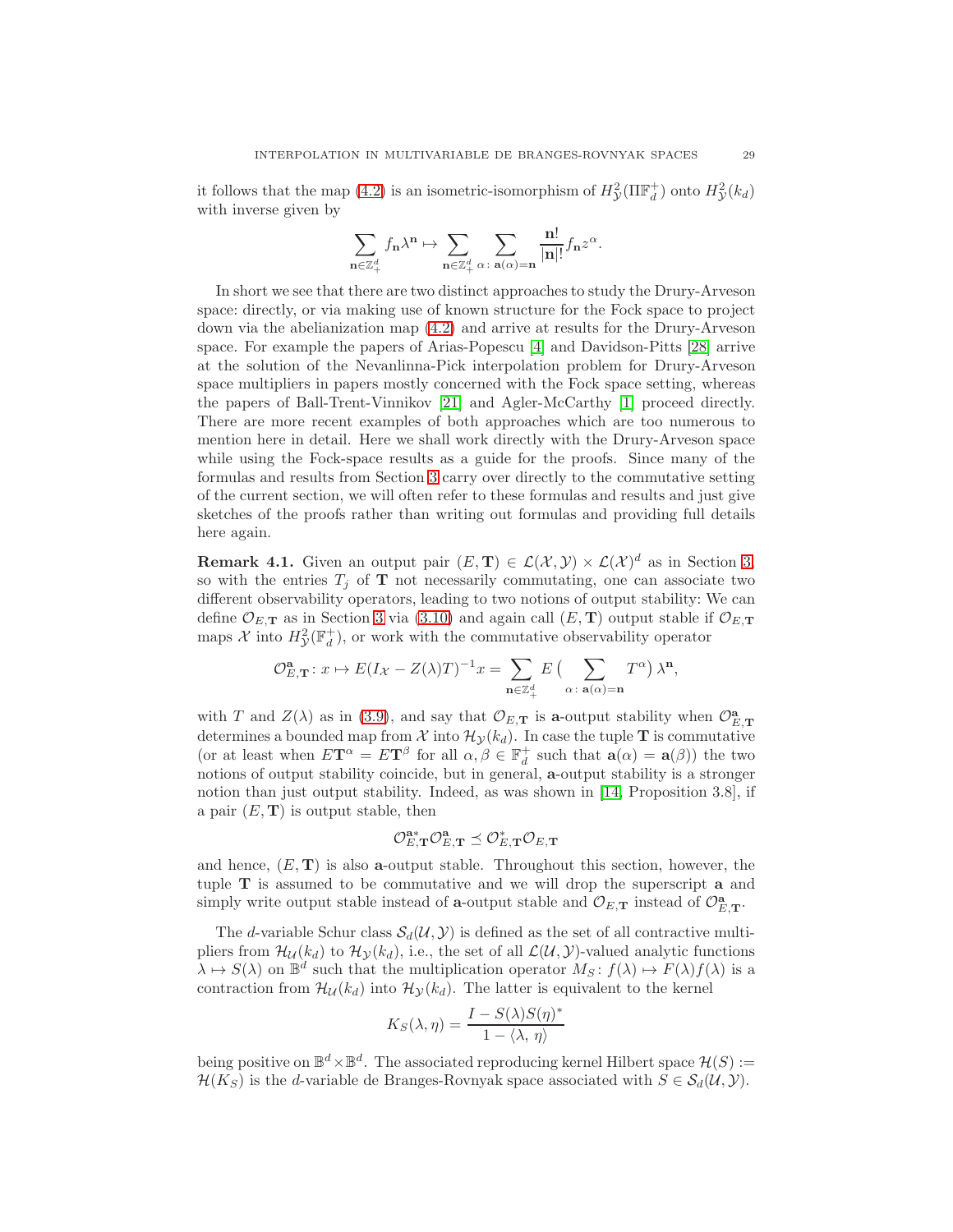To formulate the Operator Argument interpolation Problem  $\mathbf{OAP}_{\mathcal{H}(S_0)}$  in  $\mathcal{H}(S_0)$ , we need a left-tangential calculus, which can be obtained via abelianization of [\(3.12\)](#page-8-2). Given an output stable pair  $(E, T) \in \mathcal{L}(\mathcal{X}, \mathcal{Y}) \times \mathcal{L}(\mathcal{X})^d$ , see Remark [4.1,](#page-28-0) since for  $x \in \mathcal{X}$ , the vector  $\mathcal{O}_{E,\mathbf{T}} x$  is now a vector-valued function analytic around the origin, we can compute its Taylor expansion

$$
(\mathcal{O}_{E,\mathbf{T}}x)(\lambda) = E(I_{\mathcal{X}} - Z(\lambda)T)^{-1}x = E \sum_{\alpha \in \mathbb{F}_{d}^{+}} \mathbf{T}^{\alpha} \lambda^{\alpha} x
$$

$$
= E \sum_{\mathbf{n} \in \mathbb{Z}_{+}^{d}} \left(\sum_{\alpha \in \mathbb{F}_{d}^{+} : \mathbf{a}(\alpha) = \mathbf{n}} \mathbf{T}^{\alpha} \lambda^{\alpha}\right) x = \sum_{\mathbf{n} \in \mathbb{Z}_{+}^{d}} \frac{|\mathbf{n}|!}{\mathbf{n}!} E \mathbf{T}^{\mathbf{n}} \lambda^{\mathbf{n}} x.
$$

We then define a *left-tangential functional calculus*  $f \to (E^* f)^{\wedge L}(\mathbf{T}^*)$  on  $\mathcal{H}_{\mathcal{Y}}(k_d)$ for the output stable pair  $(E, T)$  by

<span id="page-29-0"></span>(4.4) 
$$
(E^*f)^{\wedge L}(\mathbf{T}^*) := \sum_{\mathbf{n}\in\mathbb{Z}_+^d} \mathbf{T}^{*\mathbf{n}} E^* f_{\mathbf{n}} \quad \text{if} \quad f(\lambda) = \sum_{\mathbf{n}\in\mathbb{Z}_+^d} f_{\mathbf{n}} \lambda^{\mathbf{n}} \in \mathcal{H}_{\mathcal{Y}}(k_d).
$$

The computation similar to that in [\(3.13\)](#page-9-5):

$$
\begin{aligned} \left\langle \sum_{\mathbf{n}\in\mathbb{Z}_+^d} \mathbf{T}^{*\mathbf{n}}E^*f_\mathbf{n}, \ x\right\rangle_{\mathcal{X}} &= \sum_{\mathbf{n}\in\mathbb{Z}_+^d} \left\langle f_\mathbf{n}, \ E\mathbf{T}^\mathbf{n}x\right\rangle_{\mathcal{Y}} \\ &= \sum_{\mathbf{n}\in\mathbb{Z}_+^d} \frac{\mathbf{n}!}{|\mathbf{n}|!} \left\langle f_\mathbf{n}, \frac{|\mathbf{n}|!}{\mathbf{n}!} E\mathbf{T}^\mathbf{n}x\right\rangle_{\mathcal{Y}} = \left\langle f, \ \mathcal{O}_{E,\mathbf{T}}x\right\rangle_{\mathcal{H}_{\mathcal{Y}}(k_d)}, \end{aligned}
$$

shows that the left-tangential evaluation [\(4.4\)](#page-29-0) amounts to the adjoint of the observability operator:

<span id="page-29-1"></span>
$$
(E^*f)^{\wedge L}(\mathbf{T}^*) = \mathcal{O}_{E,\mathbf{T}}^*f \quad \text{for} \quad f \in \mathcal{H}_{\mathcal{Y}}(k_d)
$$

and applies to Schur-class multipliers as well as to functions from a given de Branges-Rovnyak space  $\mathcal{H}(S_0)$ . The Operator Argument interpolation Problem in the de Branges-Rovnyak space  $\mathcal{H}(S_0)$  (OAP $_{\mathcal{H}(S_0)}$ ) is now formulated as follows.

 $\mathbf{OAP}_{\mathcal{H}(S_0)}$ : Given an output stable pair  $(E, \mathbf{T})$  with  $E \in \mathcal{L}(\mathcal{X}, \mathcal{Y})$  and a commutative d-tuple  $\mathbf{T} = (T_1, \ldots, T_d) \in \mathcal{L}(\mathcal{X})^d$ , a vector  $\mathbf{x} \in \mathcal{X}$  and a Schur-class multiplier  $S_0 \in \mathcal{S}_d(\mathcal{U}, \mathcal{Y})$ , find all  $f \in \mathcal{H}(S_0)$  such that

(4.5) 
$$
(E^*f)^{\wedge L}(\mathbf{T}^*) = \mathcal{O}_{E,\mathbf{T}}^*f = \mathbf{x}.
$$

Following the lines in Section 3.1 we define the operator  $N \in \mathcal{L}(\mathcal{X}, \mathcal{U})$  by the formula

<span id="page-29-2"></span>(4.6) 
$$
N := \sum_{\mathbf{n} \in \mathbb{Z}_+^d} S_{0,\mathbf{n}}^* E \mathbf{T}^{\mathbf{n}}, \text{ where } S_0(\lambda) = \sum_{\mathbf{n} \in \mathbb{Z}_+^d} S_{0,\mathbf{n}} \lambda^{\mathbf{n}},
$$

or equivalently, via its adjoint, by formula [\(3.16\)](#page-9-6). By [\[9,](#page-44-11) Proposition 3.1], the pair  $(N, T)$  is output stable and equality

$$
\mathcal{O}_{E,\mathbf{T}}^* M_{S_0} = \mathcal{O}_{N,\mathbf{T}}^* : \ \mathcal{H}_{\mathcal{Y}}(k_d) \to \mathcal{X}
$$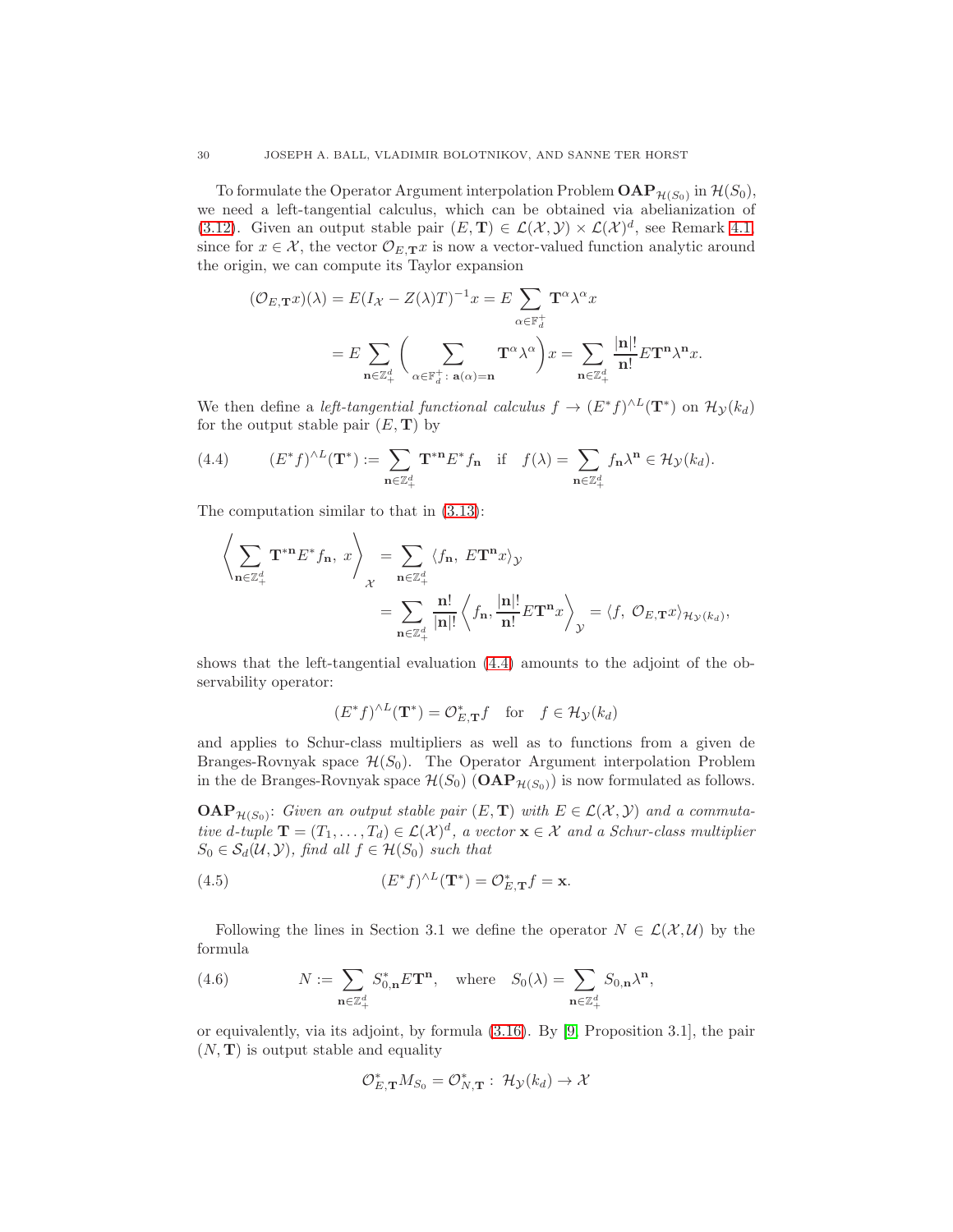holds. Then the operator  $P$  defined as in  $(3.18)$  is positive semidefinite. It is now defined via abelianized infinite series

<span id="page-30-1"></span>(4.7) 
$$
P := \mathcal{O}_{E,\mathbf{T}}^* \mathcal{O}_{E,\mathbf{T}} - \mathcal{O}_{N,\mathbf{T}}^* \mathcal{O}_{N,\mathbf{T}} = \sum_{\mathbf{n} \in \mathbb{Z}_+^d} \frac{|\mathbf{n}|!}{\mathbf{n}!} \mathbf{T}^{*\mathbf{n}} (E^* E - N^* N) \mathbf{T}^{\mathbf{n}}
$$

and still satisfies the Stein identity [\(3.19\)](#page-9-3). We next use the formula [\(3.20\)](#page-10-1) to define the holomorphic  $\mathcal{L}(\mathcal{X}, \mathcal{Y})$ -valued function  $F^{S_0}$  such that for every  $x \in \mathcal{X}$ , the  $\mathcal{Y}$ valued function  $F^{S_0}x = F^{S_0}(\cdot)x$  belongs to the de commutative Branges-Rovnyak space  $\mathcal{H}(S_0)$  and satisfies equality [\(3.21\)](#page-10-2). The abelianized version of Lemma [3.3](#page-10-7) establishes equalities [\(3.23\)](#page-10-4) where now  $M_{FS}^{[*]}$  $F_0^{\{8\}}$  denotes the adjoint of the operator  $M_{F^S}: \mathcal{X} \to \mathcal{H}_{\mathcal{Y}}(k_d)$  in the metric of  $\mathcal{H}(S_0)$ . Hence, as in the non-commutative case, the interpolation condition [\(4.5\)](#page-29-1) can be written as

$$
\mathcal{O}_{E,\mathbf{T}}^*f=M_{F^S}^{[*]}f=\mathbf{x}
$$

implying that the problem  $\mathbf{OAP}_{\mathcal{H}(S_0)}$  has a solution if and only if  $\mathbf{x} \in \mathbb{R}$ an  $M_{FS}^{[*]}$  $\operatorname{Ran} P^{\frac{1}{2}}$ .

If we assume that the operator  $P$  in  $(4.7)$  is strictly positive definite, we can use Lemma [A.2](#page-39-0) and Corollary [A.3](#page-41-0) to construct a  $\begin{pmatrix} P & 0 \\ 0 & J_{\mathcal{F},\mathcal{U}} \end{pmatrix}$ ,  $\begin{bmatrix} P\otimes I_d & 0 \\ 0 & J_{\mathcal{Y},\mathcal{U}} \end{bmatrix}$ )-unitary operator  $\mathbf{U} = \begin{bmatrix} T & B \\ C & D \end{bmatrix}$  (where we set  $C = \begin{bmatrix} E \\ N \end{bmatrix}$ ) which we can use as the colligation matrix to define an abelianized transfer function

$$
\mathfrak{A}(\lambda) = D + C(I - Z(\lambda)A)^{-1}Z(\lambda)B
$$

Then it is a matter of checking that an abelianized version of the algebra behind the proof of item (3) in Theorem [3.14](#page-18-2) shows that both kernels

<span id="page-30-0"></span>(4.8) 
$$
K_{\mathfrak{A}}^{J_{\mathcal{F},\mathcal{U}},J_{\mathcal{Y},\mathcal{U}}}(\lambda,\eta) = k_d(\lambda,\eta)J_{\mathcal{Y},\mathcal{U}} - \mathfrak{A}(\lambda)(k_d(\lambda,\eta)J_{\mathcal{F},\mathcal{U}})\mathfrak{A}(\eta)^* \widetilde{K}_{\mathfrak{A}}^{J_{\mathcal{Y},\mathcal{U}},J_{\mathcal{F},\mathcal{U}}}(\lambda,\eta) = k_d(\lambda,\eta)J_{\mathcal{F},\mathcal{U}} - \mathfrak{A}(\eta)^*(k_d(\lambda,\eta)J_{\mathcal{Y},\mathcal{U}})\mathfrak{A}(\lambda)
$$

are positive.

Furthermore, the first kernel [\(4.8\)](#page-30-0) satisfies the identity

<span id="page-30-3"></span>
$$
(4.9) \quad \frac{J_{\mathcal{Y},\mathcal{U}} - \mathfrak{A}(\lambda)J_{\mathcal{F},\mathcal{U}}\mathfrak{A}(\eta)^*}{1 - \langle \lambda, \eta \rangle} = \left[ \frac{E}{N} \right] (I - Z(\lambda)T)^{-1} P^{-1} (I - T^* Z(\eta)^*)^{-1} \left[ E^* \ N^* \right],
$$

the abelianization of [\(3.43\)](#page-19-3). Positivity of the kernels  $K_{\mathfrak{A}}^{J_{\mathcal{F},\mathcal{U}},J_{\mathcal{Y},\mathcal{U}}}$  and  $\widetilde{K}_{\mathfrak{A}}^{J_{\mathcal{Y},\mathcal{U}},J_{\mathcal{F},\mathcal{U}}}$ (more precisely, of their compressions to U) guarantees that the operator  $\mathfrak{A}_{22}(\lambda)$  is invertible at every point  $\lambda \in \mathbb{B}^d$  and moreover, that

(4.10) 
$$
\|\mathfrak{A}_{22}(\lambda)^{-1}\mathfrak{A}_{21}(\lambda)\| < 1 \text{ for } \lambda \in \mathbb{B}^d.
$$

However we can follow the same operator-theoretic argument as used for the noncommutative Fock-space setting (not involving evaluations at interior points in the ball) to show that the multiplier-norm analogue of [\(4.10\)](#page-30-2) holds, namely,

<span id="page-30-2"></span>
$$
||M_{\mathfrak{A}_{22}}^{-1}M_{\mathfrak{A}_{21}}|| < 1,
$$

and that the Drury-Arveson linear-fractional map

$$
\mathcal{E}\mapsto \mathfrak{T}_{\mathfrak{A}}[\mathcal{E}]=(\mathfrak{A}_{11}\mathcal{E}+\mathfrak{A}_{12})(\mathfrak{A}_{21}\mathcal{E}+\mathfrak{A}_{22})^{-1}
$$

maps the Schur class  $\mathcal{S}_d(\mathcal{U}, \mathcal{F})$  into the Schur class  $\mathcal{S}_d(\mathcal{U}, \mathcal{Y})$  via the Drury-Arveson space analogue of Theorem [3.10.](#page-15-4)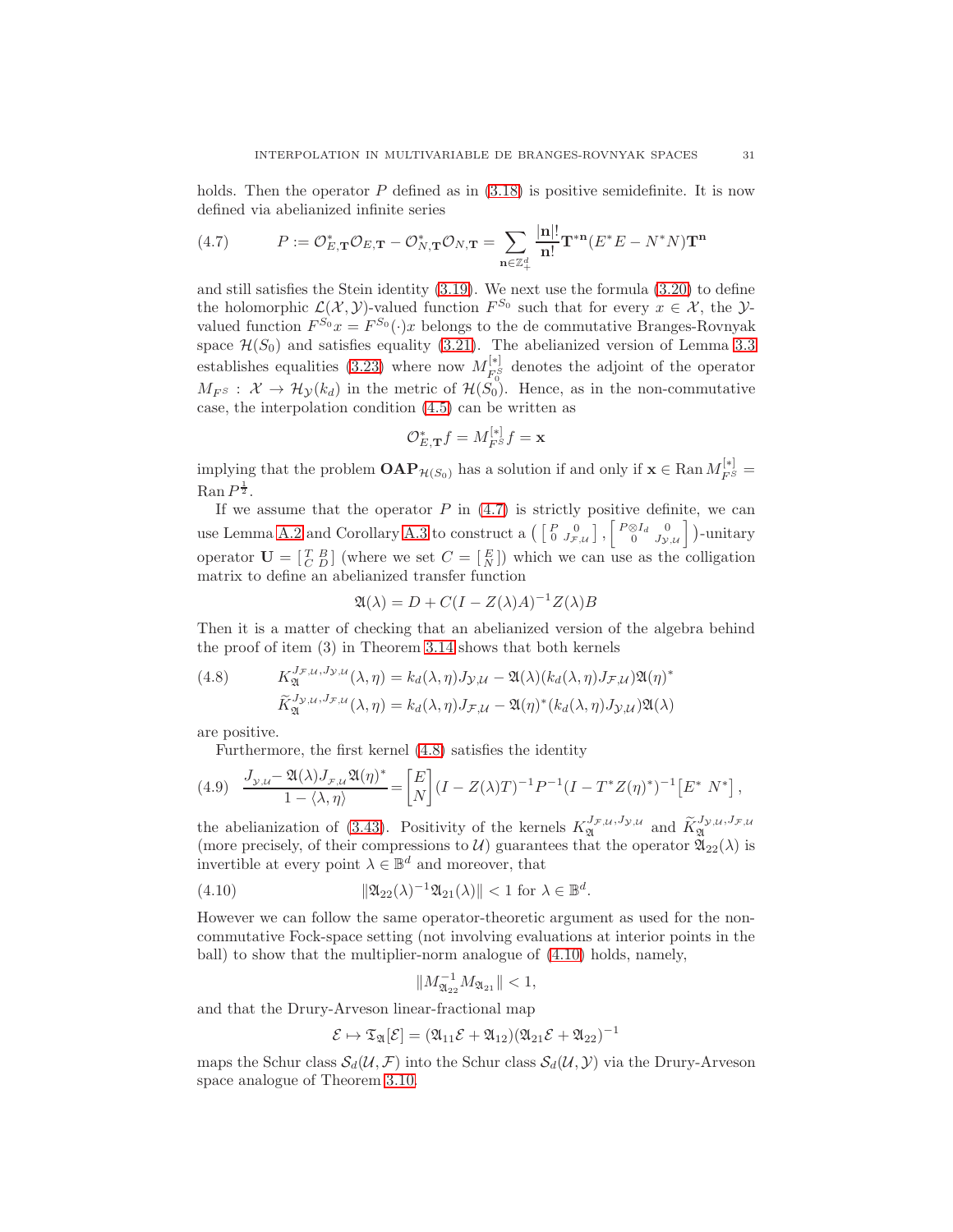Remark 4.2. Let us note that Theorem [3.11](#page-16-0) and Remark [3.12](#page-17-1) formally apply to the present commutative situation without change. However Example [3.13](#page-18-3) is distinctively different in the commutative situation in that the commutative analogue of [\(3.37\)](#page-18-4), namely the operator

$$
M_{Z_{\text{com}}} \colon \begin{bmatrix} g_1(\lambda) \\ \vdots \\ g_d(\lambda) \end{bmatrix} \mapsto \lambda_1 g_1(\lambda) + \dots + \lambda_d g_d(\lambda)
$$

is definitely not injective as an operator from  $\mathcal{H}_{\mathbb{C}^d}(k_d)$  to  $\mathcal{H}(k_d)$ . For example, for  $d=2$ , the Schur multiplier  $\begin{bmatrix} \lambda_2 \\ -\lambda_1 \end{bmatrix}$  is in the kernel of  $M_{Z_{\text{com}}}$ . It is the case that  $[\lambda_1 \quad \lambda_2]$  is the Beurling-Lax representer (in the sense of McCullough-Trent [\[39\]](#page-45-10)) for the shift-invariant subspace  $\{f \in \mathcal{H}(k_d): f(0) = 0\}$ , but for this setting one must take the Beurling-Lax representer  $Z_{com}$  to be such that

$$
M_{Z_{\text{com}}} \colon \mathcal{H}_{\mathbb{C}^2}(k_2) \to \mathcal{H}(k_2)
$$

to be only a partial isometry rather than an isometry (i.e., to be what we call McCT-inner). This is a particular instance of the homogeneous version of Theorem [4.4](#page-32-0) discussed below.

The parametrization of the solution set for the  $\text{OAP}_{\mathcal{H}(S_0)}$  can be obtained along the same lines as in Section 3.4. We first verify that the function  $f_0$  de-fined by the formula [\(3.52\)](#page-22-3) belongs to  $\mathcal{H}(S_0)$  and satisfies [\(4.5\)](#page-29-1) with norm equality  $||f_0||_{\mathcal{H}(S_0)} = ||P^{-\frac{1}{2}}\mathbf{x}||_{\mathcal{X}}$ . We next introduce the subspace N of  $\mathcal{H}(S_0)$  defined as in [\(3.53\)](#page-22-2) and its orthogonal complement  $\mathcal{N}^{\perp}$  which is on the one hand the solution set for the homogeneous problem  $(4.5)$  with  $\mathbf{x} = 0$ , and on another hand a reproducing kernel Hilbert space with reproducing kernel the abelianization of [\(3.54\)](#page-22-1). The same manipulations with  $K_{\mathcal{N}^{\perp}}$  as in the non-commutative case, but based on the identity [\(4.9\)](#page-30-3) rather than [\(3.43\)](#page-19-3), lead us to the formula

$$
K_{\mathcal{N}^{\perp}}(\lambda, \eta) = \begin{bmatrix} I & -S_0(\lambda) \end{bmatrix} \frac{\mathfrak{A}(\lambda) J_{\mathcal{F}, \mathcal{U}} \mathfrak{A}(\eta)^*}{1 - \langle \lambda, \eta \rangle} \begin{bmatrix} I \\ -S_0(\eta)^* \end{bmatrix}.
$$

With holomorphic operator-valued functions u and v defined by formulas  $(3.56)$ , we write the previous equality as

$$
K_{\mathcal{N}^{\perp}}(\lambda, \eta) = \frac{u(\lambda)u(\eta)^{*} - v(\lambda)v(\eta)^{*}}{1 - \langle \lambda, \eta \rangle}, \quad \lambda, \eta \in \mathbb{B}^{d}.
$$

The positivity of the latter kernel on  $\mathbb{B}^d \times \mathbb{B}^d$  implies, by the commutative multivari-able Leech theorem (see [\[3,](#page-44-12) [8\]](#page-44-13)) that there is a  $\mathcal{E}_0 \in \mathcal{S}_d(\mathcal{U}, \mathcal{F})$  so that  $v = u\mathcal{E}_0$ , from which we recover  $S_0$  as  $S_0 = T_{\mathfrak{A}}[\mathcal{E}_0]$  and get the eventual representation formula

$$
K_{S_0}(\lambda, \eta) = F^{S_0}(\lambda)P^{-1}F^{S_0}(\eta)^* + u(\lambda)K_{\mathcal{E}_0}(\lambda, \eta)u(\eta)^*.
$$

As in the non-commutative case,  $M_u$ :  $\mathcal{H}(\mathcal{E}_0) \to \mathcal{M}^{\perp}$  is a coisometry and hence  $M_u: \mathcal{H}(\mathcal{E}_0) \to \mathcal{H}(S_0)$  is a partial isometry, while the restriction of  $M_u$  to the space  $\mathcal{M} = \mathcal{H}(\mathcal{E}_0) \ominus \text{Ker } M_u$  maps this space isometrically into  $\mathcal{H}(S_0)$ . Next we state the analog of Theorem [3.17.](#page-24-1)

<span id="page-31-0"></span>**Theorem 4.3.** Let  $(E, T) \in \mathcal{L}(\mathcal{U}, \mathcal{Y}) \times \mathcal{L}(\mathcal{X})^d$  be an output stable pair with  $T$  a commutative tuple, x a vector in X and  $S_0$  a Schur-class multiplier in  $\in S_d(\mathcal{U}, \mathcal{Y})$ .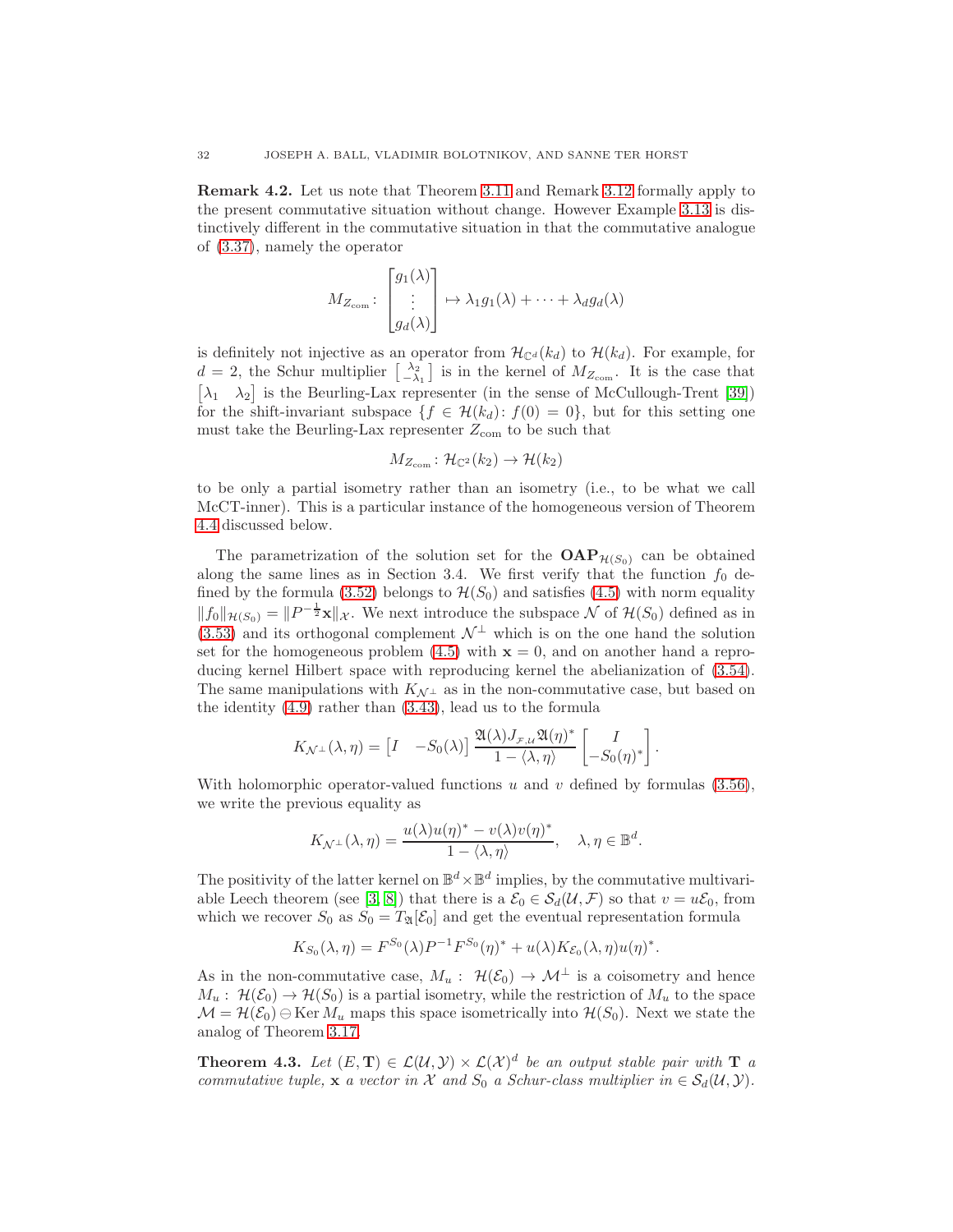Assume that  $P \succ 0$ . Let  $\mathfrak{A}(\lambda)$  be a function on  $\mathbb{B}^d$  subject to the identity [\(4.9\)](#page-30-3) with N as in [\(4.6\)](#page-29-2), let  $\mathcal{E}_0 \in \mathcal{S}_d(\mathcal{U}, \mathcal{F})$  be such that  $S_0 = T_{\mathfrak{A}}[\mathcal{E}_0]$ , and let

<span id="page-32-1"></span>
$$
u(\lambda) = \mathfrak{A}_{11}(\lambda) - S_0(\lambda)\mathfrak{A}_{21}(\lambda) \quad and \quad \mathcal{M} = \mathcal{H}(\mathcal{E}_0) \ominus \text{Ker } M_u.
$$

Then  $f \in \mathcal{Y}\langle\langle z \rangle\rangle$  is a solution to the  $\text{OAP}_{\mathcal{H}(S_0)}$  if and only if f is of the form

(4.11) 
$$
f(\lambda) = f_0(\lambda) + u(\lambda)h(\lambda), \qquad h \in \mathcal{M},
$$

where  $f_0$  is defined in [\(3.52\)](#page-22-3) and h is a free parameter from M. Furthermore, for f defined by  $(4.11)$ , we have

$$
||f||_{\mathcal{H}(S_0)}^2 = ||f_0||_{\mathcal{H}(S_0)}^2 + ||uh||_{\mathcal{H}(S_0)}^2 = ||P^{-\frac{1}{2}}\mathbf{x}||_{\mathcal{X}}^2 + ||h||_{\mathcal{H}(E_0)}^2.
$$

Let us say that a Schur-class multiplier  $S \in S_d(\mathcal{F}, \mathcal{Y})$  is  $McCT\text{-}inner$  (referring to the authors of the seminal paper [\[39\]](#page-45-10)) if the operator  $M_S$ :  $\mathcal{H}_{\mathcal{F}}(k_d) \to \mathcal{H}_{\mathcal{Y}}(k_d)$ is a partial isometry.

If we specify Theorem [4.3](#page-31-0) to the case where  $\mathcal{U} = \{0\}$  (as we did in Section 3.5 in the non-commutative setting), then  $\mathfrak A$  collapses to the analytic function  $\Phi(\lambda)$  given by the formula [\(3.62\)](#page-24-5). The assumption  $P := \mathcal{O}_{E,\mathbf{T}}^* \mathcal{O}_{E,\mathbf{T}} \succ 0$  still implies that **T** is strongly stable, i.e., that

$$
\lim_{N \to \infty} \sum_{\mathbf{n} \in \mathbb{Z}_+^d : |\mathbf{n}| = N} \frac{\mathbf{n}!}{|\mathbf{n}|!} ||\mathbf{T}^\mathbf{n} x||_{\mathcal{H}_\mathcal{Y}(k_d)}^2 = 0 \quad \text{for all } x \in \mathcal{X},
$$

which this time guarantees only  $\Phi$  be McCT-inner; see [\[16,](#page-44-14) Section 5]. The rest is the same as in Theorem [3.18.](#page-24-7)

<span id="page-32-0"></span>**Theorem 4.4.** Given an output stable, exactly observable pair  $(E, T) \in \mathcal{L}(\mathcal{X}, \mathcal{Y}) \times$  $\mathcal{L}(\mathcal{X})^d$  (i.e.,  $P := \mathcal{O}_{E,\mathbf{T}}^* \mathcal{O}_{E,\mathbf{T}} \succ 0$ ) with  $\mathbf{T}$  a commutative tuple, there exists an auxiliary Hilbert space F and a McCT-inner function  $\Phi(\lambda) \in \mathcal{S}_d(\mathcal{F}, \mathcal{Y})$  such that

$$
\frac{I_{\mathcal{Y}} - \Phi(\lambda)\Phi(\eta)^*}{1 - \langle \lambda, \eta \rangle} = E(I - Z(\lambda)T)^{-1}P^{-1}(I - T^*Z(\eta)^*)^{-1}E^*.
$$

Furthermore, for a given vector  $\mathbf{x} \in \mathcal{X}$ , a function  $f \in \mathcal{H}_{\mathcal{Y}}(k_d)$  satisfies the interpolation condition

$$
(E^*f)^{\wedge L}(\mathbf{T}^*):=\mathcal{O}_{E,\mathbf{T}}^*f=\mathbf{x}
$$

if and only if it is of the form

$$
f(\lambda) = E(I - Z(\lambda)T)^{-1}P^{-1}\mathbf{x} + \Phi(\lambda)h(\lambda), \quad h \in \mathcal{H}_{\mathcal{F}}(k_d).
$$

The homogeneous version of the latter theorem contains the  $\mathcal{H}_{\mathcal{Y}}(k_d)$ -version of the Beurling-Lax theorem [\[39\]](#page-45-10). Still writing  $\mathbf{R}_z$  for the d-tuple of coordinatevariable multipliers  $R_{\lambda_j}$  in  $\mathcal{H}_{\mathcal{Y}}(k_d)$ , we note that their adjoints are now given by formulas

$$
R_{\lambda_j}^* : \sum_{\mathbf{n} \in \mathbb{Z}_+^d} f_{\mathbf{n}} \lambda^{\mathbf{n}} \mapsto \sum_{\mathbf{n} \in \mathbb{Z}_+^d} f_{\mathbf{n} + e_j} \lambda^{\mathbf{n}} \quad \text{for} \quad j = 1, \dots, d
$$

where  $e_j$  is the element in  $\mathbb{Z}_+^d$  having the j-th partial index equal to one and all other partial indices equal to zero. If we let  $ev_0 : f(\lambda) \to f(0)$  denote the zero-evaluation operator on  $\mathcal{H}_{\mathcal{Y}}(k_d)$ , then it is easily verified that  $ev_0 \mathbf{R}_{\lambda}^{\mathbf{n}}$ :  $\sum_{\mathbf{n}' \in \mathbb{Z}_{+}^d} f_{\mathbf{n}'} \lambda^{\mathbf{n}'} \to f_{\mathbf{n}}$  for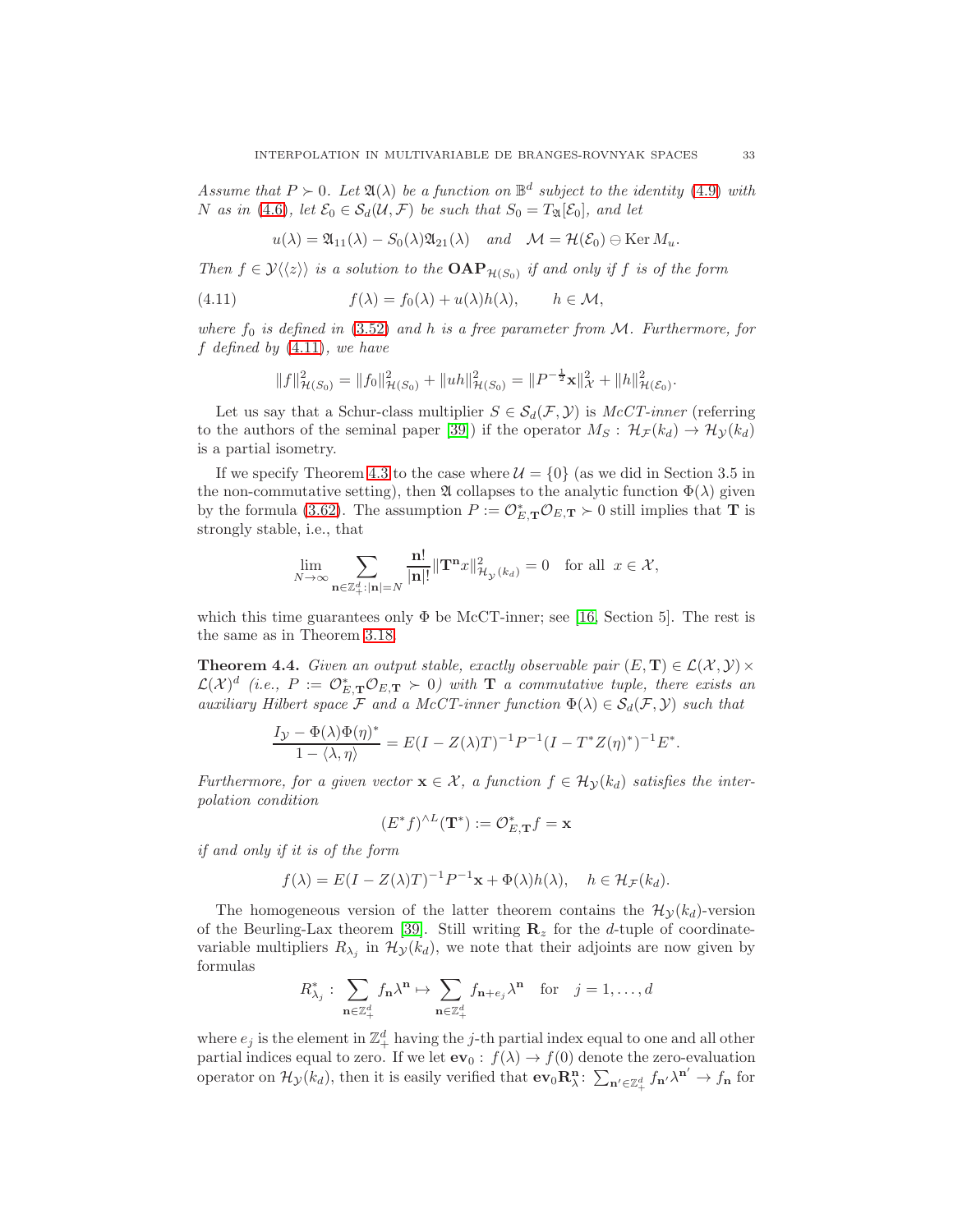all  $\mathbf{n} \in \mathbb{Z}_d^+$  and subsequently, that the observability operator  $\mathcal{O}_{ev_0,\mathbf{R}_\lambda}$  equals the identity operator on  $\mathcal{H}_{\mathcal{Y}}(k_d)$ . Indeed, for any  $f \in \mathcal{H}_{\mathcal{Y}}(k_d)$ , we have

$$
\mathcal{O}_{\mathbf{ev}_0,\mathbf{R}_{\lambda}^*}f=\sum_{\mathbf{n}\in\mathbb{Z}_{+}^d}(\mathbf{ev}_0\mathbf{R}_{\lambda}^{* \mathbf{n}}f)\lambda^{\mathbf{n}}=\sum_{\mathbf{n}\in\mathbb{Z}_{+}^d}f_{\mathbf{n}}\lambda^{\mathbf{n}}=f.
$$

If M is a closed subspace of  $\mathcal{H}_{\mathcal{Y}}(k_d)$  which is  $\mathbf{R}_{\lambda}$ -invariant, then the restricted output pair  $(E, T) \in \mathcal{L}(\mathcal{X}, \mathcal{Y}) \times \mathcal{L}(\mathcal{X})^d$  given by

$$
\mathcal{X} = \mathcal{M}^{\perp}, \quad E = \mathbf{ev}_0 |_{\mathcal{X}}, \quad \mathbf{T} = \mathbf{R}_{\lambda}^* |_{\mathcal{X}}
$$

is exactly observable and  $\mathcal{M}^{\perp} = \text{Ran} \mathcal{O}_{E,\mathbf{T}}$ . Therefore,  $\mathcal{M} = \text{Ker} \mathcal{O}_{E,\mathbf{T}}^{*}$  coincides with the solution set of the homogeneous Operator Argument interpolation Problem  $OAP_{\mathcal{H}_{\mathcal{V}}(k_d)}$  with interpolation conditions

$$
(E^*f)^{\wedge L}(\mathbf{T}^*) := \mathcal{O}_{E,\mathbf{T}}^*f = 0.
$$

<span id="page-33-0"></span>Then it follows by Theorem [4.4](#page-32-0) that there exist a Hilbert space  $\mathcal F$  and a McCT-inner multiplier  $\Phi \in \mathcal{S}_d(\mathcal{F}, \mathcal{Y})$  such that  $\mathcal{M} = \Phi \cdot \mathcal{H}_{\mathcal{F}}(k_d)$ .

#### 5. An operator theoretical view

In this section we present a general, purely operator theoretical perspective on the problems considered above, relying on what we will call a generalized de Branges-Rovnyak space. Our approach in this section is to view the problem in the context of a Douglas Factorization Problem with respect to the lifted norms from the generalized de Branges-Rovnyak spaces. For that purpose we also derive some results on the classical Douglas factorization problem.

5.1. Generalized de Branges-Rovnyak spaces. With a given contraction operator  $T \in \mathcal{L}(\mathcal{U}, \mathcal{Y})$  we may associate the operator range of the positive semidefinite operator  $I_{\mathcal{Y}} - TT^* \succeq 0$ :

<span id="page-33-1"></span>
$$
\mathcal{H}(T) := \text{Ran}(I - TT^*)^{\frac{1}{2}} \subset \mathcal{Y}
$$

with the lifted norm

(5.1) 
$$
\| (I - TT^*)^{\frac{1}{2}} y \|_{\mathcal{H}(T)} = \| (I - \pi) y \|_{\mathcal{Y}}
$$

where  $\pi$  is the orthogonal projection onto  $\text{Ker}(I - TT^*)^{\frac{1}{2}}$ . It follows from [\(5.1\)](#page-33-1) that  $||y||_{\mathcal{H}(T)} \ge ||y||_{\mathcal{Y}}$  for every  $y \in \mathcal{H}(T)$  and thus  $\mathcal{H}(T)$  is contractively included in *y*. Upon letting  $y = (I - TT^*)^{\frac{1}{2}}y'$  in the last formula we get

(5.2) 
$$
\| (I - TT^*)y' \|_{\mathcal{H}(T)} = \langle (I - TT^*)y', y' \rangle_{\mathcal{Y}}.
$$

The original characterization of  $\mathcal{H}(T)$  as the space of all vectors in  $y \in \mathcal{Y}$  such that

<span id="page-33-2"></span>
$$
\kappa(y) := \sup_{u \in \mathcal{U}} \left\{ \|y + Tu\|_{\mathcal{Y}}^2 - \|u\|_{\mathcal{U}}^2 \right\}
$$

is finite and the identity  $||y||^2_{\mathcal{H}(T)} = \kappa(y)$  is due to de Branges and Rovnyak [\[27\]](#page-45-11). Let us note that de Branges and Rovnyak worked with the special case where  $U$ and  $\mathcal Y$  are replaced by Hardy spaces  $H_U^2$  and  $H_Y^2$  and the operator  $T: H_U^2 \to H_Y^2$  is the operator  $T = M_S : f(\lambda) \mapsto S(\lambda) f(\lambda)$  of multiplication by a Schur-class function  $S \in \mathcal{S}(\mathcal{U}, \mathcal{Y})$ . The spaces  $\mathcal{H}(T)$  (operator- rather than function-theoretic) were proposed by Sarason [\[43\]](#page-45-12) and will here be referred to as generalized de Branges-Rovnyak spaces.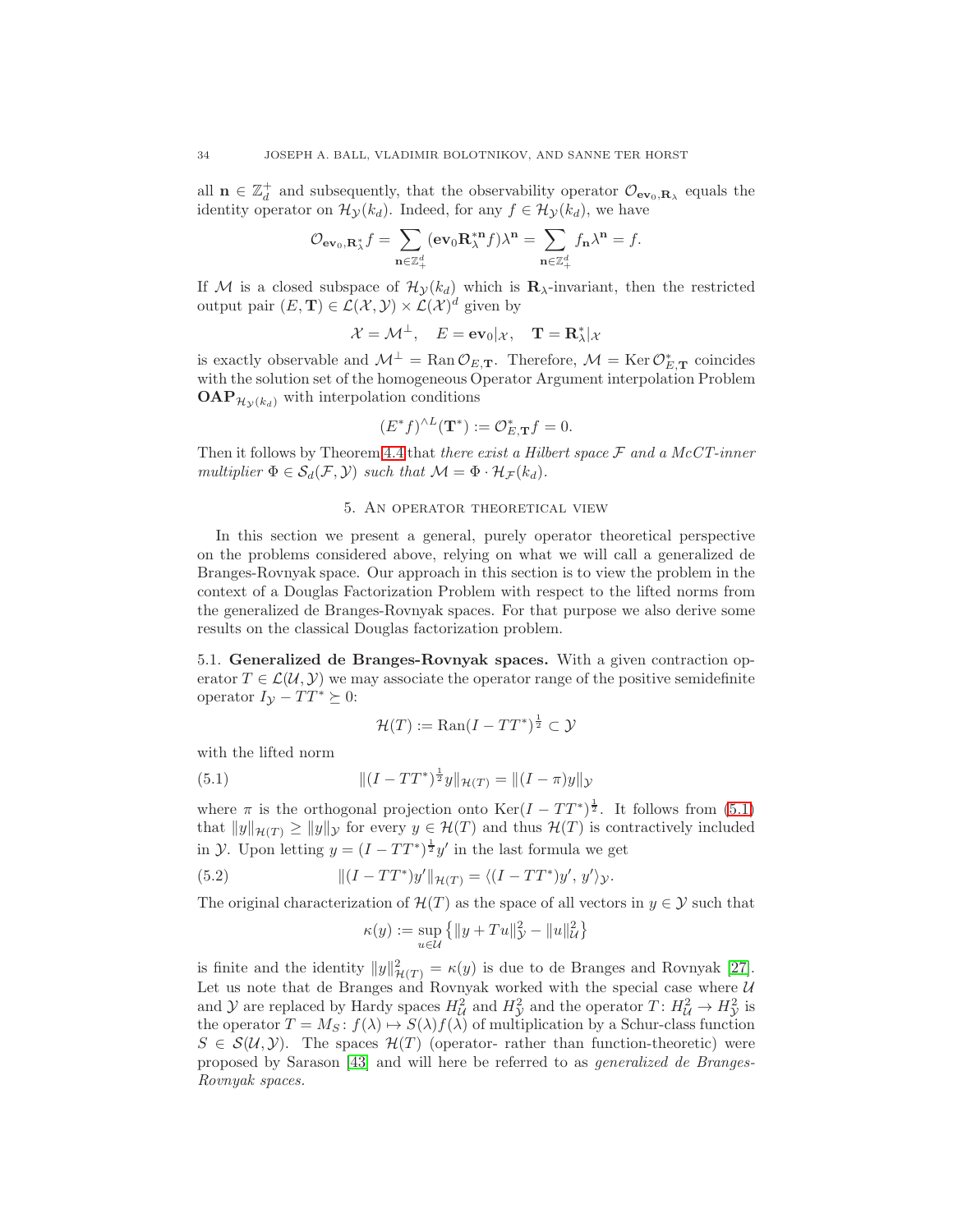5.2. The solutions to Douglas Factorization Problem. Consider  $A \in \mathcal{L}(\mathcal{Y}, \mathcal{X})$ and  $B \in \mathcal{L}(\mathcal{U}, \mathcal{X})$ . The following well-known result due to Douglas [\[30\]](#page-45-13) describes when there exists an operator  $Y \in \mathcal{L}(\mathcal{U}, \mathcal{Y})$  that satisfies

<span id="page-34-0"></span>(5.3) AY = B and kY k ≤ 1.

<span id="page-34-3"></span>**Lemma 5.1.** There exists a  $Y \in \mathcal{L}(\mathcal{U}, \mathcal{Y})$  satisfying [\(5.3\)](#page-34-0) if and only if  $AA^* \succeq$ BB<sup>\*</sup>. In this case, there exists a unique Y satisfying [\(5.3\)](#page-34-0) and the additional constraints  $\text{Ran } Y \subset \text{Ran } A^*$  and  $\text{Ker } Y = \text{Ker } B$ .

The next proposition contains several characterizations of the operators  $Y \in$  $\mathcal{L}(\mathcal{U}, \mathcal{Y})$  that satisfy [\(5.3\)](#page-34-0).

<span id="page-34-7"></span>**Proposition 5.2.** Given  $A \in \mathcal{L}(\mathcal{U}, \mathcal{X})$  and  $B \in \mathcal{L}(\mathcal{Y}, \mathcal{X})$ , let us assume that

$$
(5.4) \tQ := AA^* - BB^* \succeq 0.
$$

Then there exist unique contractions

<span id="page-34-4"></span>
$$
X_1 \in \mathcal{L}(\mathcal{U}, \overline{\text{Ran}}A) \quad and \quad X_2 \in \mathcal{L}(\mathcal{Y}, \overline{\text{Ran}}A)
$$

so that

<span id="page-34-1"></span>(5.5) 
$$
(AA^*)^{\frac{1}{2}}X_1 = B
$$
,  $(AA^*)^{\frac{1}{2}}X_2 = A$ , Ker  $X_1 = \text{Ker }B$ , Ker  $X_2 = \text{Ker }A$ ,  
with  $X$  being a eigenvector. Given  $X \in \mathcal{L}(U, \mathcal{Y})$  define.

with  $X_2$  being a coisometry. Given  $Y \in \mathcal{L}(\mathcal{U}, \mathcal{Y})$ , define

$$
F_Y := A^* - YB^* \in \mathcal{L}(\mathcal{X}, \mathcal{Y}).
$$

Then the following statements are equivalent:

- (1) Y satisfies conditions [\(5.3\)](#page-34-0).
- (2) The operator

$$
\mathbb{P} = \begin{bmatrix} Q & F_Y^* \\ F_Y & I_Y - YY^* \end{bmatrix} : \begin{bmatrix} \mathcal{X} \\ \mathcal{Y} \end{bmatrix} \rightarrow \begin{bmatrix} \mathcal{X} \\ \mathcal{Y} \end{bmatrix}
$$

is positive semidefinite, or, which is the same, Y is a contraction and  $F<sub>x</sub>$ maps  $\mathcal X$  into  $\mathcal H(Y)$  with the property

<span id="page-34-5"></span>
$$
||F_{Y}x||_{\mathcal{H}(Y)} \leq ||Q^{\frac{1}{2}}x||_{\mathcal{X}}
$$
 for every  $x \in \mathcal{X}$ .

(3) Y is a contraction and  $F_Y$  maps X into  $\mathcal{H}(Y)$  with the property

(5.6) 
$$
||F_{Y}x||_{\mathcal{H}(Y)} = ||Q^{\frac{1}{2}}x||_{\mathcal{X}} \text{ for every } x \in \mathcal{X}.
$$

(4) Y is of the form

(5.7) 
$$
Y = X_2^* X_1 + (I - X_2^* X_2)^{\frac{1}{2}} K (I - X_1^* X_1)^{\frac{1}{2}}
$$

<span id="page-34-2"></span>where  $X_1$  and  $X_2$  are defined as in [\(5.5\)](#page-34-1) and where the parameter K is an arbitrary contraction from  $\overline{\text{Ran}}(I - X_1^* X_1)$  into  $\overline{\text{Ran}}(I - X_2^* X_2)$ .

Moreover, there is a unique operator  $Y \in \mathcal{L}(\mathcal{U}, \mathcal{Y})$  satisfying [\(5.3\)](#page-34-0) if and only if  $X_1$ is isometric on  $U$  or  $X_2$  is isometric on  $Y$ . Moreover, for Y as in [\(5.7\)](#page-34-2) we have

<span id="page-34-6"></span>(5.8) 
$$
||Yh||^{2} = ||X_{2}^{*}X_{1}h||^{2} + ||(I - X_{2}^{*}X_{2})^{\frac{1}{2}}K(I - X_{1}^{*}X_{1})^{\frac{1}{2}}h||^{2}, \quad h \in \mathcal{U}
$$

so that  $X_2^*X_1$  is the minimal norm solution to the problem [\(5.3\)](#page-34-0).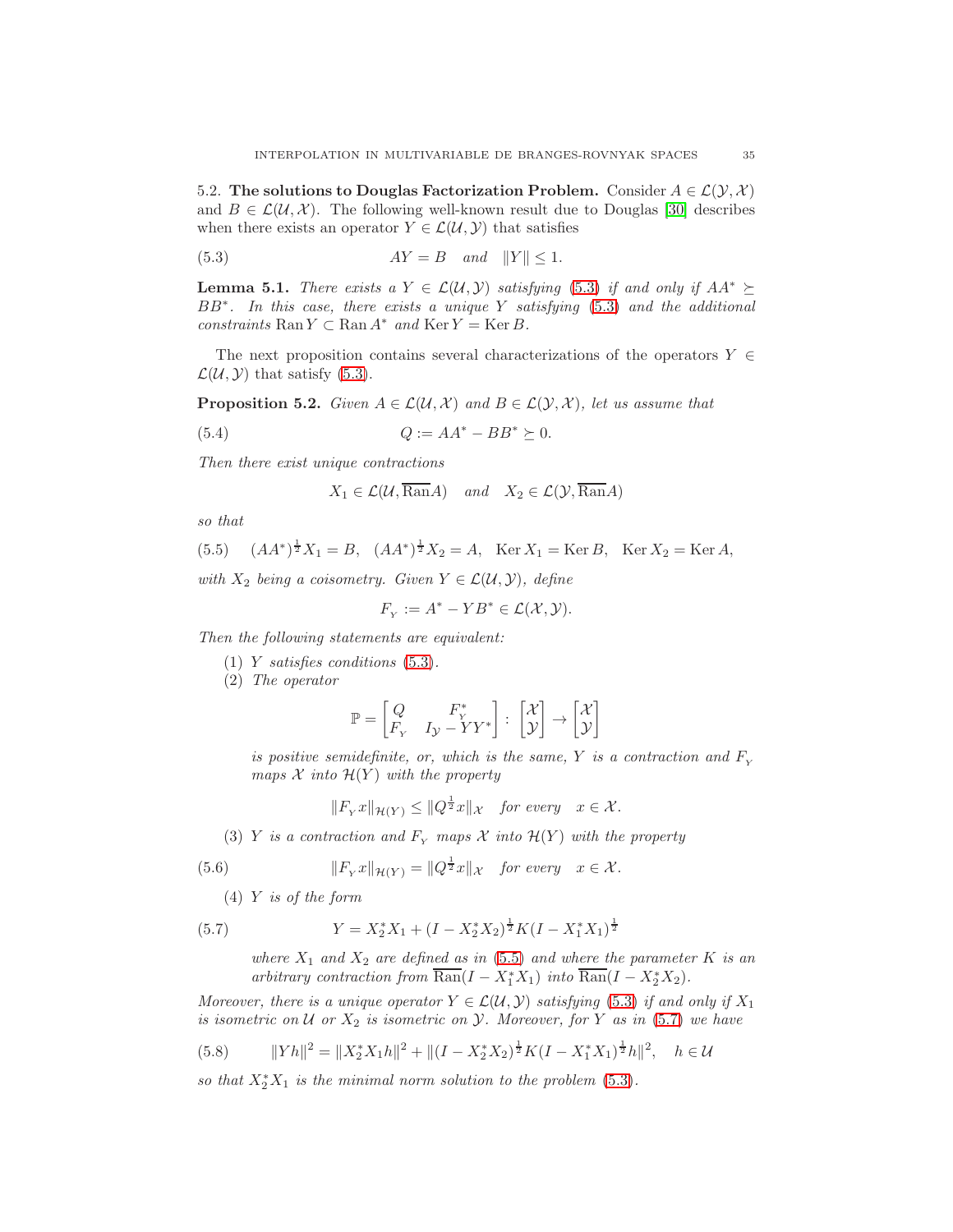*Proof.* The existence and uniqueness of the contractions  $X_1$  and  $X_2$  satisfying [\(5.5\)](#page-34-1) is a direct consequence of Lemma [5.1.](#page-34-3) That  $X_2$  is a coisometry can be seen as a consequence of the identity

<span id="page-35-0"></span>
$$
(AA^*)^{\frac{1}{2}}(I_{\overline{\text{Ran}}A} - X_2X_2^*)(AA^*)^{\frac{1}{2}} = 0
$$

which in turn is a consequence of the second equation in  $(5.5)$ .

The equivalence of (1), (2) and (4) was established in [\[18,](#page-44-1) Lemma 2.2] via Schurcomplement arguments. The central observation there was that  $Y \in \mathcal{L}(\mathcal{U}, \mathcal{Y})$  satisfies [\(5.3\)](#page-34-0) if and only if it satisfies the condition

(5.9) 
$$
\begin{bmatrix} I_{\mathcal{U}} & B^* & Y^* \\ B & AA^* & A \\ Y & A^* & I_{\mathcal{Y}} \end{bmatrix} \succeq 0.
$$

The implication (3)  $\Rightarrow$  (2) is trivial. We verify (1) $\Rightarrow$  (3) as follows. If Y satisfies conditions [\(5.3\)](#page-34-0), then for every  $x \in \mathcal{X}$  we have

$$
F_{Y}x = (A^* - YB^*)x = (A^* - YY^*A^*)x = (I - YY^*)A^*x.
$$

We now apply the formula [\(5.2\)](#page-33-2) to  $y' = A^*x$  and then make subsequent use of [\(5.3\)](#page-34-0) and [\(5.4\)](#page-34-4) to get

$$
||F_Yx||_{\mathcal{H}(Y)} = \langle (I - YY^*)A^*x, A^*x \rangle_{\mathcal{Y}}
$$
  
=  $\langle A(I - YY^*)A^*x, x \rangle_{\mathcal{X}}$   
=  $\langle (AA^* - BB^*)x, x \rangle_{\mathcal{X}} = \langle Qx, x \rangle_{\mathcal{X}} = ||Q^{\frac{1}{2}}x||_{\mathcal{X}},$ 

which is equivalent to  $(5.6)$ .

Finally, to see [\(5.8\)](#page-34-6) simply note that  $(I - X_2^* X_2)^{\frac{1}{2}}$  is the orthogonal projection onto  $\mathcal{Y} \ominus \text{Ker } A = \mathcal{Y} \ominus \text{Ker } X_1$  since  $X_2$  is a coisometry. □

Remark 5.3. The equivalence of conditions [\(5.3\)](#page-34-0) and [\(5.9\)](#page-35-0) means that the Douglas factorization problem can be reformulated as a matrix completion problem: given a partially defined matrix

$$
\begin{bmatrix} I_{\mathcal{H}_1} & B^* & ?^* \\ B & AA^* & A \\ ? & A^* & I_{\mathcal{H}_2} \end{bmatrix},
$$

find an operator Y such that plugging in Y for ? leads to a positive semidefinite operator matrix. This at various times has been an active area of research in its own right (see e.g. [\[37\]](#page-45-14)).

5.3. Douglas Factorization Problem in generalized de Branges-Rovnyak spaces. We next consider a problem similar to  $(5.3)$  but now Y is contractive with respect to the norms induced by two generalized de Branges-Rovnyak spaces: given operators  $A \in \mathcal{L}(\mathcal{Y}, \mathcal{X}), B \in \mathcal{L}(\mathcal{U}, \mathcal{X})$  and contractions  $T_1 \in \mathcal{L}(\mathcal{U}, \mathcal{U})$  and  $T_2 \in \mathcal{L}(\widetilde{\mathcal{Y}}, \mathcal{Y})$ , find an operator  $Y : \mathcal{H}(T_1) \to \mathcal{H}(T_2)$  such that

<span id="page-35-1"></span>(5.10) 
$$
AY = B|_{\mathcal{H}(T_1)} \quad and \quad ||Y|| \le 1.
$$

If A and B are a priori considered as operators in  $\mathcal{L}(\mathcal{H}(T_2), \mathcal{X})$  and  $\mathcal{L}(\mathcal{H}(T_1), \mathcal{X})$ respectively (or, equivalently,  $T_1 = 0$  and  $T_2 = 0$ ), then this is the classical Douglas Factorization Problem from the previous subsection. The following lemma shows that the case where  $A \in \mathcal{L}(\mathcal{Y}, \mathcal{X}), B \in \mathcal{L}(\mathcal{U}, \mathcal{X})$  also can be translated to the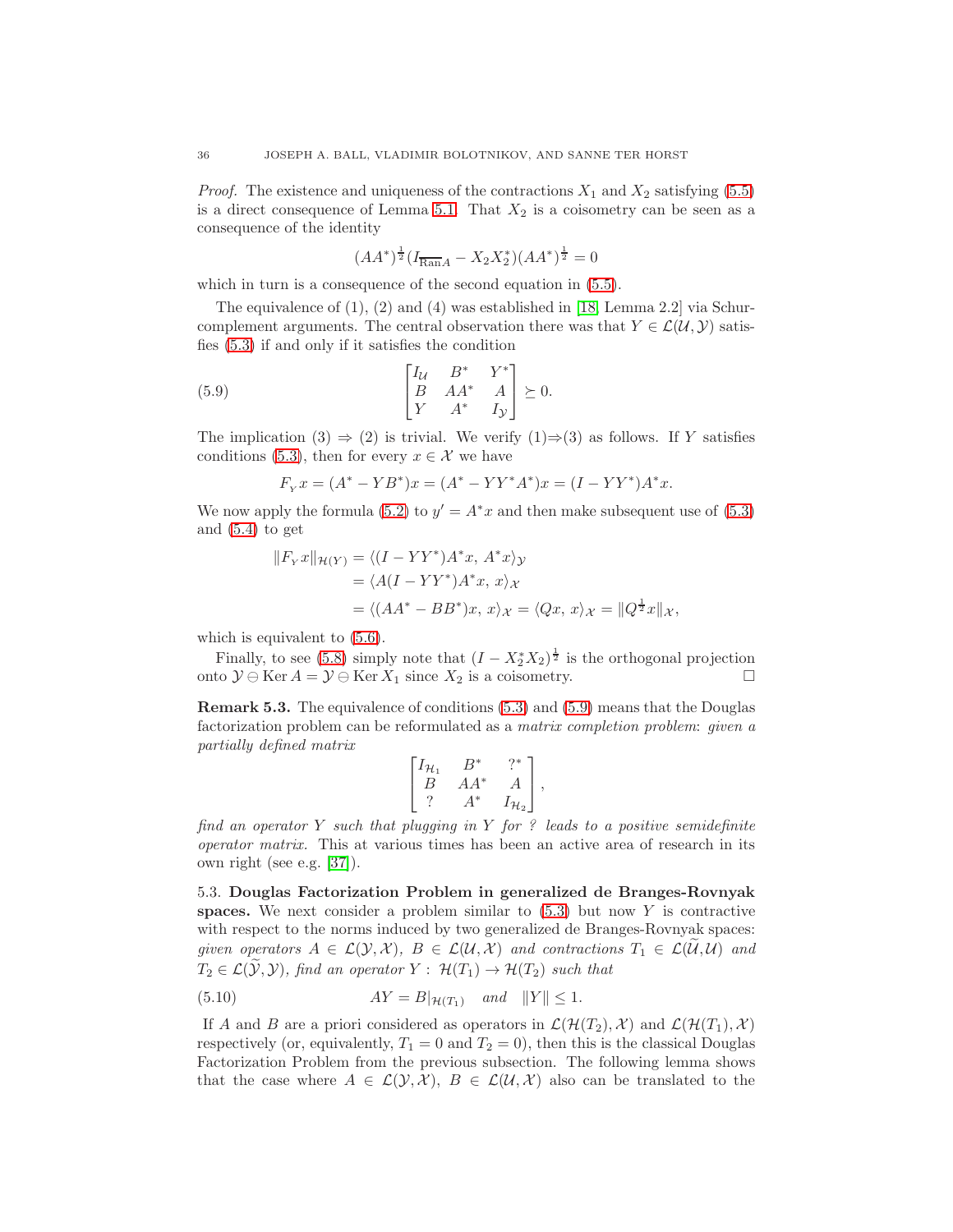classical case. Given a contraction  $T \in \mathcal{L}(\widetilde{\mathcal{H}}, \mathcal{H})$  and an operator  $C \in \mathcal{L}(\mathcal{H}, \mathcal{X})$ , the range of the operator

<span id="page-36-0"></span>(5.11) 
$$
F_C = (I - TT^*)C^* : \mathcal{X} \to \mathcal{H}
$$

is contained in  $\mathcal{H}(T) \subset \mathcal{H}$ , and therefore,  $F_c$  can also be viewed as an operator in  $\mathcal{L}(\mathcal{X}, \mathcal{H}(T))$ . Following Remark [3.2,](#page-10-8) we write  $F_c^*$  for the adjoint of  $F_c$  in  $\mathcal{L}(\mathcal{H}, \mathcal{X})$ and  $F_c^{[*]}$  for the adjoint of  $F_c$  in  $\mathcal{L}(\mathcal{H}(T), \mathcal{X})$ .

<span id="page-36-2"></span>**Lemma 5.4.** Given  $C \in \mathcal{L}(\mathcal{H}, \mathcal{X})$  and a contraction  $T \in \mathcal{L}(\widetilde{\mathcal{H}}, \mathcal{H})$ , define  $F_C$  as in [\(5.11\)](#page-36-0). Then

(5.12) 
$$
F_C^{[*]}g = Cg \text{ for all } g \in \mathcal{H}(T) \text{ and } F_C^{[*]}F_C = C(I - TT^*)C^*.
$$

*Proof.* For any  $g \in \mathcal{H}(T)$  and  $x \in \mathcal{X}$ , we have

<span id="page-36-1"></span>
$$
\langle x, F_C^{[*]}g \rangle_{\mathcal{X}} = \langle F_C x, g \rangle_{\mathcal{H}(T)} = \langle (I - TT^*)C^*x, g \rangle_{\mathcal{H}(T)}
$$
  
=  $\langle C^*x, g \rangle_{\mathcal{H}} = \langle x, Cg \rangle_{\mathcal{X}},$ 

and the first equality in [\(5.12\)](#page-36-1) follows. Letting  $g := F_c \tilde{x} = (I - TT^*)C^* \tilde{x}$  in this equality we get

$$
F_C^{[*]}F_C\widetilde{x} = C(I - TT^*)C^*\widetilde{x} \text{ for all } \widetilde{x} \in \mathcal{X}
$$

which justifies the second equality in  $(5.12)$ .

Given operators  $A \in \mathcal{L}(\mathcal{Y}, \mathcal{X}), B \in \mathcal{L}(\mathcal{U}, \mathcal{X})$  and contractions  $T_1 \in \mathcal{L}(\widetilde{\mathcal{U}}, \mathcal{U})$  and  $T_2 \in \mathcal{L}(\widetilde{\mathcal{Y}}, \mathcal{Y})$ , define the operators

(5.13) 
$$
F_A := (I - T_2 T_2^*) A^* \text{ and } F_B := (I - T_2 T_2^*) B^*
$$

which can also be viewed as operators in  $\mathcal{L}(\mathcal{X}, \mathcal{H}(T_2))$  and  $\mathcal{L}(\mathcal{X}, \mathcal{H}(T_1))$ , respectively. Using Lemma [5.4](#page-36-2) it follows that [\(5.10\)](#page-35-1) can be rewritten as

<span id="page-36-4"></span>
$$
F_A^{[*]}Y = F_B^{[*]}
$$
 and  $||Y|| \le 1$ .

In this form, Lemmas [5.1](#page-34-3) and [5.2](#page-34-7) are applicable with A and B replaced by  $F_A^{[*]}$  and  $F_B^{[*]}$ , respectively, leading to the following result.

<span id="page-36-3"></span>Proposition 5.5. The problem [\(5.10\)](#page-35-1) has a solution if and only if

$$
Q := A(I - T_2T_2^*)A^* - B(I - T_1T_1^*)B^* \succeq 0.
$$

If this is the case, then the following are equivalent:

- (1)  $Y \in \mathcal{L}(\mathcal{H}(T_1), \mathcal{H}(T_2))$  satisfies [\(5.10\)](#page-35-1).
- (2) The operator

$$
\mathbb{P} = \begin{bmatrix} Q & F_A^{[*]} - F_B^{[*]} Y^* \\ F_A - Y F_B & I_{\mathcal{H}(T_2)} - Y Y^* \end{bmatrix} : \begin{bmatrix} \mathcal{X} \\ \mathcal{H}(T_2) \end{bmatrix} \rightarrow \begin{bmatrix} \mathcal{X} \\ \mathcal{H}(T_2) \end{bmatrix}
$$

is positive semidefinite or, which is the same, Y is a contraction and  $F_Y :=$  $F_A - Y F_B$  maps  $X$  into  $\mathcal{H}(Y)$  with the property

$$
||F_Yx||_{\mathcal{H}(Y)} \leq ||Q^{\frac{1}{2}}x||_{\mathcal{X}}
$$
 for every  $x \in \mathcal{X}$ .

(3) Y is a contraction and  $F_Y$  maps X into  $\mathcal{H}(Y)$  with the property

$$
||F_{Y}x||_{\mathcal{H}(Y)} = ||Q^{\frac{1}{2}}x||_{\mathcal{X}} \quad \text{for every} \quad x \in \mathcal{X}.
$$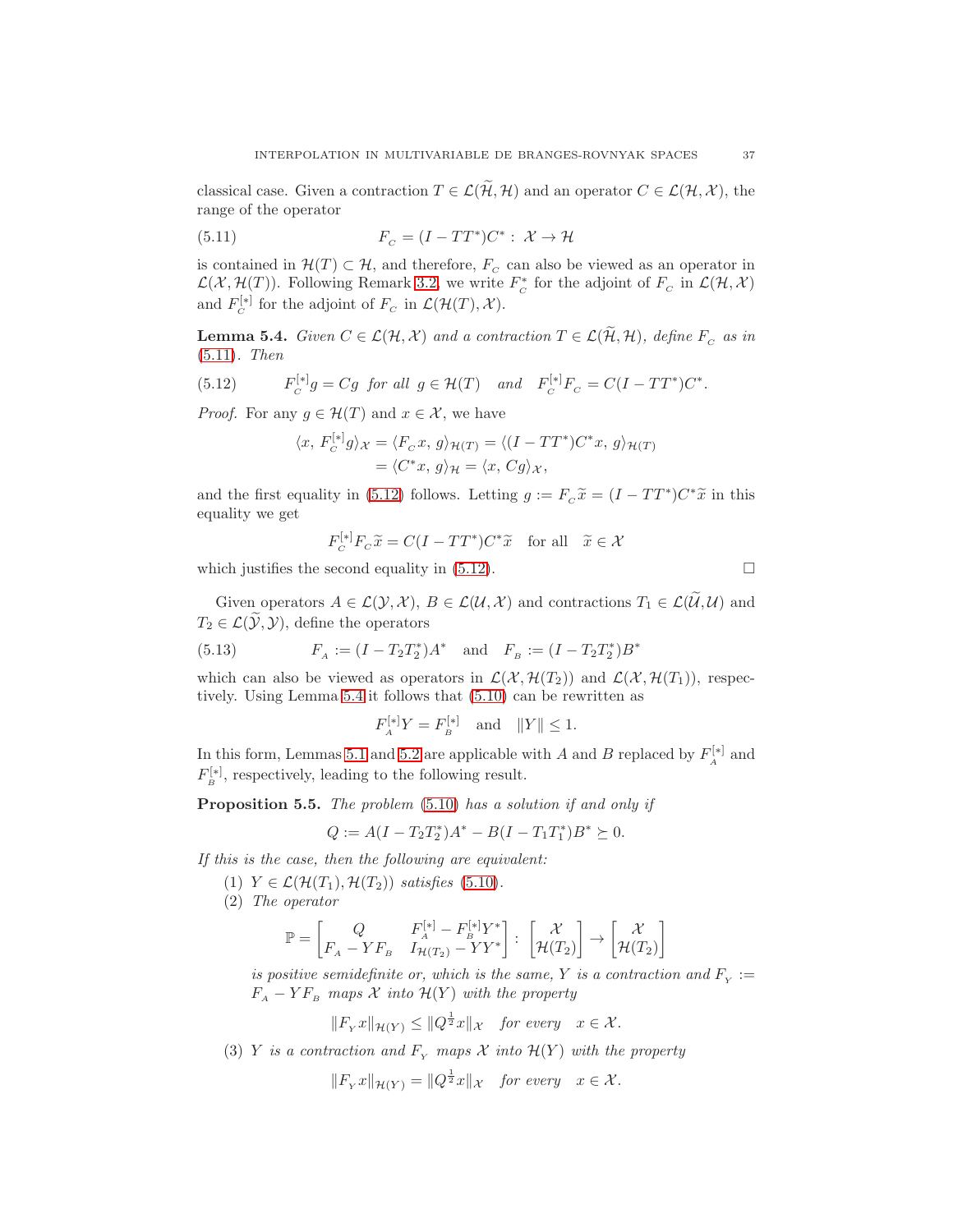(4) 
$$
Y
$$
 is of the form

(5.14) 
$$
Y = X_2^* X_1 + (I - X_2^* X_2)^{\frac{1}{2}} K (I - X_1^* X_1)^{\frac{1}{2}}
$$

<span id="page-37-1"></span>where  $X_1$  the contraction in  $\mathcal{L}(\mathcal{H}(T_1),(\text{Ker}(I - T_2T_2^*)A^*)^{\perp})$  and  $X_2$  the contraction in  $\mathcal{L}(\mathcal{H}(T_2),(\text{Ker}(I - T_2T_2^*)A^*)^{\perp})$  that are uniquely determined by

$$
(A(I - T_2T_2^*)A^*)^{\frac{1}{2}}X_1g_1 = Bg_1, \text{ for } g_1 \in \mathcal{H}(T_1),
$$
  

$$
(A(I - T_2T_2^*)A^*)^{\frac{1}{2}}X_1g_2 = Ag_2, \text{ for } g_2 \in \mathcal{H}(T_2),
$$

with  $X_2$  being a coisometry, and where the parameter  $K$  is an arbitrary contraction from  $\overline{\text{Ran}}(I - X_1^* X_1)$  into  $\overline{\text{Ran}}(I - X_2^* X_2)$ .

Moreover, there is a unique operator  $Y \in \mathcal{L}(\mathcal{H}(T_1), \mathcal{H}(T_2))$  satisfying [\(5.10\)](#page-35-1) if and only if  $X_1$  is isometric on  $\mathcal{H}(T_1)$  or  $X_2$  is isometric on  $\mathcal{H}(T_2)$ . Furthermore, for Y as in [\(5.14\)](#page-37-1) we have

$$
||Yh||^2 = ||X_2^*X_1h||^2 + ||(I - X_2^*X_2)^{\frac{1}{2}}K(I - X_1^*X_1)^{\frac{1}{2}}h||^2, \quad h \in \mathcal{H}(T_1)
$$

so that  $X_2^*X_1$  is the minimal norm solution to the problem  $(5.10)$ .

Of particular interest for this paper is the special case of the de Branges-Rovnyak Douglas Factorization Problem [\(5.10\)](#page-35-1) with  $\mathcal{H}_1 = \mathcal{H}_1 = \mathbb{C}$  and  $T_1$  the zero operator. Then  $\mathcal{H}(T_1) = \mathbb{C}$  and we identify  $\mathcal{L}(\mathcal{H}(T_1), \mathcal{H}(T_2))$  with  $\mathcal{H}(T_2)$  and  $\mathcal{L}(\mathcal{H}_1, \mathcal{X})$  with X. Then we arrive at the following problem: for  $A \in \mathcal{L}(\mathcal{H}_2, \mathcal{X})$ ,  $\mathbf{x} \in \mathcal{X}$  and a contraction  $T \in \mathcal{L}(\mathcal{H}_2), \mathcal{H}_2$ , find a vector  $g \in \mathcal{H}_2$  so that

<span id="page-37-0"></span>(5.15) 
$$
g \in \mathcal{H}(T_2), \quad Ag = \mathbf{x}, \quad ||g||_{\mathcal{H}(T_2)} \leq 1.
$$

Hence we consider the problem [\(5.10\)](#page-35-1) with  $B = x$  and  $Y = g$ . We split the result of Proposition [5.5](#page-36-3) for the case at hand into two results.

**Lemma 5.6.** Let  $A \in \mathcal{L}(\mathcal{H}_2, \mathcal{X})$ ,  $\mathbf{x} \in \mathcal{X}$  and  $T_2 \in \mathcal{L}(\widetilde{\mathcal{H}}_2, \mathcal{H}_2)$  with  $T_2$  a contraction. Define  $F_A$  as in [\(5.13\)](#page-36-4). Then there exists a vector  $g \in \mathcal{H}_2$  satisfying [\(5.15\)](#page-37-0) if and only if  $P := F_A^{[*]}F_A = A(I - T_2T_2^*)A^* \succeq \mathbf{x}\mathbf{x}^*$ . Furthermore, a vector  $g \in \mathcal{H}_2$ satisfies [\(5.15\)](#page-37-0) if and only if

$$
\mathbb{P} = \begin{bmatrix} P - \mathbf{x} \mathbf{x}^* & F_A^{[*]} - \mathbf{x} g^{[*]} \\ F_A - g \mathbf{x}^* & I_{\mathcal{H}(T)} - g g^{[*]} \end{bmatrix} \succeq 0
$$

or equivalently, if and only if

$$
\begin{bmatrix} 1 & \mathbf{x}^* & g^{[*]} \\ \mathbf{x} & P & F_A^{[*]} \\ g & F_A & I_{\mathcal{H}(T)} \end{bmatrix} \succeq 0.
$$

In the second result we provide the parametrization of the solutions. For this purpose, note that in case  $F_A^{[*]}F_A \succeq xx^*$ , then by Lemma [5.1](#page-34-3) there exist unique  $\widetilde{\mathbf{x}} \in (\text{Ker } F_A)^{\perp}$  and  $\widetilde{F}_A \in \mathcal{L}((\text{Ker } F_A)^{\perp}, \mathcal{H}(T_2))$  so that

<span id="page-37-2"></span>(5.16) 
$$
\mathbf{x} = (F_A^{[*]} F_A)^{\frac{1}{2}} \tilde{\mathbf{x}} \text{ and } F_A = \tilde{F}_A (F_A^{[*]} F_A)^{\frac{1}{2}},
$$

with  $F_A$  being an isometry. The space

<span id="page-37-3"></span>(5.17) 
$$
\mathcal{N} := \overline{\text{Ran}} \big( I_{\mathcal{H}(T_2)} - \widetilde{F}_A \widetilde{F}_A^{[*]} \big)^{\frac{1}{2}} = \mathcal{H}(\widetilde{F}_A)
$$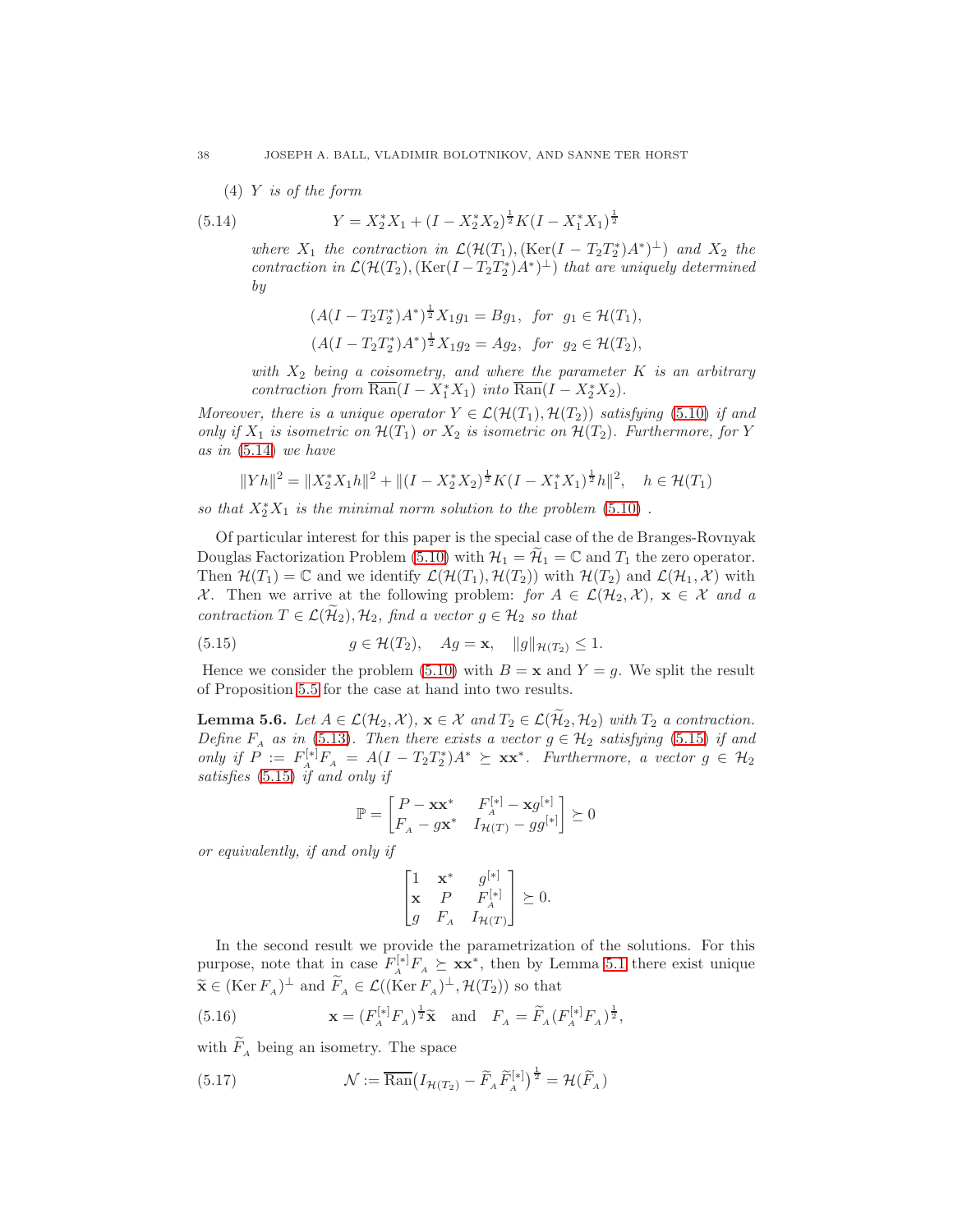is isometrically included in  $\mathcal{H}(T_2)$ , and its orthogonal complement  $\mathcal{N}^{\perp}$  in  $\mathcal{H}(T_2)$ can be characterized as

<span id="page-38-4"></span>(5.18) 
$$
\mathcal{N}^{\perp} = \{F_A x : x \in \mathcal{X}\} \text{ with norm } ||F_A x||_{\mathcal{H}(T)} = ||(F_A^{(*)} F_A)^{\frac{1}{2}} x||_{\mathcal{X}}.
$$

**Theorem 5.7.** Let  $A \in \mathcal{L}(\mathcal{H}_2, \mathcal{X})$ ,  $\mathbf{x} \in \mathcal{X}$  and  $T_2 \in \mathcal{L}(\widetilde{\mathcal{H}}_2, \mathcal{H}_2)$  with  $T_2$  a contraction. Define  $F_A$  as in [\(5.13\)](#page-36-4) and assume that  $F^{(*)}F_A \succeq xx^*$ . Define  $\tilde{\mathbf{x}}$  and  $\tilde{F}_A$  by  $(5.16)$  and N as in  $(5.17)$ . Then all solutions g to the problem  $(5.15)$  are given by the formula

(5.19) 
$$
g = F_A \tilde{\mathbf{x}} + h
$$

where h is a free parameter from the subspace  $\mathcal{N} = \mathcal{H}(F_A) \subset \mathcal{H}(T_2)$  subject to

(5.20) 
$$
||h||_{\mathcal{H}(T_2)} \leq \sqrt{1 - ||\widetilde{\mathbf{x}}||_{\mathcal{X}}^2}.
$$

Furthermore, the problem has a unique solution if and only if  $\|\widetilde{\mathbf{x}}\| = 1$  or  $\widetilde{F}_A \widetilde{F}_A^{[*]} = I$  $I_{\mathcal{H}(T)}$ . Furthermore, we have

<span id="page-38-3"></span><span id="page-38-2"></span><span id="page-38-1"></span>
$$
||g||_{\mathcal{H}(T_2)}^2 = ||F_A \widetilde{\mathbf{x}}||_{\mathcal{H}(T_2)}^2 + ||h||_{\mathcal{H}(T_2)}^2 = ||\widetilde{\mathbf{x}}||_{\mathcal{X}}^2 + ||h||_{\mathcal{H}(T_2)}^2.
$$

*Proof.* In the present framework, the operators  $X_1$  and  $X_2$  in Proposition [5.5](#page-36-3) amount to  $\widetilde{\mathbf{x}}$  and  $\widetilde{F}_T^{[*]}$  respectively, and therefore, the parametrization formula [\(5.7\)](#page-34-2) takes the form

(5.21) 
$$
g = F_A \widetilde{\mathbf{x}} + \left( I_{\mathcal{H}(T_2)} - \widetilde{F}_A \widetilde{F}_A^{[*]} \right)^{\frac{1}{2}} K \sqrt{1 - \widetilde{\mathbf{x}}^* \widetilde{\mathbf{x}}}
$$

where now K is an arbitrary vector in N with  $||K||_{\mathcal{N}} = ||K||_{\mathcal{H}(T_2)} \leq 1$ . Therefore, the second term on the right side of [\(5.21\)](#page-38-1) represents a generic vector  $h \in \mathcal{N}$ subject the inequality [\(5.20\)](#page-38-2). The uniqueness statement follows immediately from  $(5.21)$ .

**Remark 5.8.** We remark that the second term h on the right hand side of  $(5.19)$ represents in fact the general solution of the homogeneous interpolation problem (with interpolation condition  $F_A^{[*]}g = 0$ ). If h runs through the whole space  $\mathcal{H}(T_2)$ , then formula [\(5.19\)](#page-38-3) produces all  $g \in \mathcal{H}(T_2)$  such that  $F_A^{[*]}g = \mathbf{x}$ . This unconstrained interpolation problem has a solution if and only if  $\mathbf{x} \in \text{Ran}\, F_A^{(*)} F_A^{\frac{1}{2}}$  and has a unique solution if and only if  $\widetilde{F}_A \widetilde{F}_A^{[*]} = I_{\mathcal{H}(T_2)}$ . If  $\widetilde{F}_T \widetilde{F}_T^{[*]} \neq I_{\mathcal{H}(T)}$ , then the unconstrained problem has infinitely many solutions, and  $F_A \widetilde{\mathbf{x}}$  has the minimal possible  $\mathcal{H}(T_2)$ norm, which is  $\|\widetilde{\mathbf{x}}\|$ , by [\(5.18\)](#page-38-4). Thus, if  $\|\widetilde{\mathbf{x}}\| = 1$ , then uniqueness occurs since the minimal norm solution already has unit norm.

#### APPENDIX A. A KREÏN SPACE LEMMA

<span id="page-38-0"></span>In this section we prove a general Kreĭn space lemma. See the end of the introduction for the basic definitions of Kreĭn spaces and some classes of Kreĭn space operators. Before we state the result, some further preliminaries are required.

Given two Kreĭn spaces  $(\mathcal{X}', J')$  and  $(\mathcal{X}, J)$  and given an operator  $T \in \mathcal{L}(\mathcal{X}', \mathcal{X})$ , we define the  $(J', J)$ -adjoint of T to be the operator  $T^{[*]}\in \mathcal{L}(\mathcal{X}, \mathcal{X}')$  so that

$$
[Tx, y]_J = [x, T^{[*]}y]_{J'}
$$
 for all  $x \in \mathcal{X}', y \in \mathcal{X}$ .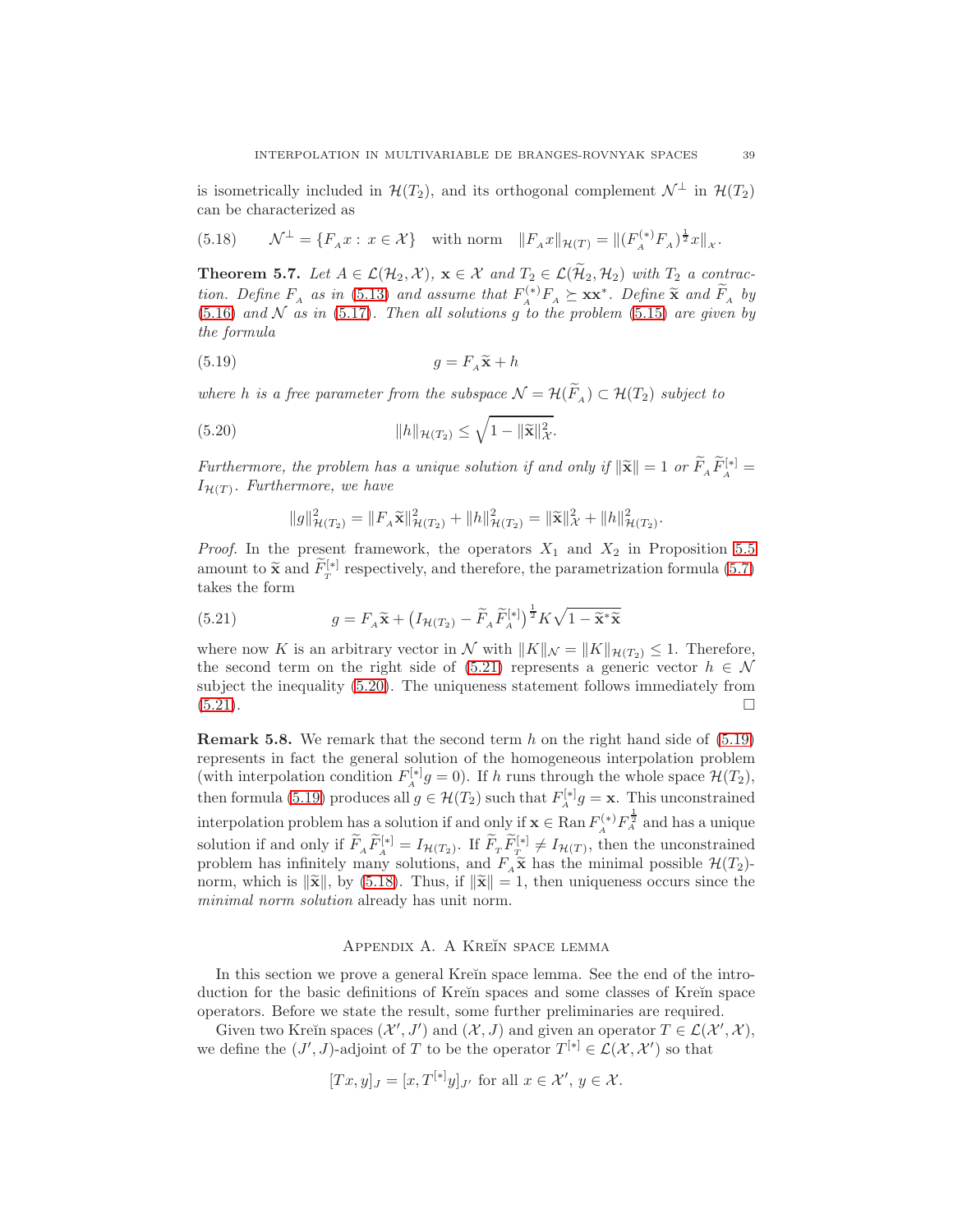The elementary computation

$$
[x, T^{[*]}y]_{J'} = [Tx, y]_J = \langle JTx, y \rangle_{\mathcal{X}} = \langle x, T^*Jy \rangle_{\mathcal{X}'} = \langle J'x, J'^{-1}T^*Jy \rangle_{\mathcal{X}'} = [x, (J'^{-1}T^*J)y]_{J'}
$$

shows that

$$
T^{[*]} = J'^{-1}T^*J.
$$

In case  $(\mathcal{X}', J') = (\mathcal{X}, J)$  we use the term J-adjoint rather than  $(J, J)$ -adjoint for  $T^{[*]}$ . If it happens that furthermore  $T = T^{[*]}$ , we say that T is J-self-adjoint. Note that elsewhere in this paper the notation  $T^{[*]}$  is also used for the adjoint with respect to a de Branges-Rovnyak space (cf., Remark [3.2\)](#page-10-8). We use the same notation here for a Kreĭn space adjoint since this notation is standard and is not used outside the current appendix.

Using the Kreĭn space adjoint notation we note that  $T$  is a  $(J, J')$ -isometry if  $T^{[*]}T = I_{\mathcal{X}}$ . We then say that T is a  $(J, J')$ -coisometry if  $TT^{[*]} = I_{\mathcal{X}'}$ . The latter corresponds to the identity  $T J'^{-1} T^* = J^{-1}$ , which corresponds to the second entry in  $(1.6)$  with the inequality replaced by an equality in case J and J' are signature operators. As before, T is  $(J, J')$ -unitary if T is both  $(J, J')$ -isometric and  $(J, J')$ coisometric, i.e., when T is invertible with  $T^{-1} = T^{[*]}$ .

A well-known property for the Hilbert-space case is that a surjective isometry is unitary. This property extends to the Kreĭn space setting, as we record in the following remark.

<span id="page-39-2"></span>**Remark A.1.** An onto  $(J', J)$ -isometry is in fact  $(J', J)$ -unitary. Indeed, suppose that  $V: \mathcal{X}' \to \mathcal{X}$  is an onto  $(J', J)$ -isometry. To show that V is  $(J', J)$ -coisometric we must show that  $V J'^{-1} V^* = J^{-1}$ . Given  $x \in \mathcal{X}$ , we can find  $y \in \mathcal{X}'$  so that  $x = JVy$ . We then compute

$$
VJ'^{-1}V^*x = VJ'^{-1}V^*(JVy) = VJ'^{-1}(V^*JV)y = VJ'^{-1}J'y = Vy = J^{-1}x
$$

implying that  $V$  is also  $(J, J')$ -coisometric as claimed.

Finally let us say that two invertible self-adjoint operators  $J$  on  $\mathcal X$  and  $J'$  on  $\mathcal X'$ are congruent if there exists a linear bijection  $R \in \mathcal{L}(\mathcal{X}',\mathcal{X})$  so that  $R^*JR = J'.$ By taking inverses in this equation we see that if  $R$  implements a congruence from  $J'$  to  $J$ , then  $R^{*-1}$  implements a congruence from  $J'^{-1}$  to  $J^{-1}$ .

The following lemma shows how a Kreĭn-space isometry  $V$  has a row extension  $[V \mid W]$  to a Kreĭn space unitary operator. It is a variation on [\[9,](#page-44-11) Theorem 2.3 (3)] in a more general setting. Let us also mention that there is an extensive discussion in Section 2.3 of [\[31\]](#page-45-6) of row extensions of a Kreĭn-space bicontraction operator  $T$ to a Kreĭn space bicontraction operator on a larger space  $[T \quad S]$ . For simplicity, we give a self-contained direct proof of the special case of interest here.

<span id="page-39-0"></span>**Lemma A.2.** Suppose that  $(X'_1, J'_1)$  and  $(X, J)$  are Kreïn spaces. Let  $V \in \mathcal{L}(X'_1, \mathcal{X})$ be a  $(J'_1, J)$ -isometry. Then there exist a Kreĭn spaces  $(\mathcal{X}'_2, J'_2)$  and an operator  $W \in$  $\mathcal{L}(\mathcal{X}'_2, \mathcal{X})$  so that J is congruent with  $J' := \begin{bmatrix} J'_1 & 0 \\ 0 & J'_2 \end{bmatrix}$  $0 \t J'_2$ and  $[V \mid W]$  is  $(J, J')$ -unitary. Moreover, given a Kreĭn space  $(\mathcal{X}'_2, J'_2)$ , an operator  $W \in \mathcal{L}(\mathcal{X}'_2, \mathcal{X})$  completes V to  $a\ (J, J')$ -unitary operator if and only if W is an injective solution to the following indefinite-metric Cholesky factorization problem:

<span id="page-39-1"></span>(A.1) 
$$
WJ_2'^{-1}W^* = J^{-1} - VJ_1'^{-1}V^*.
$$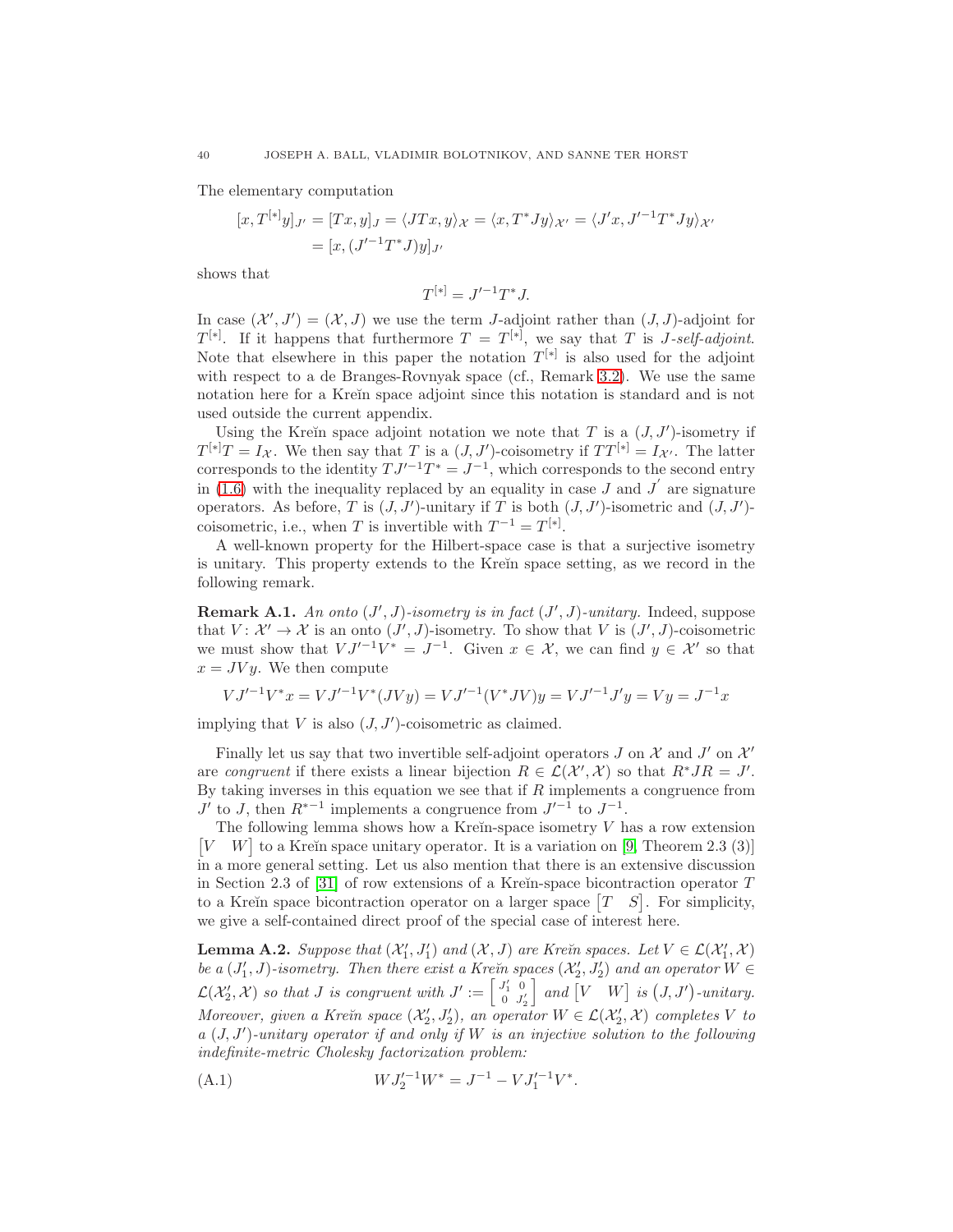*Proof.* Since V is a  $(J'_1, J)$ -isometry, we have  $V^*JV = J'_1$ . For  $x, y \in \mathcal{X}'_1$  we then have that

$$
[Vx,Vy]_J=\langle JVx,Vy\rangle_{\mathcal{X}}=\langle V^*JVx,y\rangle_{\mathcal{X}_1'}=\langle J_1'x,y\rangle_{\mathcal{X}_1'}=[x,y]_{J_1'}.
$$

Hence the restriction of the indefinite inner product of  $(\mathcal{X}, J)$  to  $\mathcal{M} := \text{Ran} V$ defines a Kreĭn space on M, that is, M is a regular (or Kreĭn) subspace of  $\mathcal{X}$ . Another formulation of regularity of the subspace  $\mathcal M$  as a subspace of K (see e.g. [\[31,](#page-45-6) Theorem 1.1.1] is that  $M$  be the range of a *J*-orthogonal projection operator, i.e., a bounded J-self-adjoint idempotent operator on  $\mathcal{X}$ . Explicitly for the case here with  $\mathcal{M} = \text{Ran } V$ , one can check that  $\mathcal{M} = \text{Ran } P$  where the J-orthogonal projection operator  $P$  is given by

$$
P = VJ_1^{\prime -1}V^*J,
$$

i.e., one can check that  $P = J^{-1}P^*J = P^{[*]}$ ,  $P^2 = P$  and  $PV = V$  (implying when combined with the definition of P that  $\text{Ran} P = \text{Ran} V$ .

Another characterization of regularity of  $\mathcal M$  (see e.g. Theorem 1.3 in [\[32\]](#page-45-15)) is that  $X$  is obtained as the direct sum of  $M$  and the Kreĭn space orthogonal complement  $\mathcal{M}^{\perp_j} := \{x \in \mathcal{X} : [x, y]_J = 0 \text{ for all } y \in \mathcal{M}\}\$  of M in X. Explicitly the associated J-orthogonal projection operator Q such that Ran $Q = \mathcal{M}^{\perp_J}$  is given as the Jorthogonal projection operator  $Q$  J-complementary to  $P$ , namely

(A.2) 
$$
Q = I_{\mathcal{X}} - P = I_{\mathcal{X}} - V J_1'^{-1} V^* J.
$$

Indeed one can check directly that

<span id="page-40-0"></span>
$$
Q = Q^{[*]}, \quad Q^2 = Q, \quad QV = 0, \quad P + Q = I_{\mathcal{X}}.
$$

We can get another formula for the J-orthogonal projection operator with range equal to  $\mathcal{M}^{\perp_J}$  as follows. Set  $\mathcal{X}'_2 = \mathcal{M}^{\perp_J}$  and let  $\overline{W}$ :  $\mathcal{X}_2 \to \mathcal{X}$  be the inclusion map of  $\mathcal{X}'_2$  into  $\mathcal{X}$ . Hence by construction W is injective. Define  $\mathcal{Y}'_2$  by

$$
\widetilde{J}'_2 = \widetilde{W}^* J \widetilde{W}.
$$

Since Ran  $\widetilde{W} = \mathcal{M}^{\perp_J}$  is a regular subspace of  $\mathcal{X}$ , it follows that  $\widetilde{J}_2'$  is an invertible self-adjoint operator on  $\mathcal{X}'_2$ . By an argument parallel to that done above for the operator V having Ran  $V = M$ , we see that Q (the J-orthogonal projection operator with range equal to  $\mathcal{M}^{\perp_J}$  is given by

(A.3) 
$$
Q = \widetilde{W} \widetilde{J}_2'^{-1} \widetilde{W}^* J.
$$

Combining [\(A.2\)](#page-40-0) with [\(A.3\)](#page-40-1) gives us  $\widetilde{W} \widetilde{J}_2^{j-1} \widetilde{W}^* J = I_{\mathcal{X}} - V J_1^{j-1} V^* J$ , or in more Hermitian form,

<span id="page-40-1"></span>
$$
\widetilde{W}\widetilde{J}_2'^{-1}\widetilde{W}^* = J^{-1} - VJ_1'^{-1}V^*,
$$

i.e.,  $\widetilde{W}$  arises as an injective solution of an indefinite-metric Cholesky factorization problem of the type [\(A.1\)](#page-39-1).

Since Ran  $V = \mathcal{M}$  is J-orthogonal to Ran  $\widetilde{W} = \mathcal{M}^{\perp_J}$ , we certainly have

$$
0 = \widetilde{W}^* J V, \quad 0 = V^* J \widetilde{W}.
$$

Let us next compute

$$
\begin{bmatrix} V^* \\ \widetilde{W}^* \end{bmatrix} J \begin{bmatrix} V & \widetilde{W} \end{bmatrix} = \begin{bmatrix} V^*JV & V^*J\widetilde{W} \\ \widetilde{W}^*JV & \widetilde{W}^*J\widetilde{W} \end{bmatrix} = \begin{bmatrix} J_1' & 0 \\ 0 & \widetilde{J}_2' \end{bmatrix},
$$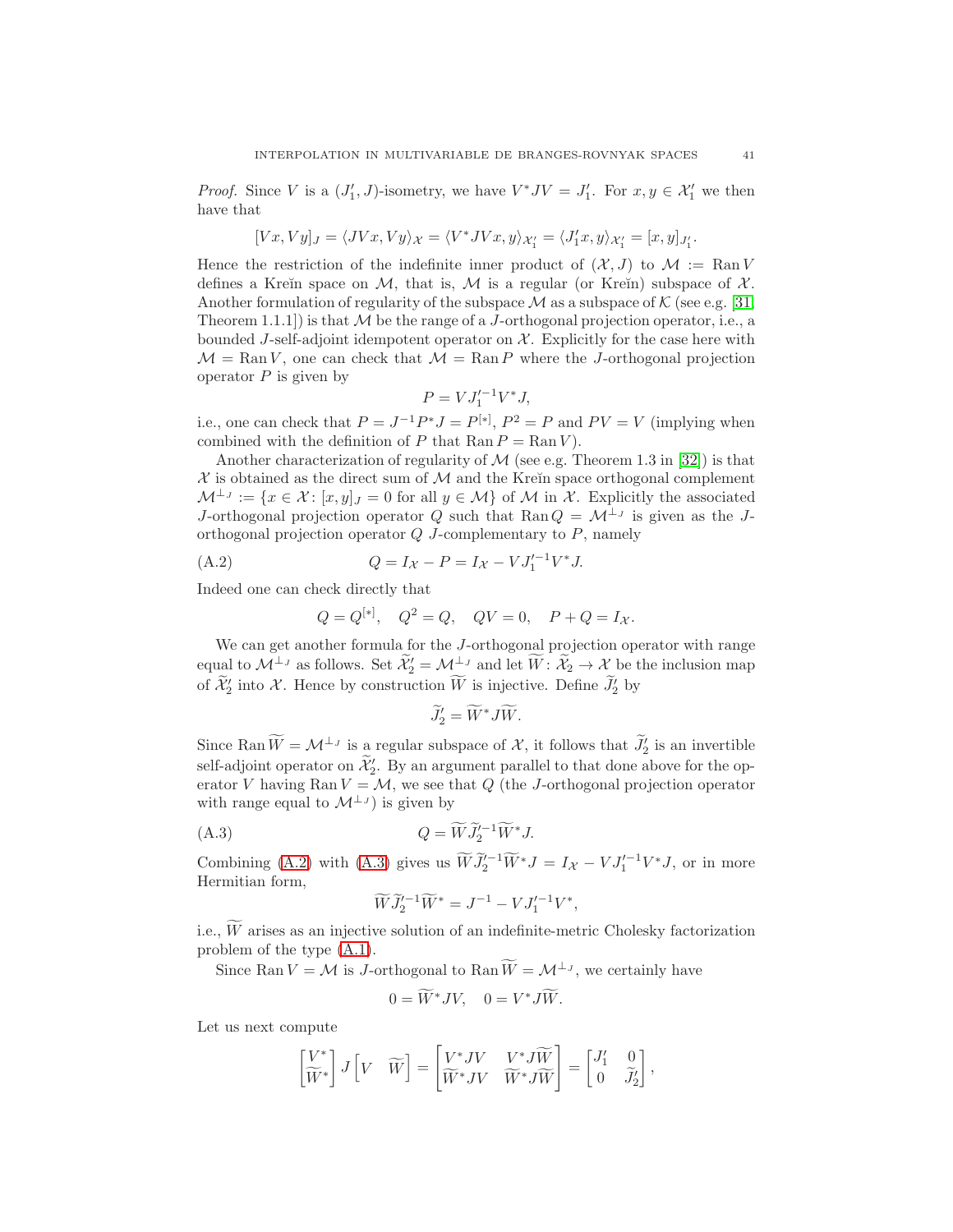i.e.,  $\begin{bmatrix} V & \widetilde{W} \end{bmatrix}$  is a  $\begin{bmatrix} \begin{bmatrix} J_1' & 0 \\ 0 & \widetilde{J}_2' \end{bmatrix} \end{bmatrix}$  $\Bigl], J$ )-isometry. But we also know that Ran  $\Bigl[V \quad \widetilde{W}\Bigr] =$  $\mathcal{M} + \mathcal{M}^{\perp_J} = \mathcal{X}$ , so by Remark [A.1](#page-39-2) it follows that in fact  $\begin{bmatrix} V & \widetilde{W} \end{bmatrix}$  is a  $\begin{bmatrix} J'_1 & 0 \\ 0 & \widetilde{J}'_2 \end{bmatrix}$  $\begin{bmatrix} 0 \\ 0 \end{bmatrix}$ ,  $J$ )unitary operator, and we conclude that  $\widetilde{W}$  implements the desired completion of V to a Kreïn space unitary operator.

Now suppose that  $W$  is any injective solution of the J-Cholesky factorization problem [\(A.1\)](#page-39-1). As observed in the first part of the proof, the operator to be factored on the right-hand side of  $(A.1)$  multiplied by  $J$  on the right, namely,  $(J^{-1} - V J_1^{\prime -1} V^*)J = I_{\mathcal{X}} - V J_1^{\prime -1} V^* J$ , is equal to the J-orthogonal projection operator with range equal to  $(\text{Ran } V)^{\perp_J}$ , and hence has a fairly substantial kernel, namely

<span id="page-41-1"></span>
$$
\operatorname{Ker}\left(\left(I_{\mathcal{X}} - VJ_1'^{-1}V^*J\right) = \operatorname{Ran} V.
$$

Hence the Hermitian operator  $J^{-1} - V J_1'^{-1} V^*$  has closed range and its restriction to  $(\text{Ker}(J^{-1} - VJ_1^{\prime -1}V^*))^{\perp}$  is bounded below. Using spectral theory we can then find a factorization

(A.4) 
$$
J^{-1} - V J_1'^{-1} V^* = W J_2'^{-1} W^*
$$

with  $J'_2$  a bounded, invertible signature operator on  $\mathcal{X}'_2 = (\text{Ker}(J^{-1} - VJ_1'^{-1}V^*))^{\perp}$ , i.e., the pair  $(W, J'_2)$  is a solution of the J-Cholesky factorization problem  $(A.1)$  with W injective. Note that any other choice of  $J_2$  in such a factorization is then uniquely determined up to a congruence with any particular such  $J'_2$ , with a corresponding adjustment of  $\widetilde{W}$  to get W:

$$
J_2' = X \widetilde{J}_2' X^*, \quad W = \widetilde{W} X^{-1} \text{ for some invertible } X \colon \widetilde{\mathcal{X}}_2' \to \mathcal{X}_2'.
$$

The equality [\(A.4\)](#page-41-1) then can be interpreted as saying that Ran  $W = \mathcal{M}^{\perp_J}$  (where  $\mathcal{M} = \text{Ran } V \subset \mathcal{X}$ . We may then proceed as in the first part of the proof to see that  $\begin{bmatrix} V & W \end{bmatrix}$  is  $\begin{bmatrix} \begin{bmatrix} J_1' & 0 \\ 0 & I' \end{bmatrix} \end{bmatrix}$ 0  $J'_2$  $\bigg$ , J)-unitary as expected.

The following corollary adds some additional information which will be needed to complete the proof of Theorem [3.14](#page-18-2) in Section [3.4.](#page-15-5) We shall make use of the following notation: for an invertible self-adjoint operator J on some separable Hilbert space  $\mathcal{X},$ 

$$
Inertia(J) = (\kappa_{+}(J), \kappa_{-}(J))
$$

means that  $\kappa_+(J)$  and  $\kappa_-(J)$  denote the respective dimensions (with  $\infty$  allowed) of the positive (respectively negative) spectral subspaces of  $J$ . Note that two Kre $\check{\text{nn}}$ spaces  $(\mathcal{X}, J)$  and  $(\mathcal{X}', J')$  are Krein-space isomorphic if and only if Inertia $(J)$  = Inertia $(J')$ .

<span id="page-41-0"></span>Corollary A.3. Suppose that  $(\mathcal{X}_1, J_1), (\mathcal{X}_2, J_2), (\mathcal{X}'_1, J'_1), (\mathcal{X}'_2, J'_2)$  are Krein spaces such that

(i)  $(\mathcal{X}_1 \oplus \mathcal{X}_2, \begin{bmatrix} J_1 & 0 \\ 0 & J_2 \end{bmatrix})$  is Krein-space isomorphic to  $(\mathcal{X}_1' \oplus \mathcal{X}_2', \begin{bmatrix} J_1' & 0 \\ 0 & J_2' \end{bmatrix})$  $\begin{bmatrix}J_1' & 0\\ 0 & J_2'\end{bmatrix}$ ), and (ii)  $(\mathcal{X}_1, J_1)$  is Krein-space isomorphic to  $(\mathcal{X}'_1, J'_1)$ .

Then:

(1) If  $\dim \mathcal{X}_j < \infty$  and  $\dim \mathcal{X}'_j < \infty$  for  $j = 1, 2$ , then  $(\mathcal{X}_2, J_2)$  is Kreïn-space isomorphic to  $(\mathcal{X}'_2, J'_2)$ , i.e.,

$$
\kappa_+(J_2)=\kappa_+(J_2')\quad\text{and}\quad \kappa_-(J_2)=\kappa_-(J_2').
$$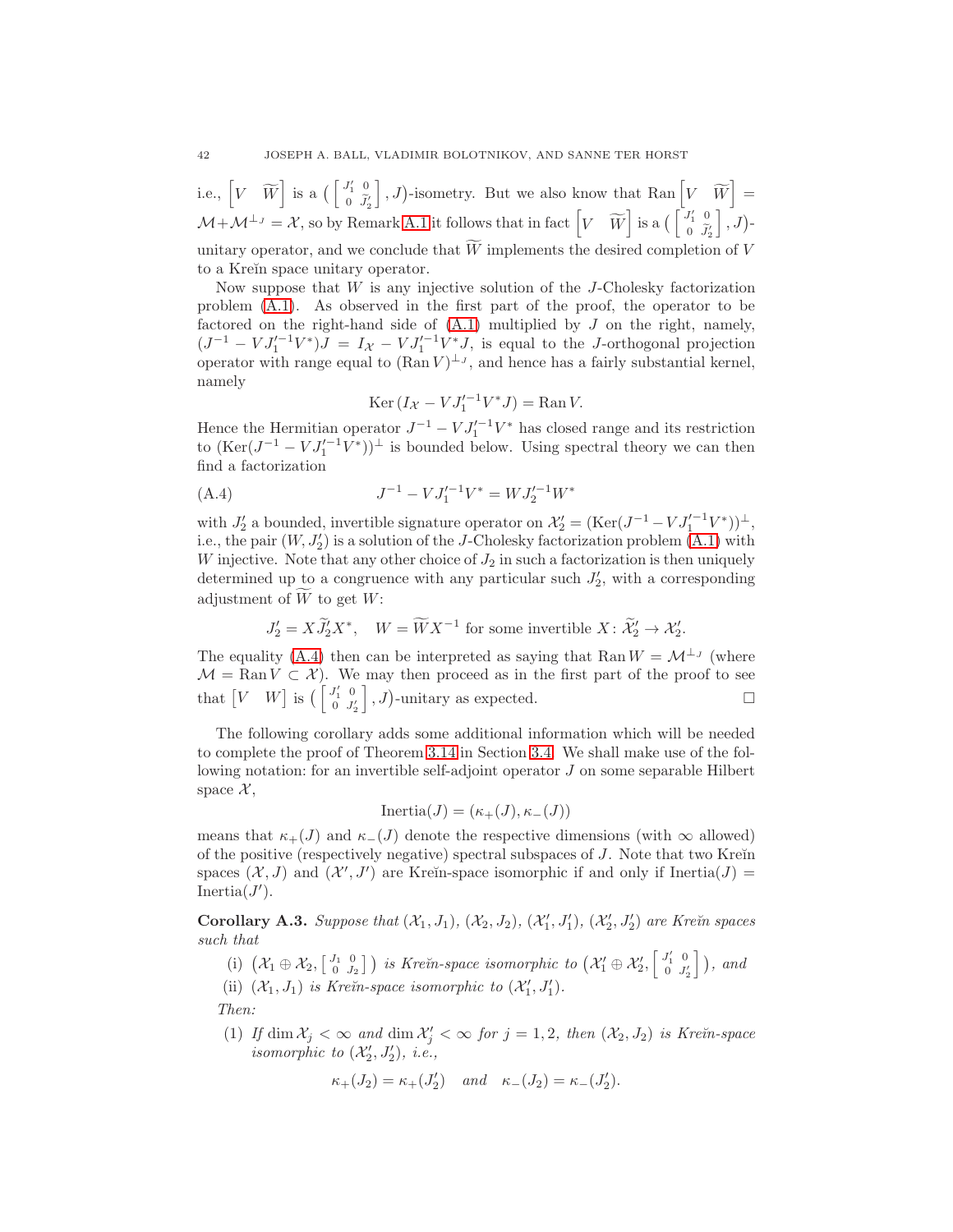(2) If  $\kappa_-(J_1) = \kappa_-(J_1) = 0$ , i.e.,  $(X_1, J_1)$  and  $(X'_1, J'_1)$  are Hilbert spaces of the same dimension, then we can at least still conclude that

$$
\kappa_+(J_1) + \kappa_+(J_2) = \kappa_+(J'_1) + \kappa_+(J'_2),
$$
  

$$
\kappa_-(J_2) = \kappa_-(J'_2).
$$

*Proof.* In case (1), all the indices  $\kappa_{\pm}(J_j)$  and  $\kappa_{\pm}(J'_j)$  ( $j = 1, 2$ ) are finite. Note that hypothesis (i) is the statement that

$$
\kappa_{+}(J_{1}) + \kappa_{+}(J_{2}) = \kappa_{+}(J'_{1}) + \kappa_{+}(J'_{2}),
$$
\n
$$
\kappa_{-}(J_{1}) + \kappa_{-}(J_{2}) = \kappa_{-}(J') + \kappa_{-}(J')
$$

<span id="page-42-1"></span>(A.5) 
$$
\kappa_{-}(J_1) + \kappa_{-}(J_2) = \kappa_{-}(J'_1) + \kappa_{-}(J'_2),
$$

while the hypothesis in (ii) is that

(A.6) 
$$
\kappa_{+}(J_{1}) = \kappa_{+}(J'_{1}), \quad \kappa_{-}(J_{1}) = \kappa_{-}(J'_{1}).
$$

Subtraction of the first of  $(A.6)$  from the first of  $(A.5)$  and of the second of  $(A.6)$ from the second of [\(A.5\)](#page-42-1) and using that all these integers are finite leads us to the two identities

<span id="page-42-0"></span>
$$
\kappa_+(J_2) = \kappa_+(J_2'), \quad \kappa_-(J_2) = \kappa_-(J_2')
$$

which in turn is that statement that  $(\mathcal{X}_2, J_2)$  is Kreĭn-space isomorphic to  $(\mathcal{X}'_2, J'_2)$ . Take now the extra hypothesis to be as in case (2). In this case the quantity  $\kappa_{+}(J_1) + \kappa_{+}(J_2)$  can be identified as the dimension of a maximal positive subspace in  $(\mathcal{X}_1 \oplus \mathcal{X}_2, \begin{bmatrix} J_1 & 0 \\ 0 & J_2 \end{bmatrix})$  while the quantity  $\kappa_+(J'_1) + \kappa_+(J'_2)$  can be identified as the dimension of a maximal positive subspace in  $(\mathcal{X}_1' \oplus \mathcal{X}_2', \begin{bmatrix} J_1' & 0 \\ 0 & J_2' \end{bmatrix})$  $\begin{bmatrix}J_1' & 0 \\ 0 & J_2'\end{bmatrix}$ ). The assumption that  $(\mathcal{X}_1 \oplus \mathcal{X}_2, \begin{bmatrix} J_1 & 0 \\ 0 & J_2 \end{bmatrix})$  is Kreĭn-space isomorphic to  $(\mathcal{X}_1' \oplus \mathcal{X}_2', \begin{bmatrix} J_1' & 0 \\ 0 & J_2' \end{bmatrix})$  $\left[\begin{smallmatrix}I_1' & 0 \\ 0 & J_2' \end{smallmatrix}\right]$  then implies that these two quantities must be the same (finite or infinite). Similarly, one can identify  $\kappa_-(J_2)$  as the dimension of a maximal negative subspace in  $(\mathcal{X}_1 \oplus \mathcal{X}_2, \begin{bmatrix} J_1 & 0 \\ 0 & J_2 \end{bmatrix})$ (since  $\mathcal{X}_1$  is a Hilbert space by assumption) and similarly  $\kappa_-(J'_2)$  is the dimension of a maximal negative subspace in  $(\mathcal{X}'_1 \oplus \mathcal{X}'_2, \begin{bmatrix} J'_1 & 0 \\ 0 & J'_2 \end{bmatrix})$  $\begin{bmatrix} I_1' & 0 \\ 0 & J_2' \end{bmatrix}$ ). Again, the assumed Kreĭnspace isomorphism between  $(\mathcal{X}_1 \oplus \mathcal{X}_2, \begin{bmatrix} J_1 & 0 \\ 0 & J_2 \end{bmatrix})$  and  $(\mathcal{X}_1' \oplus \mathcal{X}_2', \begin{bmatrix} J_1' & 0 \\ 0 & J_2' \end{bmatrix})$  $\begin{bmatrix} J_1' & 0 \\ 0 & J_2' \end{bmatrix}$ ) implies that we must have the equality  $\kappa_-(J_2) = \kappa_-(J_2')$  (finite or infinite).

#### Appendix B. Schur multipliers and their adjoints

As is well known, any Schur-class function  $S \in \mathcal{S}(\mathcal{U}, \mathcal{Y})$  gives rise to a Schurclass function  $S^{\sharp}(\lambda) := S(\overline{\lambda})^* \in \mathcal{S}(\mathcal{Y}, \mathcal{U})$ . As a consequence of [\(3.45\)](#page-20-4) and [\(3.49\)](#page-20-2), it follows that a similar result holds in multivariable settings.

<span id="page-42-2"></span>**Theorem B.1.** If 
$$
S(z) = \sum_{\alpha \in \mathbb{F}_d^+} S_{\alpha} z^{\alpha}
$$
 belongs to  $S_{\text{nc},d}(\mathcal{U}, \mathcal{Y})$ , then  $S^{\sharp}(z) := \sum_{\alpha \in \mathbb{F}_d^+} S_{\alpha}^* z^{\alpha^{\top}}$   
belence to  $S_{\alpha}(\mathcal{Y}, \mathcal{U})$ 

belongs to  $S_{\text{nc},d}(\mathcal{Y},\mathcal{U})$ .

*Proof.* Since  $S \in \mathcal{S}(\mathcal{U}, \mathcal{Y})$ , i.e., the formal kernel [\(3.28\)](#page-13-0) is positive, it follows (see e.g., [\[15,](#page-44-15) Theorem 3.1]) that there exists a Hilbert space  $\mathcal X$  and a unitary connection operator U of the form  $\mathbf{r}$  $\sim$   $\sim$ 

(B.1) 
$$
\mathbf{U} = \begin{bmatrix} A & B \\ C & D \end{bmatrix} = \begin{bmatrix} A_1 & B_1 \\ \vdots & \vdots \\ A_d & B_d \\ C & D \end{bmatrix} : \begin{bmatrix} \mathcal{X} \\ \mathcal{U} \end{bmatrix} \rightarrow \begin{bmatrix} \mathcal{X} \\ \vdots \\ \mathcal{X} \\ \mathcal{Y} \end{bmatrix}
$$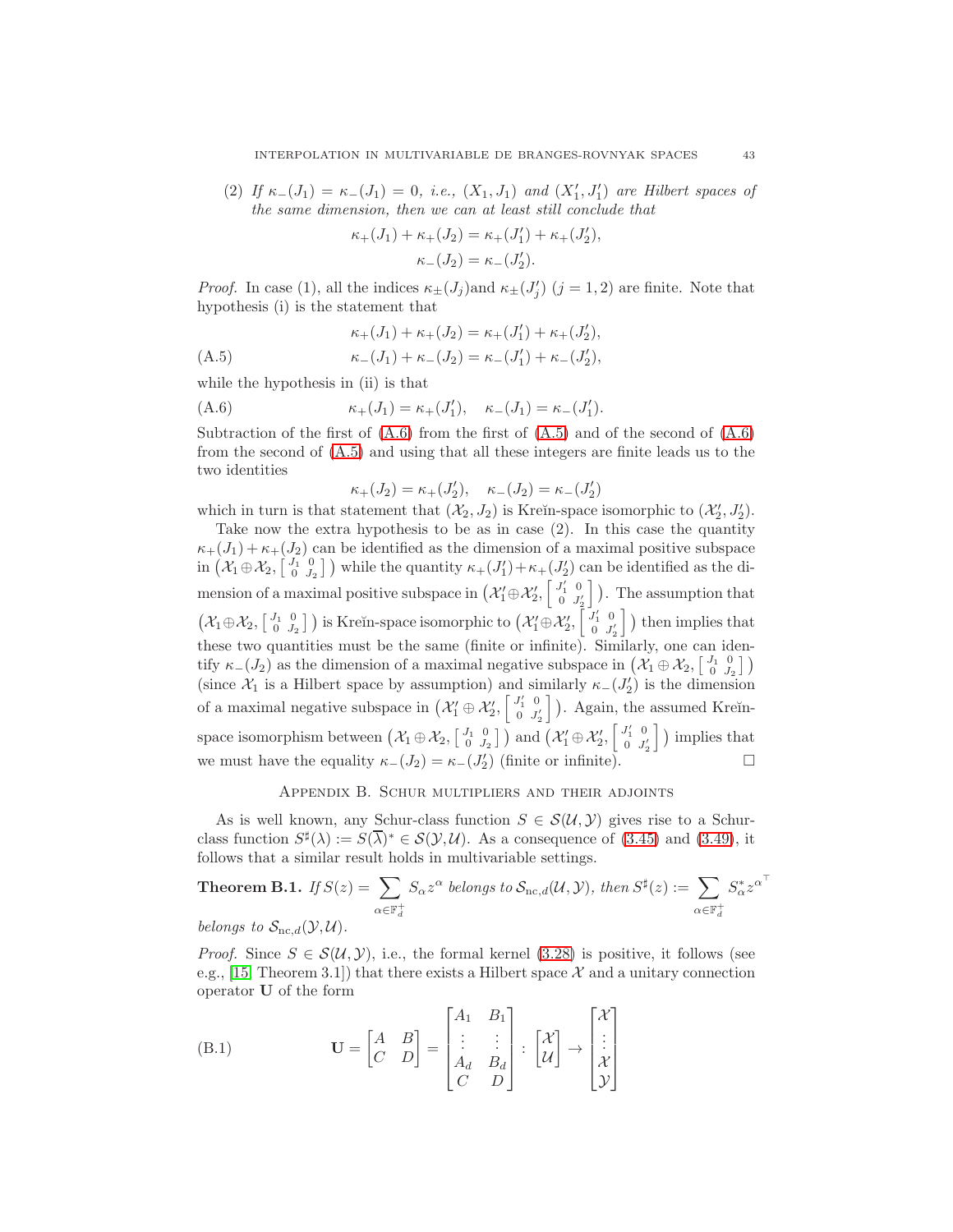so that  $S(z)$  can be realized as a formal power series in the form

$$
S(z) = D + \sum_{j=1}^{d} \sum_{\alpha \in \mathbb{F}_d^+} C \mathbf{A}^{\alpha} B_j z^{\alpha} \cdot z_j = D + C(I - Z(z)A)^{-1} Z(z)B,
$$

Then

$$
S^{\sharp}(z) = D^* + \sum_{j=1}^{d} \sum_{\alpha \in \mathbb{F}_d^+} B_j^* \mathbf{A}^{*\alpha^{\top}} C^* z_j z^{\alpha^{\top}}
$$
  
=  $D^* + \sum_{j=1}^{d} \sum_{\alpha \in \mathbb{F}_d^+} B_j^* z_j \mathbf{A}^{*\alpha} C^* z^{\alpha}$   
=  $D^* + B^* Z(z)^{\top} (I - A^* Z(z)^{\top})^{-1} C^* = D^* + B^* (I - Z(z)^{\top} A^*)^{-1} Z(z)^{\top} C^*,$ 

and since U is unitary, we have

(B.2)

$$
K_{S^{\sharp}}(z,\zeta) := k_{S_{Z}}(z,\zeta)I_{\mathcal{U}} - S^{\sharp}(z)(k_{S_{Z}}(z,\zeta)I_{\mathcal{U}})S^{\sharp}(\zeta)^{*}
$$
  
=  $B^{*}(I - Z(z)^{\top}A^{*})^{-1}(k_{S_{Z}}(z,\zeta)I_{\mathcal{X}^{d}} - Z(z)^{\top}k_{S_{Z}}(z,\zeta)Z(\overline{\zeta}))(I - AZ(\overline{\zeta}))^{-1}B.$ 

As we have seen in the proof of Theorem [3.14,](#page-18-2) the kernel

$$
k_{\text{Sz}}(z,\zeta)I_{\mathcal{X}^d} - Z(z)^{\top}k_{\text{Sz}}(z,\zeta)Z(\overline{\zeta})
$$

is positive; therefore the kernel  $K_{S^{\sharp}}(z,\zeta)$  is also positive and hence  $S^{\sharp} \in \mathcal{S}_{\mathrm{nc},d}(\mathcal{Y},\mathcal{U})$ .  $\Box$ 

In [\[7,](#page-44-16) p. 110], it was erroneously suggested that for an  $S \in \mathcal{S}_d(\mathcal{U}, \mathcal{Y})$ , the function  $S^{\sharp}$  does not have to belong to  $\mathcal{S}_d(\mathcal{Y}, \mathcal{U})$ . It was stated that for the Schur multiplier  $S(\lambda) = \begin{bmatrix} \lambda_1 & \lambda_2 \end{bmatrix}$ , the associated function  $S^{\sharp}(\lambda) = \begin{bmatrix} \lambda_1 \\ \lambda_2 \end{bmatrix}$  is not a Schur multiplier, since the kernel

(B.3) 
$$
K^{S^{\sharp}}(\lambda, w) = \frac{\begin{bmatrix} 1 & 0 \\ 0 & 1 \end{bmatrix} - \begin{bmatrix} \lambda_1 \\ \lambda_2 \end{bmatrix} \begin{bmatrix} \overline{w}_1 & \overline{w}_2 \end{bmatrix}}{1 - \lambda_1 \overline{w}_1 - \lambda_2 \overline{w}_2}
$$

is not positive on  $\mathbb{B}^d$ , as the matrix

<span id="page-43-0"></span>
$$
\left[ \begin{array}{cc} K^{S^{\sharp}}(w^{(1)},w^{(1)}) & K^{S^{\sharp}}(w^{(1)},w^{(2)}) \\ K^{S^{\sharp}}(w^{(2)},w^{(1)}) & K^{S^{\sharp}}(w^{(2)},w^{(2)}) \end{array} \right], \quad w^{(1)} = \left( \frac{1}{2},0 \right), \; \; w^{(1)} = \left( 0, \frac{1}{2} \right)
$$

is not positive semidefinite. More careful later inspection revealed that the latter matrix equals

$$
\left[\begin{array}{cccc} 1 & 0 & 1 & -\frac{1}{4} \\ 0 & \frac{4}{3} & 0 & 1 \\ 1 & 0 & \frac{4}{3} & 0 \\ -\frac{1}{4} & 1 & 0 & 1 \end{array}\right]
$$

and is positive definite. Moreover, the kernel  $(B.3)$  is actually positive on  $\mathbb{B}^2$  by the following abelianized version of Theorem [B.1.](#page-42-2)

**Theorem B.2.** If  $S(\lambda)$  belongs to  $S_d(\mathcal{U}, \mathcal{Y})$ , then  $S^{\sharp}(\lambda) := S(\overline{\lambda})^*$  belongs to  $S_d(\mathcal{Y}, \mathcal{U})$ .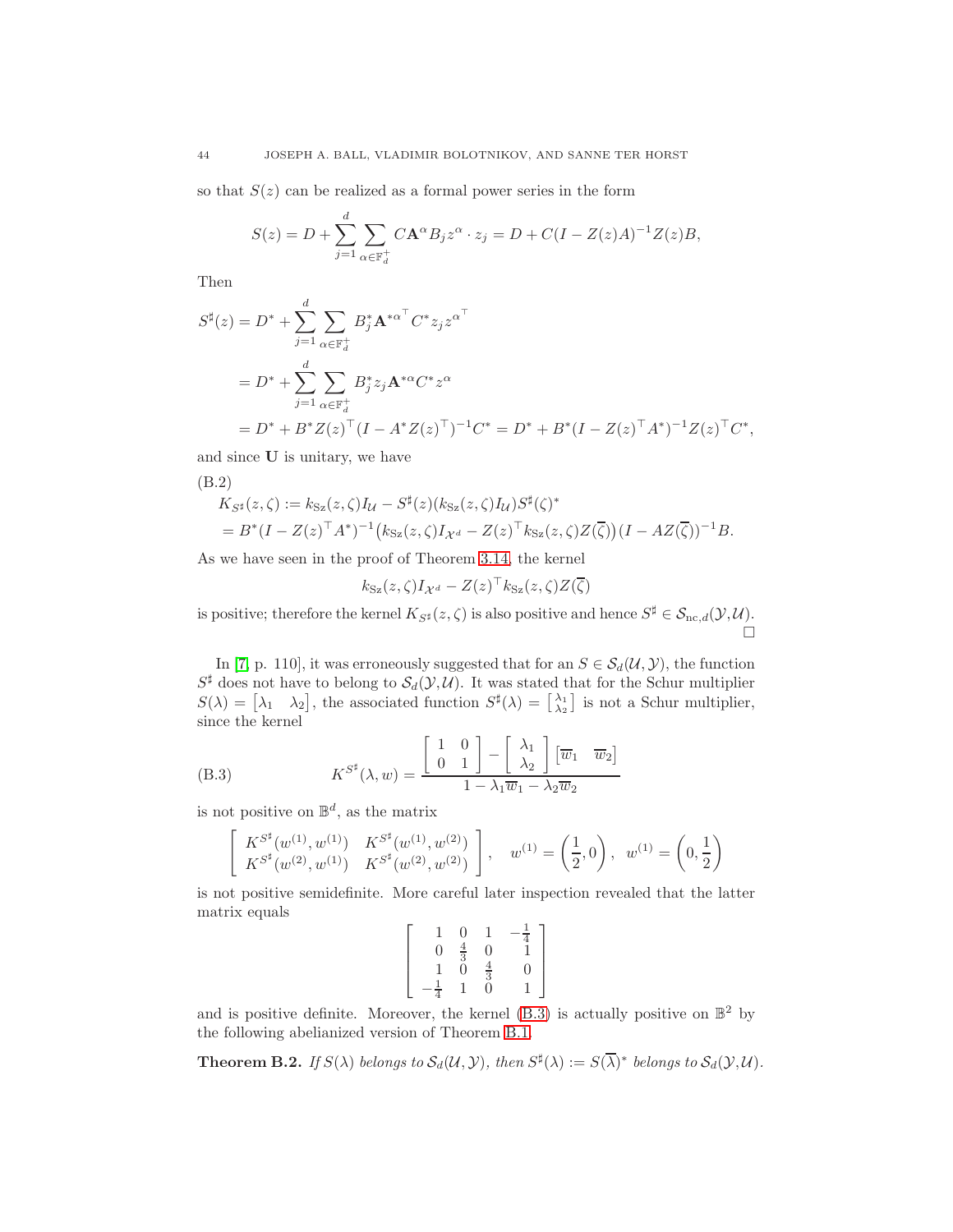Acknowledgments. This work is based on research supported in part by the National Research Foundation of South Africa (NRF) and the DST-NRF Centre of Excellence in Mathematical and Statistical Sciences (CoE-MaSS). Any opinion, finding and conclusion or recommendation expressed in this material is that of the authors and the NRF and CoE-MaSS do not accept any liability in this regard.

# **REFERENCES**

- <span id="page-44-9"></span>1. J. Agler and J. McCarthy, Complete Nevanlinna-Pick kernels, J. Func. Anal. 175 (2000) no. 1, 111-124.
- 2. D. Alpay and V. Bolotnikov, On tangential interpolation in reproducing kernel Hilbert modules and applications, in: Topics in interpolation theory, pp. 37–68, Oper. Theory Adv. Appl. 95, Birkhäuser, Basel, 1997.
- <span id="page-44-12"></span>3. D. Alpay, V. Bolotnikov and H.T. Kaptanoğlu, The Schur algorithm and reproducing kernel Hilbert spaces in the ball, Linear Algebra Appl. 343 (2002), 163–186.
- <span id="page-44-8"></span>4. A. Arias and G. Popescu, Noncommutative interpolation and Poisson transforms, Israel J. Math. 115 (2000), 205–234.
- <span id="page-44-7"></span>5. N. Aronszajn, Theory of reproducing kernels, Trans. Amer. Math. Soc. 68 (1950), 337–404.
- 6. D.Z. Arov and H. Dym, J-contractive matrix valued functions and related topics, Encyclopedia of Mathematics and its Applications 116, Cambridge University Press, Cambridge, 2008.
- <span id="page-44-16"></span>7. J.A. Ball and V. Bolotnikov, On a bitangential interpolation problem for contractive-valued functions on the unit ball, Linear Algebra Appl. 353 (2002), 107-147.
- <span id="page-44-13"></span>8. J.A. Ball and V. Bolotnikov, A bitangential interpolation problem on the closed unit ball for multipliers of the Arveson space, Integr. Equ. Oper. Theory 46 (2003), 125–164.
- <span id="page-44-11"></span>9. J.A. Ball and V. Bolotnikov, Interpolation problems for Schur multipliers on the Drury-Arveson space: from Nevanlinna-Pick to Abstract Interpolation Problem, Integr. Equ. Oper. Theory 62 (2008), 301–349.
- <span id="page-44-5"></span>10. J.A. Ball and V. Bolotnikov, Interpolation in Sub-Bergman Spaces, in: Advances in Structured Operator Theory and Related Areas, pp. 17–39, Oper. Theory Adv. Appl.  $237$ , Birkhäuser, Basel, 2013.
- <span id="page-44-3"></span>11. J.A. Ball and V. Bolotnikov, The bitangential matrix Nevanlinna-Pick interpolation problem revisited, in: Indefinite inner product spaces, Schur analysis, and differential equations, pp. 107–161, Oper. Theory Adv. Appl. 263, Birkhäuser, Cham, 2018.
- <span id="page-44-2"></span>12. J.A. Ball and V. Bolotnikov, Interpolation by contractive multipliers between Fock spaces, in: Complex function theory, operator theory, Schur analysis and systems theory, 79–138, Oper. Theory Adv. Appl. 280, Birkhäuser, Cham, 2020.
- <span id="page-44-6"></span>13. J.A. Ball and V. Bolotnikov, Noncommutative function-theoretic operator theory and applications, Cambridge Tracts in Mathematics 225, Cambridge University Press, Cambridge, 2022.
- <span id="page-44-10"></span>14. J.A. Ball, V. Bolotnikov, and Q. Fang, Multivariable backward-shift-invariant subspaces and observability operators, Multidimens. Syst. Signal Process. 18 (2007), 191–248.
- <span id="page-44-15"></span>15. J.A. Ball, V. Bolotnikov, and Q. Fang, Schur-class multipliers on the Fock space: de Branges-Rovnyak reproducing kernel spaces and transfer-function realizations, Operator theory, structured matrices, and dilations, 85–114, Theta Ser. Adv. Math., 7, Theta, Bucharest, 2007.
- <span id="page-44-14"></span>16. J.A. Ball, V. Bolotnikov, and Q. Fang, Schur-class multipliers on the Arveson space: De Branges-Rovnyak reproducing kernel spaces and commutative transfer-function realizations, J. Math. Anal. Appl. 341 (2008), 519–539.
- <span id="page-44-0"></span>17. J.A. Ball, V. Bolotnikov and S. ter Horst, Interpolation in de Branges-Rovnyak spaces, Proc. Amer. Math. Soc. 139 (2011), 609-618.
- <span id="page-44-1"></span>18. J.A. Ball, V. Bolotnikov and S. ter Horst, Abstract interpolation in vector-valued de Branges-Rovnyak spaces, Integr. Equ. Oper. Theory 70 (2011), 227-263.
- 19. J.A. Ball, I. Gohberg, and L. Rodman, Interpolation of rational matrix functions, Oper. Theory Adv. Appl. 45, Birkhäuser Verlag, Basel, 1990.
- <span id="page-44-4"></span>20. J.A. Ball and M.W. Raney, Discrete-time dichotomous well-posed linear systems and generalized Schur-Nevanlinna-Pick interpolation, Complex Anal. Oper. Theory 1 (2007), 1–54.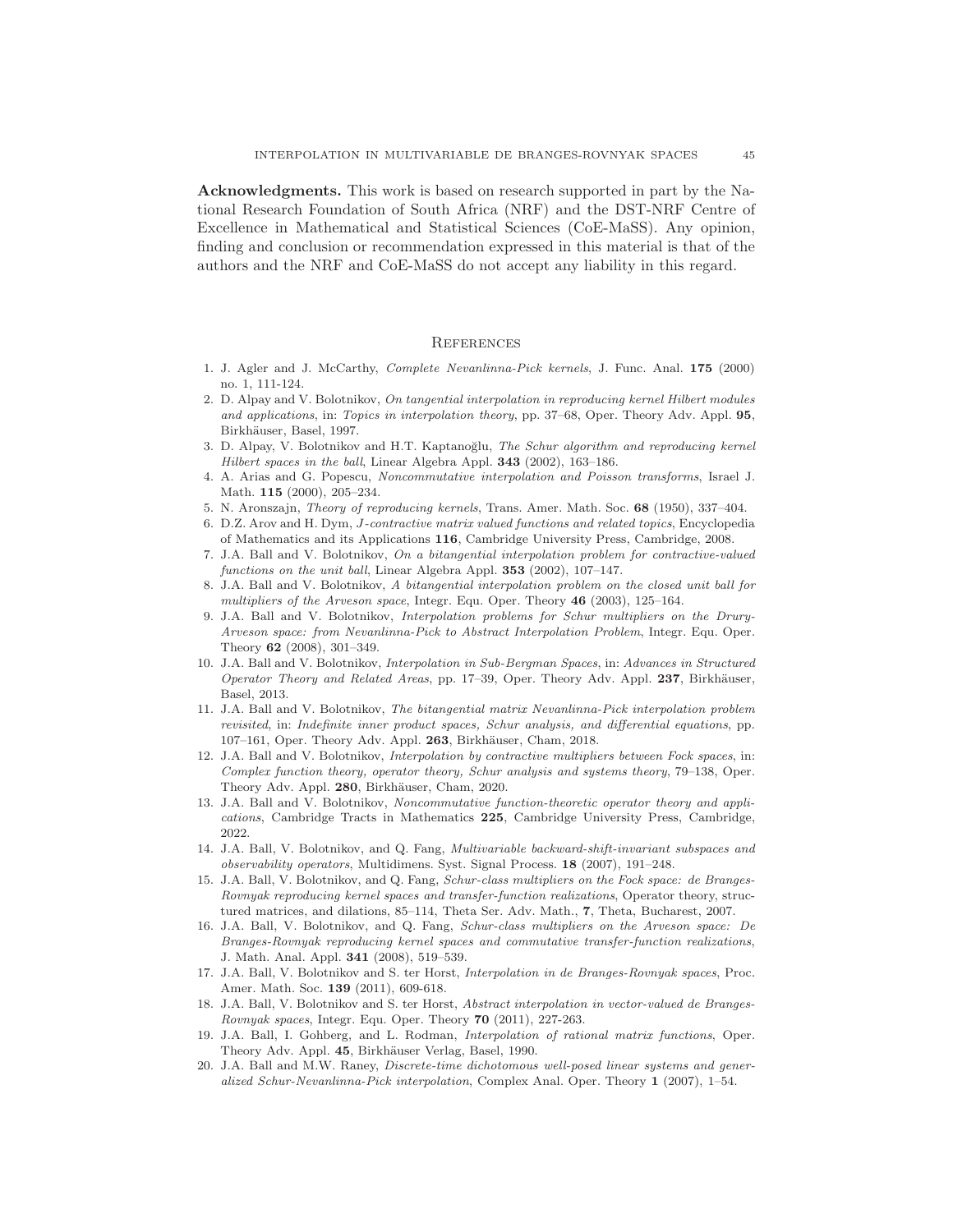- <span id="page-45-8"></span>21. J.A. Ball, T.T. Trent, and V. Vinnikov, Interpolation and commutant lifting for multipliers on reproducing kernel Hilbert spaces, in: Operator theory and analysis (Amsterdam, 1997), pp. 89–138, Oper. Theory Adv. Appl. 122, Birkhäuser, Basel, 2001.
- <span id="page-45-4"></span>22. J.A. Ball and V. Vinnikov, Zero-pole interpolation for meromorphic matrix functions on an algebraic curve and transfer functions of 2D systems, Acta Applicandae Mathematicae 45 (1996), 239-316.
- <span id="page-45-5"></span>23. J.A. Ball and V. Vinnikov, Zero-pole interpolation for matrix meromorphic functions on a compact Riemann surface and a matrix Fay trisecant identity, Amer. J. Math. 121 no. 4 (1999), 841-888.
- <span id="page-45-3"></span>24. J.A. Ball and V. Vinnikov, Formal reproducing kernel Hilbert spaces: the commutative and noncommutative settings, in: Reproducing Kernel Spaces and Applications, pp. 77–134, Oper. Theory Adv. Appl. 143, Birkhäuser, Basel, 2003.
- 25. F. Beatrous and J. Burbea, Positive-definiteness and its applications to interpolation problems for holomorphic functions, Trans. Amer. Math. Soc. 284 (1984), 247–270.
- 26. J. Bognár, Indefinite inner product spaces, Ergebnisse der Mathematik und ihrer Grenzgebiete 78, Springer-Verlag, New York-Heidelberg, 1974.
- <span id="page-45-11"></span>27. L. de Branges and J. Rovnyak, Square Summable Power Series, Holt, Rinehart and Winston, New-York, 1966.
- <span id="page-45-9"></span>28. K. Davidson and D. Pitts, Nevanlinna-Pick interpolation for non-commutative analytic Toeplitz algebras, Integr. Equ. Oper. Theory 31 (1998), 321–337.
- <span id="page-45-13"></span>29. B. Davis and J.E. McCarthy, Multipliers of de Branges spaces, Michigan Math. J. 38 (1991), 225–240.
- 30. R.G. Douglas, On majorization, factorization, and range inclusion of operators on Hilbert space, Proc. Amer. Math. Soc. 17 (1966), 413-415.
- <span id="page-45-6"></span>31. M. A. Dritschel and J. Rovnyak, Extension theorems for contraction operators on Kreïn spaces, in: Extension and interpolation of linear operators and matrix functions, pp. 221–305, Oper. Theory Adv. Appl. 47, Birkhäuser, Basel, 1990.
- <span id="page-45-15"></span>32. M. A. Dritschel and J. Rovnyak, Operators on indefinite inner product spaces, in: Lectures on operator theory and its applications (Waterloo, ON, 1994), pp. 141–232, Fields Inst. Monogr. 3, Amer. Math. Soc., Providence, RI, 1996.
- 33. C. Foias and A. E. Frazho, The Commutant Lifting Approach to Interpolation Problems, Oper. Theory Adv. Appl. 44, Birkhäuser Verlag, Basel, 1990.
- <span id="page-45-0"></span>34. C. Foias, A.E. Frazho, I. Gohberg, and M.A. Kaashoek, Metric constrained interpolation, commutant lifting and systems, Oper. Theory Adv. Appl. 100, Birkhäuser Verlag, Basel, 1998.
- <span id="page-45-1"></span>35. A.E. Frazho, S. ter Horst, and M.A. Kaashoek, All solutions to an operator Nevanlinna-Pick interpolation problem, in: Operator theory in different settings and related applications, pp. 139–220, Oper. Theory Adv. Appl. 262, Birkhäuser, Cham, 2018.
- 36. H. Gross, Quadratic forms in infinite-dimensional vector spaces, Progress in Mathematics 1, Birkhäuser, Boston, Mass., 1979.
- <span id="page-45-14"></span>37. C.R. Johnson, Matrix completion problems: a survey, in: Matrix Theory and Applications (Phoenix, AZ, 1989), pp. 171–198, Proc. Sympos. Appl. Math. 40, AMS Short Course Lecture Notes, Amer. Math. Soc., Providence, RI, 1990.
- 38. B. Lotto and D. Sarason, Multipliers in de Branges-Rovnyak spaces, Indiana Uni. Math. J. 42 (1993), 907–920.
- <span id="page-45-10"></span>39. S. McCullough and T.T. Trent, Invariant subspaces and Nevanlinna-Pick kernels, J. Funct. Anal. 178 (2000), 226–249.
- <span id="page-45-2"></span>40. B. Sz.-Nagy, C. Foias, H. Bercovici, L. Kérchy, Harmonic Analysis of Operators on Hilbert Space, revised and enlarged edition, Universitext, Springer, New York (2010).
- <span id="page-45-7"></span>41. G. Popescu, Isometric dilations for infinite sequences of noncommuting operators, Trans. Amer. Math. Soc. 316 (1989), 523–536.
- 42. M. Rosenblum and J. Rovnyak, Hardy Classes and Operator Theory, Oxford University Press, 1985.
- <span id="page-45-12"></span>43. D. Sarason, Sub-Hardy Hilbert Spaces in the Unit Disk, Wiley, New York, 1994.